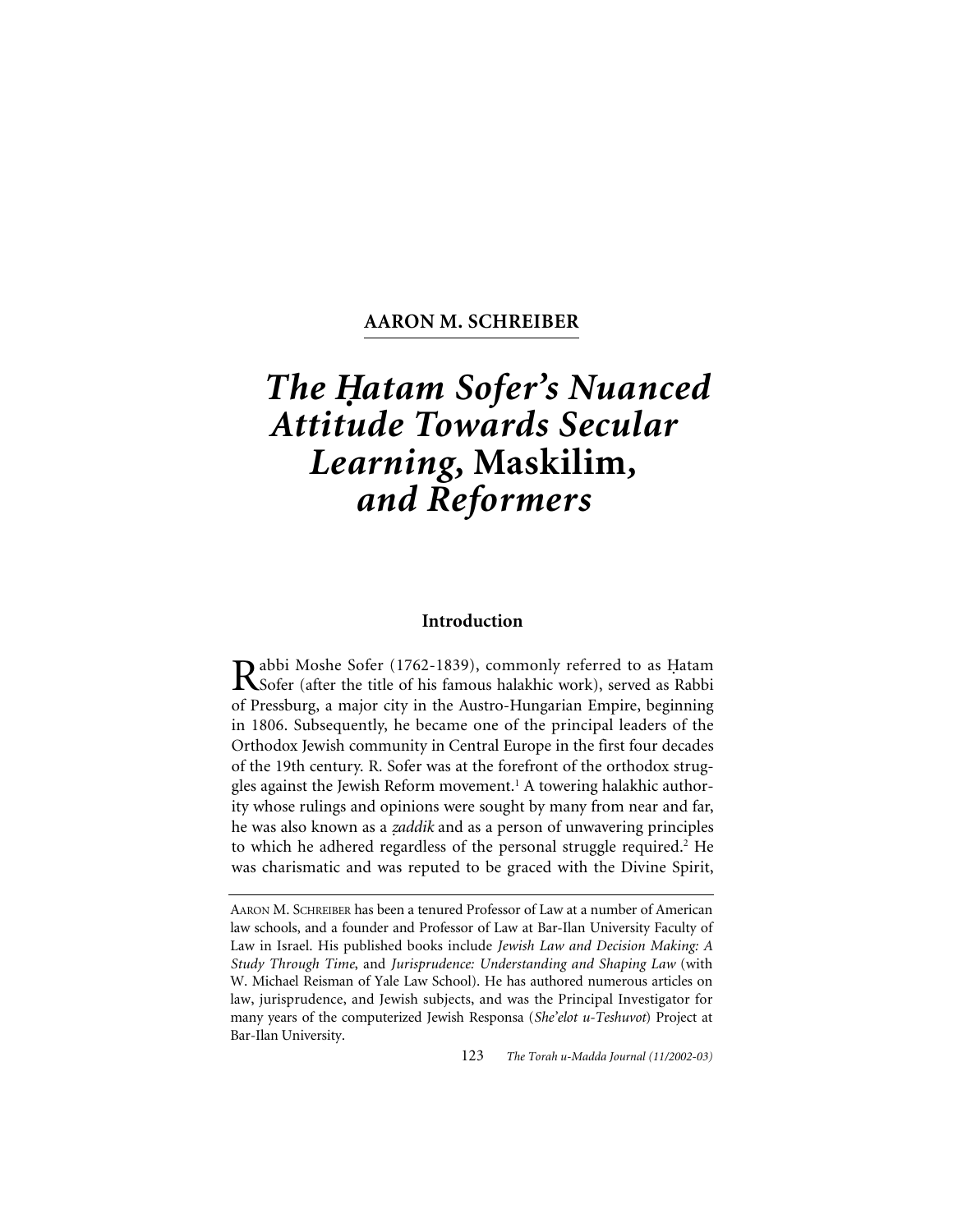even to receive visions of events in the future and in far away places.<sup>3</sup> As a result, he had a profound influence on religious Jewry, particularly in Hungary, Poland, and all of Central Europe, both during and after his lifetime. His views on many religious issues continue to carry great weight to this day.

Hatam Sofer's influence was enhanced by the yeshivah which he founded in Pressburg in about 1806. It eventually became the largest yeshivah in all of Europe,<sup>4</sup> probably unrivaled in size since the great yeshivot of the Babylonian Gaonim one thousand years earlier. His yeshivah served as a bastion of Orthodox Jewry in central Europe. Its graduates were appointed to leading rabbinical positions and were prominent in the battles against the Jewish Reform movement throughout the Austro-Hungarian Empire.

Hatam Sofer has been portrayed by his close disciple, R. Hillel Lichtenstein (as well as by the latter's son-in-law, R. Akiva Yosef Schlesinger), as extremely zealous and rigid in his opposition to certain practices and trends. They reported him as extremely antagonistic to secular studies and to the *Haskalah* and Reform movements in general, and as hostile to certain individual adherents in particular. In their view, Hatam Sofer's attitudes are typified by his well-known slogans: "All that is new, is forbidden by the Torah";<sup>5</sup> "The children of Israel go forth with *Yad Rama*<sup>"6</sup> (reflecting his insistence on strict adherence to the *Shulhan Arukh*); "If we would have the power, it would be my view to expel them [the Reformers] from our borders . . . and their community would be like the community of Zadok, Bietas, Anan, and Shaul".<sup>7</sup> This is the view of Hatam Sofer commonly held today.

However, for a more rounded, complete and accurate understanding of Hatam Sofer's views on secular learning, *maskilim<sup>8</sup>* and reformers, one must look at the wider record. I will argue that such examination discloses a much more variegated and nuanced attitude—even, at first glance, ambivalence. His views appear to have changed over time, progressively becoming more stringent, especially in the last few years of his life.<sup>9</sup> We will also explore R. Sofer's attitude to the use of German, especially in preaching, since this was affected by his views regarding secular studies.

#### **Secular Studies and the Use of the German Language**

In order to understand Hatam Sofer's attitude, we must examine the following four different kinds of evidence, always considering their time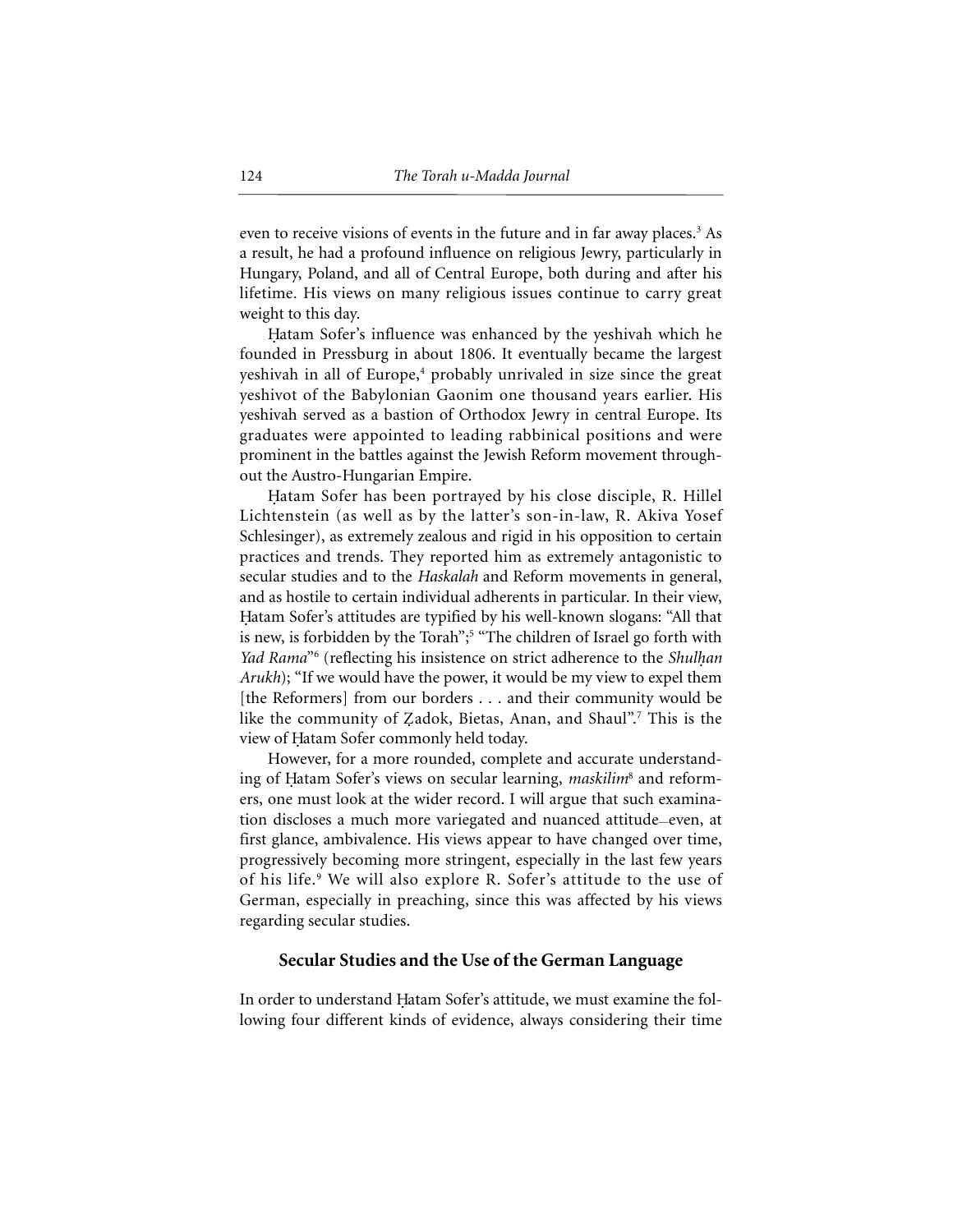and context. Such a breakdown permits a comparison of Hatam Sofer's attitude as indicated by one type of evidence with that reflected in other types. There are four main sources of evidence regarding Hatam Sofer's attitude:

(a) Hatam Sofer's own actions, including written approbations issued for books. (b) Testimony regarding his attitude by those who were personally close to him. These include his children, grandchildren, leading disciples, and confidants. (c) Attitudes of these relatives and confidants, themselves. Since they revered Hatam Sofer, regarding him as their role model, we may assume that their views reflected his. (d) R. Sofer's writings, including his responsa, *derashot*, and letters.

# **Actions**

Numerous acts of Hatam Sofer reflect a favorable attitude toward secular learning. Thus, he lived in Mainz as a young man and spent considerable time studying and gaining proficiency in a wide variety of secular subjects, including geography, mathematics, history and astronomy.10 These studies are described by a disciple, R. Leib Landsberg<sup>11</sup> and by a grandson, R. Shelomoh Sofer. The latter wrote, "He was expert in geometry and algebra. . . . He had a vast knowledge of mathematics. . . . He was also expert in anatomy . . . and, similarly, he was an expert in astronomy and physics . . . and he began to write a book on these disciplines in order that this knowledge should be available to his disciples. . . ."<sup>12</sup>

One of Hatam Sofer's disciples reported that an expert mathematician once visited Hatam Sofer and showed him a complex mathematical problem that he had been unable to solve. Hatam Sofer solved the problem in minutes and the expert expressed his astonishment. Hatam Sofer retorted, "You work with *regel*, but I work with my head."[*Regel* in German, means regular or ordinary. In Hebrew, it means, foot.]<sup>13</sup>

In later years, R. Sofer read the *haskalah* journals, *Bikkurei ha-Ittim* and *Ha-Me'asef*, and perused books on medicine and science written by non-Jews. He was in contact with some of these authors in connection with his halakhic responsa. At times, he disagreed with their views.<sup>14</sup>

Moreover, throughout his life, R. Sofer studied the classic medieval work on Jewish concepts and ethics, *Hovot ha-Levavot*, by R. Bahya Ibn Pekuda, and urged his disciples to study it regularly.15 This may be further indication of a positive attitude to secular learning, as R. Bahya presents a favorable attitude to the study of nature at the beginning of chapter 2.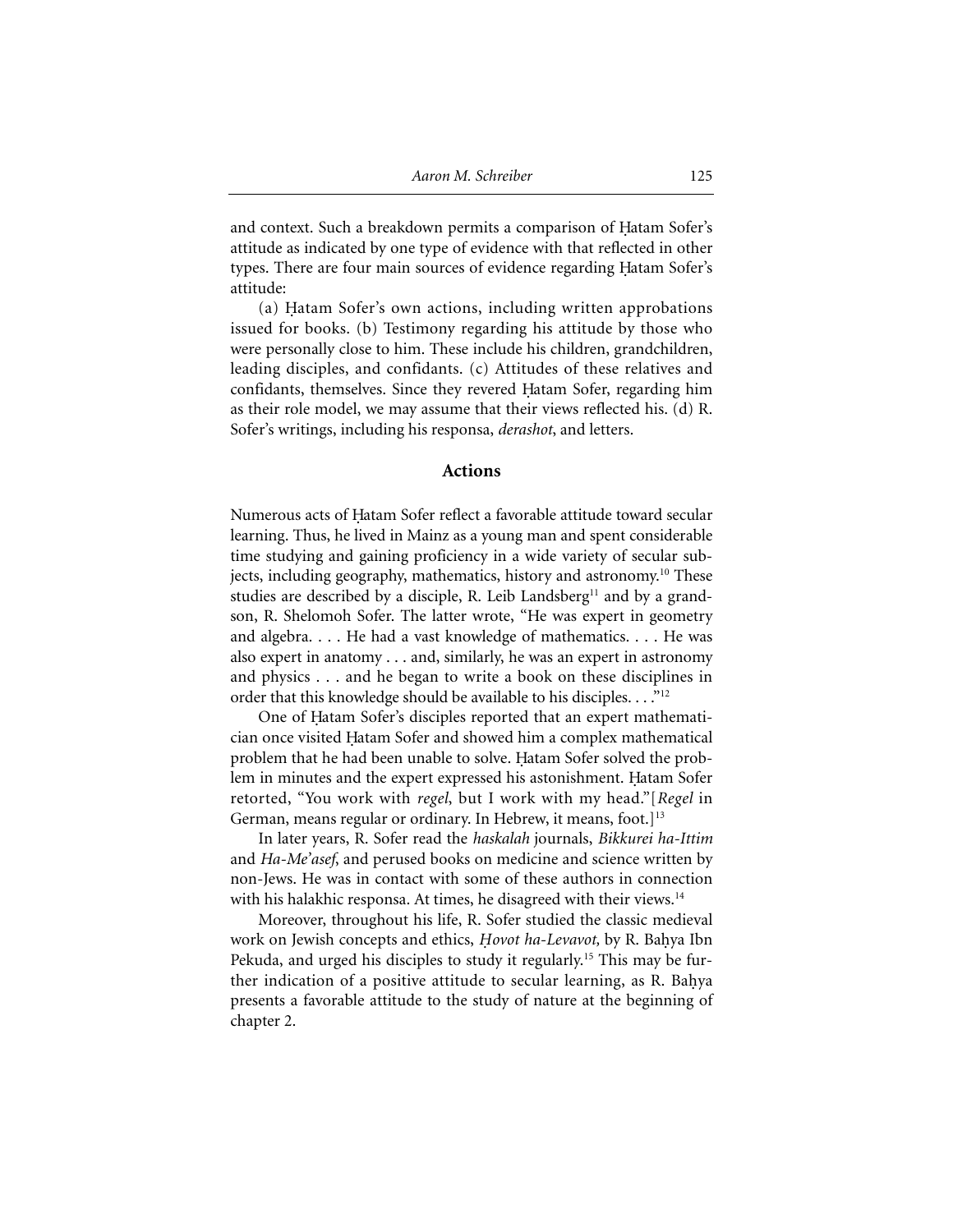His knowledge of secular studies, however, was not limited to scientific fields. R. Yaakov Zvi Hersch Fleissig, a disciple of Hatam Sofer, reported that Hatam Sofer had said that he surpassed philosophers in his knowledge of philosophy. 16

Furthermore, according to one source, which is, admittedly, of doubtful validity, Hatam Sofer, in or about 1819, gave his consent to a proposal by R. David Katz Friesenhausen. The latter urged the establishment of rabbinical seminaries in Hungary, Galicia, Bohemia, and Moravia that would teach secular subjects. Their curriculum would include Latin and other languages, philosophy, and various secular disciplines, in addition to the Talmud and Codes.17 Eventually, even according to this source, R. Sofer withdrew his consent from the venture because of his fears regarding the spread of the Reform movement.18 But in 1820, R. Sofer (together with all the members of his *beit din*) consented to the establishment of a vocational school in Pressburg and signed the by-laws of its governing organization.<sup>19</sup> The school trained students who were not able to study in the Yeshivah in carpentry, construction, weaving, shoe making, tailoring and farming.

Hatam Sofer also demonstrated a positive attitude towards secular studies in writing approbations for the publication of scientific books, and employment recommendations—even as Rabbi and *Rosh Yeshivah* for authors of secular works.

Among the works for which he issued approbations was *Parpera'ot la-Hokhmah<sup>20</sup>* by K. Schwerloss. In that approbation, R. Sofer wrote, "He knows mathematics and showed his great knowledge in this work which he composed to ease the way for those who study Euclid, and I tasted the pleasant nectar of his words."21 He similarly wrote, in 1833, in support of Loeb Leopold Dukas' German translation of Rashi's commentary on the first five books of the Torah, published in Prague. Hatam Sofer wrote that the author had studied in his Yeshivah in Pressburg, "... and, thereafter, turned to the way [which goes] through the vineyards of the wise men, in other wisdoms and in the languages of the nations. . . . When God will help him to print the rest of this work, I will purchase one copy at whatever the price is, and others should learn from me to do likewise, to support him and help him".22 Apparently, he was pleased that his disciple had progressed in secular learning and had become fluent in the German language. (See below for Hatam Sofer's views regarding use of German.)

In 1819, R. Sofer also wrote a warm letter for R. David Katz Freisenhausen, recommending him for a position as community Rabbi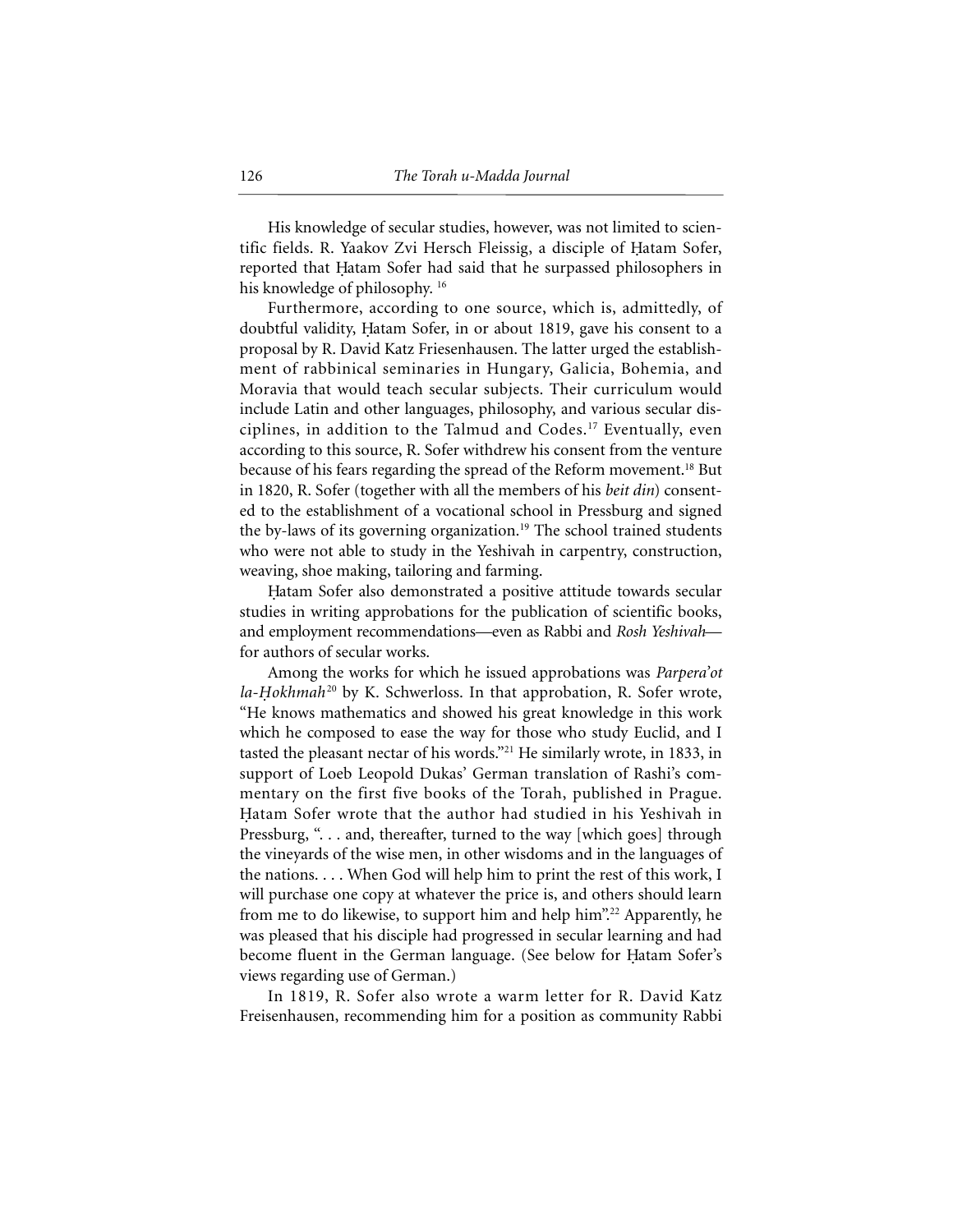and Rosh Yeshiva. Among other praises, the letter stated, "He is certainly worthy of appointment as rabbi in a large community and of establishing a yeshivah there for older and younger students. . . . All should honor him and his Torah, so that a community seeking a rabbi will know to appoint him to the post".<sup>23</sup> As mentioned above, R. Katz Friesenhausen was noted for his expertise in many secular disciplines and authored books in Hebrew on these subjects. Additionally, Hatam Sofer wrote an approbation for *Shevilei Olam*, <sup>24</sup> a book on geography by Shimshon Ha-Levi Bloch. R. Sofer wrote, "In our community, he has distributed his books because they are useful".25 He likewise wrote a letter of recommendation for the poet Shelomoh Levinson, author of secular works, recommending him for a position in Vienna as the director of a Jewish school there.<sup>26</sup>

At the request of a friend, Shelomoh Rosenthal, a *maskil* and philanthropist, Hatam Sofer wrote a number of letters in defense of one of the leading *maskilim* of that era, R. Shelomoh Yehudah Rappaport. R. Sofer had received many communications complaining about R. Rappaport's religious views and actions, and lamenting R. Sofer's persistent defenses of Rappaport. In fact, the sage R. Shelomoh Kluger, of Brody, had practically discontinued his relations with Hatam Sofer over this matter. Nevertheless, R. Sofer continued his defense of Rappaport, and later, also supported his candidacy to become Rabbi of Prague, one of the most important communities of Central Europe.<sup>27</sup> His last letter on behalf of Rappaport was written to the community of Tarnapol in 1839, just three months before R. Sofer's death.

Hatam Sofer's stand on the issues of secular studies and that of the German language were related to his fears regarding the growing laxity in religious observance. German was the key to secular culture (few, if any, books in Hebrew were available on secular disciplines); it also was emblematic of modernity and was the language of the pulpit for Reform rabbis. Hatam Sofer's actions regarding use of the German language, nevertheless, indicate a degree of openness to its utilization.

Thus, R. Sofer hired a tutor to teach his sons and daughters German, including grammar, so that they would be able to read newspapers and be able to write letters and documents.28 In 1821, he advised the city of Fuerth to hire R. Aharon Yehoshua Hertzfeld of Rawitz, who had not been a candidate, as their rabbi. R. Sofer emphasized that R. Hertzfeld, having mastered the German language in addition to his erudition in Torah, would be able to represent the Jewish community effectively before the non-Jewish authorities.<sup>29</sup> R. Sofer and his son, R.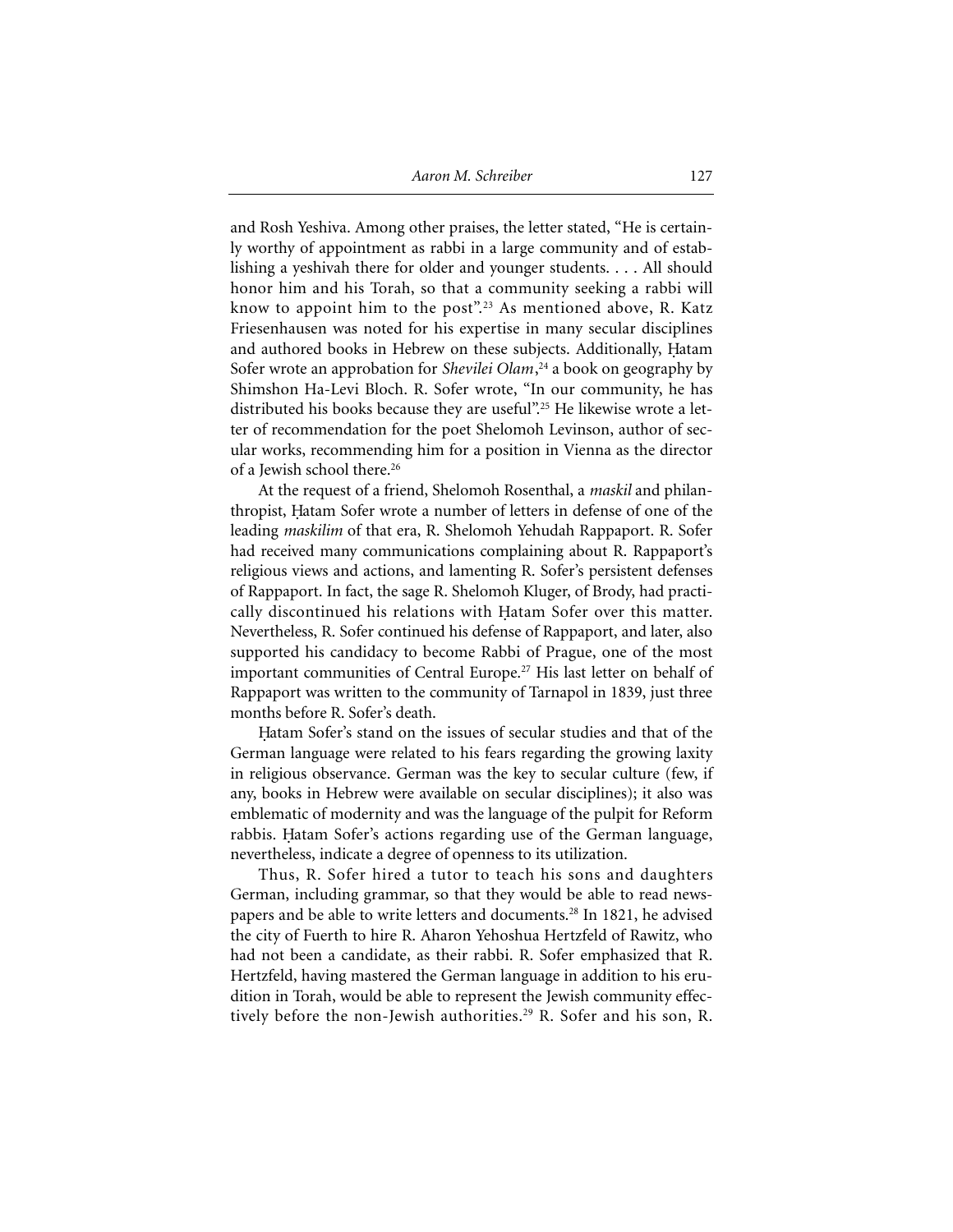Avraham Binyamin, also approved several of their disciples preaching in German. These disciples included R. Elazar Strasser, R. Israel Isaac Aaron Landsberg, and R. Yehiel Schlesinger. R. Sofer's son-in-law, R. Binyamin Shlomo Zalman Spitzer, also preached in German. 30

We have already seen Hatam Sofer's approbation of Dr. Dukas' German translation of Rashi. In 1834 (towards the end of his life), R. Sofer even approved a German translation of the Talmud by Dr. Ephraim Moshe Pinner. A year later, however, at the request of a number of rabbis (and for additional reasons which he refrained from disclosing), he publicly withdrew the approbation. 31 In 1836, R. Sofer gave his approbation to a work in German, *Mahaneh Yisrael*, by Ber Frank, (a confidant of his) and praised its "pure German". The work dealt with halakhic laws of special concern to women.<sup>32</sup> R. Sofer also customarily recited the Haggadah on Passover eve in German, as well as in Hebrew, so that the children, and all present, would understand it.<sup>33</sup>

#### **Testimony By Those Who Knew R. Sofer Intimately**

In addition to his own actions and recommendations, Hatam Sofer's approach to secular learning may be gleaned from the testimony of his disciples.

It is reported that R. Moshe Schick (generally regarded as R. Sofer's prime disciple) related that, initially, Hatam Sofer had consented to rabbinical seminaries that would teach secular subjects and German. Subsequently, he retracted his approval.<sup>34</sup> R. Schick also stated that "All who merited to go in his [R. Sofer's] shadow know that since his youth, he loved both Torah and secular learning, and that he encouraged his relatives and students to learn writing, language and whatever was necessary".35 R. Schick additionally said that he had personally heard from his *rebbi* that the study of secular subjects and other languages was neither harmful nor forbidden in certain cases, specifically in the case of those who were true to the Torah, and who studied secular disciplines and foreign languages in order to be able to influence people.<sup>36</sup> Moreover, according to R. Schick, R. Sofer approved the use of the German language in preaching and otherwise if this would spread knowledge of the Torah and adherence to the Jewish faith.<sup>37</sup> This was in contrast to the views of numerous rabbis in Russia and Poland. 38

Similarly, R. Shimon Ehrenfeld, a grandson of R. Sofer, asserted that his grandfather had loved true wisdom and had never distanced himself from the sciences and secular studies. R. Sofer's reason was that they all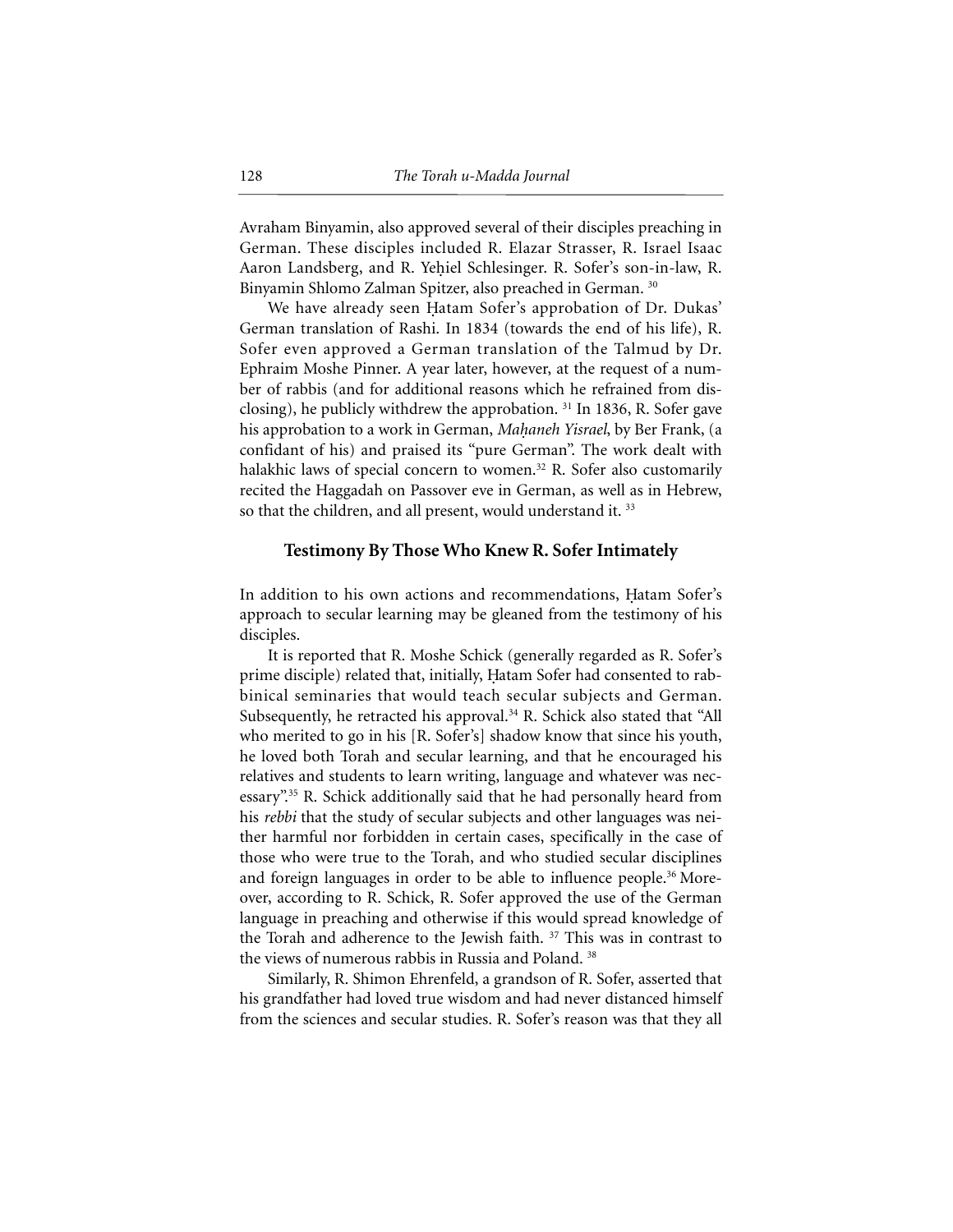have their basis in the Torah. Any opposition that Hatam Sofer expressed to secular studies was directed against acquiring such learning from heretical books.<sup>39</sup> A similar thought was expressed in 1865, in an anonymous pamphlet published in Pressburg. It purported to be authored by a group of people who were students and contemporaries of Hatam Sofer, and who called themselves, "Torah Learners." The pamphlet stated that, contrary to some claims, Hatam Sofer did not dislike secular studies in general, but disapproved of acquiring secular learning from books published by non-believers.<sup>40</sup> Another student of R. Sofer reported that his master was against study of secular subjects only out of fear that a preoccupation with them might cause one to veer from Torah observance.<sup>41</sup> R. Sofer's high regard for those areas of secular learning needed for Torah studies was reported by his disciple, R. Yaakov Hirsch Ya'avetz ha-Levi. He added that his master had been well versed in those secular subjects needed for his study of Torah.<sup>42</sup>

Rabbi Sofer's disciple, R. Hezekiah Plaut, wrote that one year before he died, R. Sofer told his students as follows: those disciples who had been commanded by their parents to study and master "various matters" [matters other than Torah], are directed by him to learn [those matters] from gentiles, and not from Jewish scoffers ("*apikorsim*"). 43 This seems to imply that R. Sofer did not regard secular studies *per se* to be forbidden by religious law, but was only concerned with the context in which these studies were taught.

A follower of Hatam Sofer who favored secular learning reported that R. Sofer said, "The Torah is true and the wisdoms [are true], and two truths cannot contradict one another".  $44$ 

However, Hatam Sofer's close disciple, R. Hillel Lichtestein, reported a contrary view of his teacher's attitude. We will discuss this conflicting opinion later.

# **The Attitude of The Hatam Sofer's Children, His Closest Associates, and Disciples**

The views of Hatam Sofer's children also may reflect on the attitudes of Hatam Sofer himself. His son, R. Shimon Sofer, later rabbi of Cracow, served as a delegate to the Reichstadt in Vienna and spoke fluent German.45 Moreover, Yeitel Geiger, R. Sofer's daughter, spoke German, and one of his sons-in-law, R. Binyamin Shelomoh Zalman Spitzer, preached in German, and was fluent in that language.<sup>46</sup>

Hatam Sofer's son, R. Avraham Binyamin Sofer (known as *Ketav*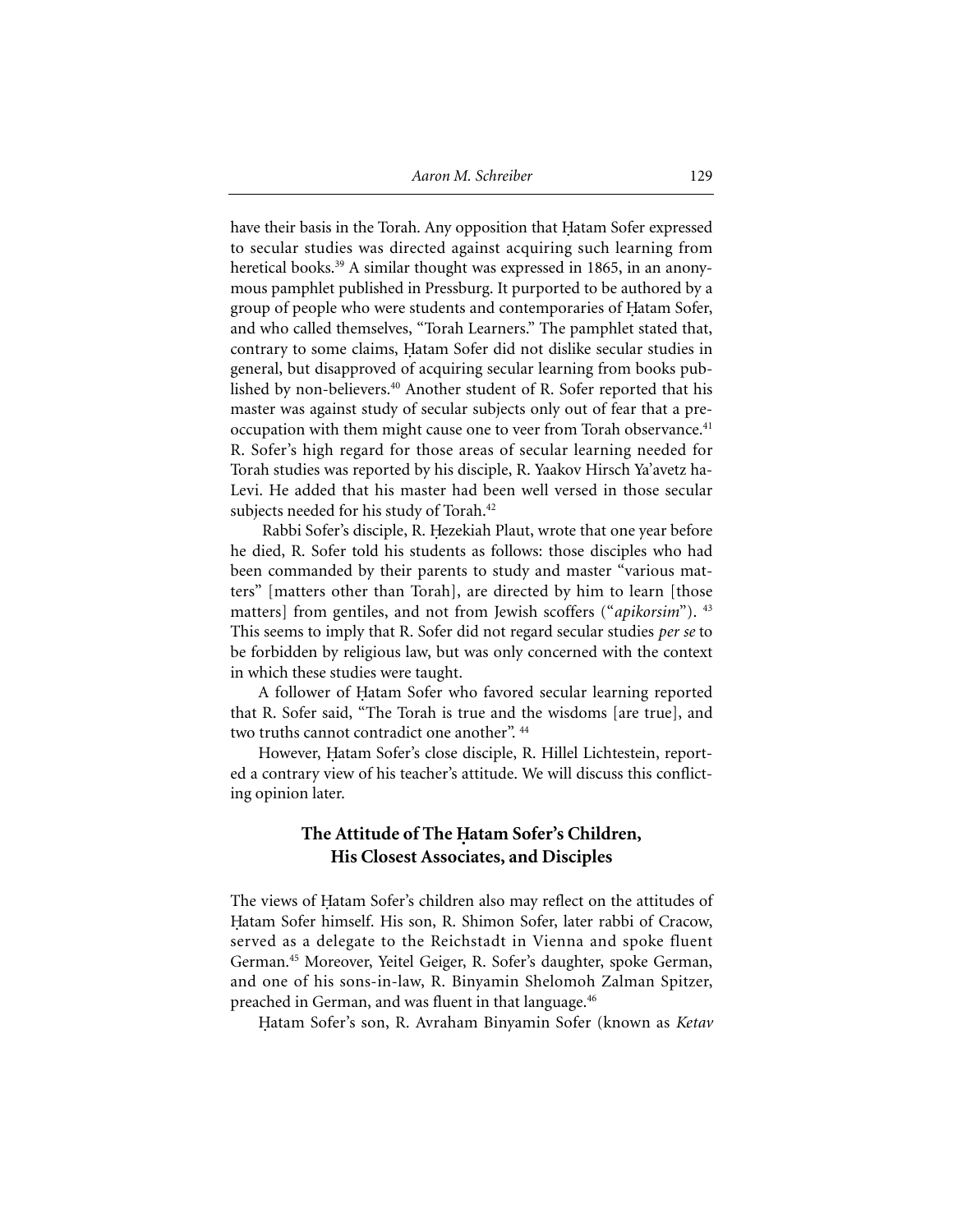*Sofer*), was very close to his father, who designated him as his successor as Rabbi of Pressburg. In 1862, R. Avraham Binyamin approved the candidacy of R. Azriel Hildesheimer to become the head of the yeshivah of Pressburg and chief lecturer to the students there. R. Hildesheimer was well known for his advocacy of secular studies in yeshivot, and these subjects were taught in his yeshivah in Eisenstadt. R. Avraham Binyamin was, additionally, prepared to incorporate secular studies into the curriculum of the yeshivah of Pressburg, following this model.47 R. Hildesheimer was also to become the "Second Rabbi" of the Pressburg community, and to deliver sermons in German. Subsequently, at a conference of two hundred Orthodox Rabbis in November 1868, R. Avraham Binyamin took a similar public stand, and suggested introducing secular studies in all yeshivot in order to comply with the compulsory education laws of the state.  $48$ 

It is generally assumed that R. Avraham Binyamin adopted his father's views fully. Accordingly, if Hatam Sofer had, indeed, been inalterably opposed to secular studies, then it seems reasonable that his son would not have gone against his father's wishes publicly. His proposal to incorporate secular studies in the curriculum of the Pressburg yeshivah would have been a resounding departure from his father's position. Rather, the son may have followed his father's own example in initially approving R. David Katz Friesenhausen's proposal for rabbinical seminaries teaching secular studies (if the report by Shelomoh Schick, detailed above, is true). Perhaps R. Avraham Binyamin felt that his father's reasons for subsequently withdrawing his approval no longer applied. Moreover, since state law now mandated secular studies, the talmudic principle of *dina de-malkhuta dina* ("the law of the kingdom becomes a law of the halakha") governed. Furthermore, R. Avraham Binyamin may have felt that there was a greater need in his time for secularly trained Orthodox rabbis who were also fluent in German. Such rabbis would have greater rapport with their German-speaking congregants, and also would be more able to deal with the non-Jewish authorities. Accordingly, he may have reasoned that his father would now also have approved of secular studies.

In addition to his stance regarding secular studies in yeshivot, R. Avraham Binyamin recommended and backed the candidacy of R. Shraga Feivish Fishman to become the *maggid* of Pressburg and to preach in German. He also supported his disciple, R. Avraham Glassner, to become the rabbi of the Gyonk community, although R. Glassner had publicly declared that he would not cease reading secular books.49 The permissive attitude towards secular learning in R. Sofer's family is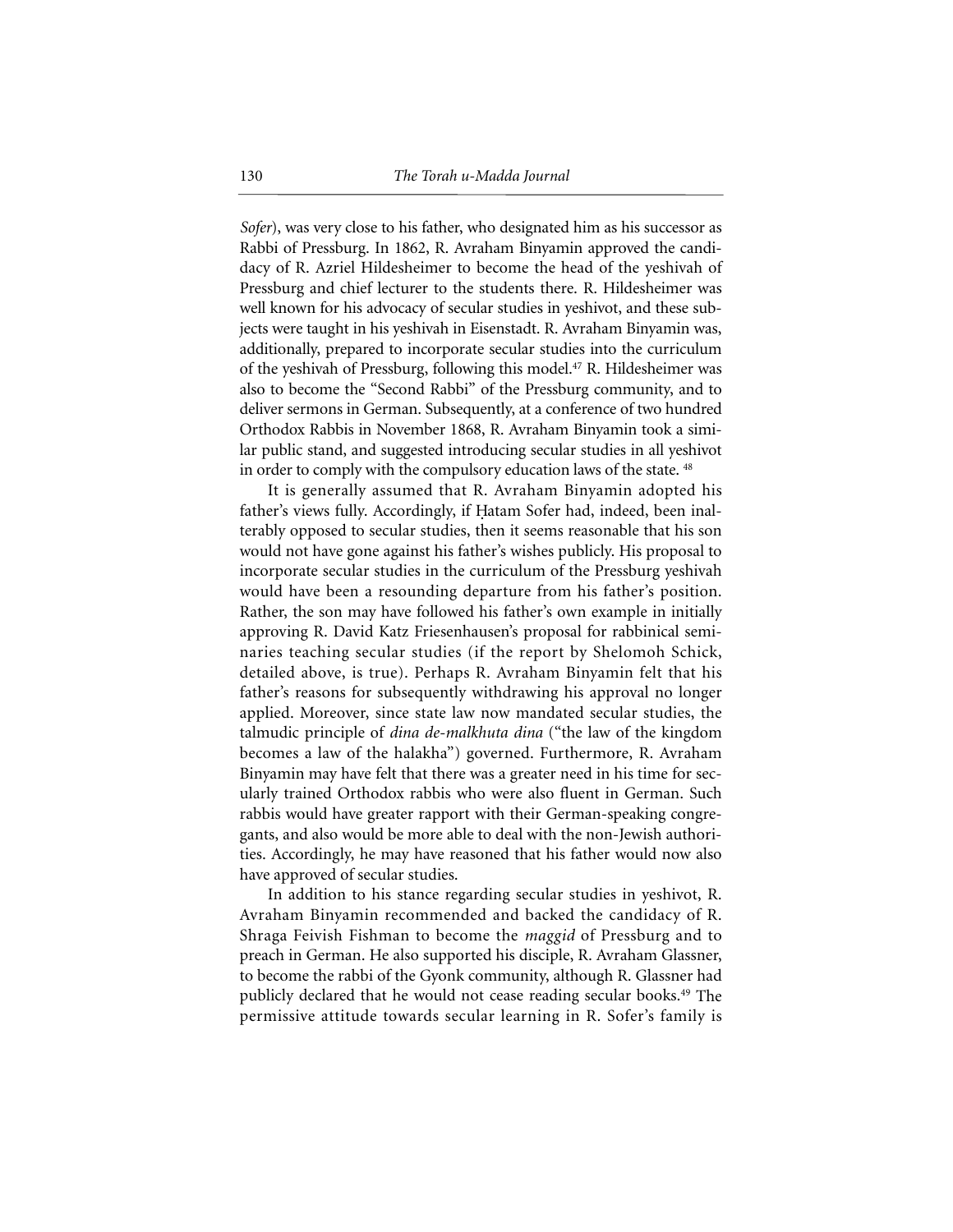expressed in a poignant entry in the diary of R. Avraham Glassner. He was married to a daughter of R. David Zevi Ehrenfeld (a son-in-law of R. Sofer), and was a close disciple of R. Avraham Binyamin. R. Glassner wrote that both his mother in-law (R. Sofer's daughter) and his fatherin-law had urged him to acquire general knowledge, or at least, knowledge of Hungarian and German. "A half-year ago, my mother-in-law . . . came to me, and my father-in-law agreed, when they saw that I did not occupy myself at all with secular books. They pressed me strongly, saying, 'Why don't you also study other subjects? At least, go learn the Hungarian language and the language of studies [German] in good taste and reason, because these are crucial. It is not possible to attain any position without these two languages.'" 50

Like those of Hatam Sofer's family, the views of his close disciples reflect his own proclivities. R. Mosheh Schick maintained that the study of secular subjects and languages was permitted to those who were well versed in all aspects of Torah; specifically, those who had acquired adequate knowledge of Talmud and the Codes. Such scholars would not be harmed by such studies. Moreover, community rabbis would benefit from secular knowledge. It would increase their stature with their congregants, and would therefore help them to improve the religious and moral status of their flock. Secular learning would also help them to dispel false impressions about Judaism. 51 Moreover, R. Schick sent his son to study at R. Azriel Hildesheimer's yeshiva in Eisenstadt, where the curriculum included secular studies. The language of instruction was German.52 R. Schick also ruled that schools for children could teach secular subjects together with religious studies, if the teachers were Heaven-fearing and glorified Torah over all other disciplines. He noted that an Orthodox journal in Germany had reported that such schools had been established throughout that country, with marvelous results.<sup>53</sup>

R. Zalman Banhart, another of R. Sofer's close disciples who officiated as a *dayan* in R. Sofer's *beit din*, wrote a letter to R. Azriel Hildesheimer. He expressed delight that R. Hildesheimer had consented ". . . to explain in proper German style all that I have written in my German (in Hebrew letters) . . . so that it may be understood by all men and women who seek to read it."54 Similarly, R. Yisrael Isaac Aaron Landsberg, who dined at R. Sofer's table every Shabbat and studied under him for approximately nine years, was well versed in secular studies.<sup>55</sup>

Numerous disciples of Hatam Sofer served as community rabbis or preachers, with his blessing. He was aware that they would preach their sermons in German. These rabbis included R. Elazar Strasser, R. Israel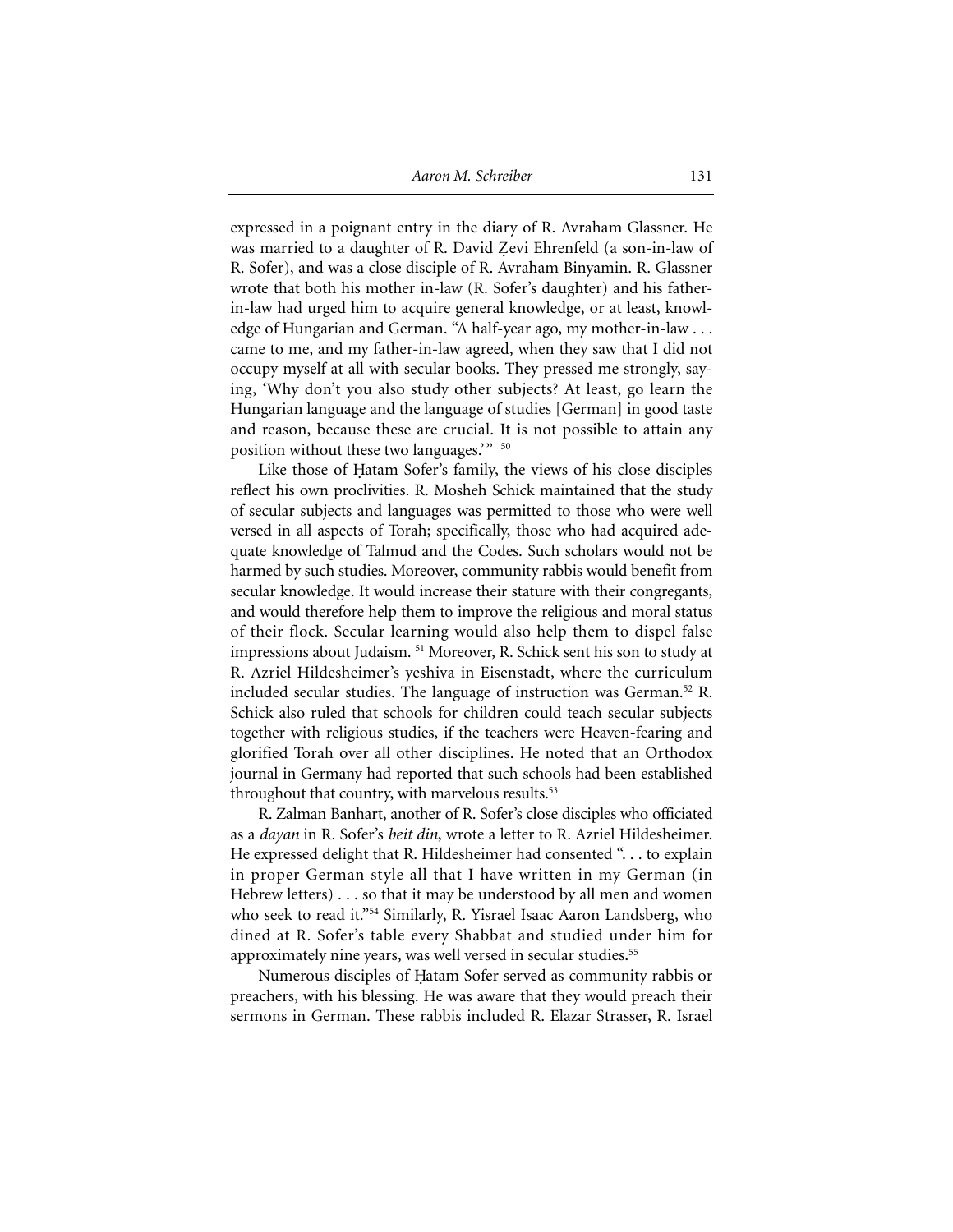Isaac Aaron Landsberg, and many others. R. Yehiel Schlesinger, another disciple, later preached in German every Sabbath in Pressburg, after R. Sofer's death.56 Rabbi Daniel Prostitz, head of the Pressburg *Beit Din*, and a confidant of the Hatam Sofer, wrote in 1841 to Ketav Sofer that one could recommend as a rabbi one who was a master of German and well versed in secular studies, if the candidate was adorned with Torah and fear of Heaven.57

The views of these disciples suggest a positive outlook towards secular studies and preaching in German on the part of Hatam Sofer. However, Rabbi Hillel Lichtenstein, a prominent disciple, reported a sharply different version of his views. He maintained that his rebbi believed that secular studies were forbidden and that preaching in German was prohibited. In support of this view, he cited R. Sofer's Last Will and Testament, which states, ". . . one should not preach in the language of the nations".58 R. Lichtenstein also referred to a responsum written in 1839, the year of R. Sofer's death (see later).<sup>59</sup> As we shall see, some of Hatam Sofer's *derashot* and other writings provide support for R. Lichtenstein's position.

Conceivably, the contrast in the views of R. Lichtenstein and R. Schick regarding Hatam Sofer's attitudes was shaped by the different years in which they studied with him. R. Lichtenstein studied with Hatam Sofer in the last few years of his life, 1832-1837, when, arguably, R. Sofer's attitudes became more stringent, as detailed below. R. Schick, on the other hand, studied with the Hatam Sofer in earlier years, from about 1821-1828, when R. Sofer's views in these matters may have been more lenient. Accordingly, both disciples may have accurately recorded Hatam Sofer's views in the years in which they studied with him. This theory is not completely convincing, however, since R. Meir Eisenstadter (known as *Maharam E"sh*), one of Hatam Sofer's earliest and premier disciples, claimed that his teacher held extreme views on these matters, which R. Eisenstadter adopted.<sup>60</sup> Moreover, R. Schick continued to be in close touch with R. Sofer and his children, living in a nearby town even after he left R. Sofer's yeshivah in Pressburg. Consequently, he would continue to have been acutely aware of Hatam Sofer's attitudes.

## **H. atam Sofer's Writings**

R. Sofer's writings with regard to secular studies and preaching in German do not appear to be consistent. They range from selective approval to hostility, especially in the last few years of his life, his views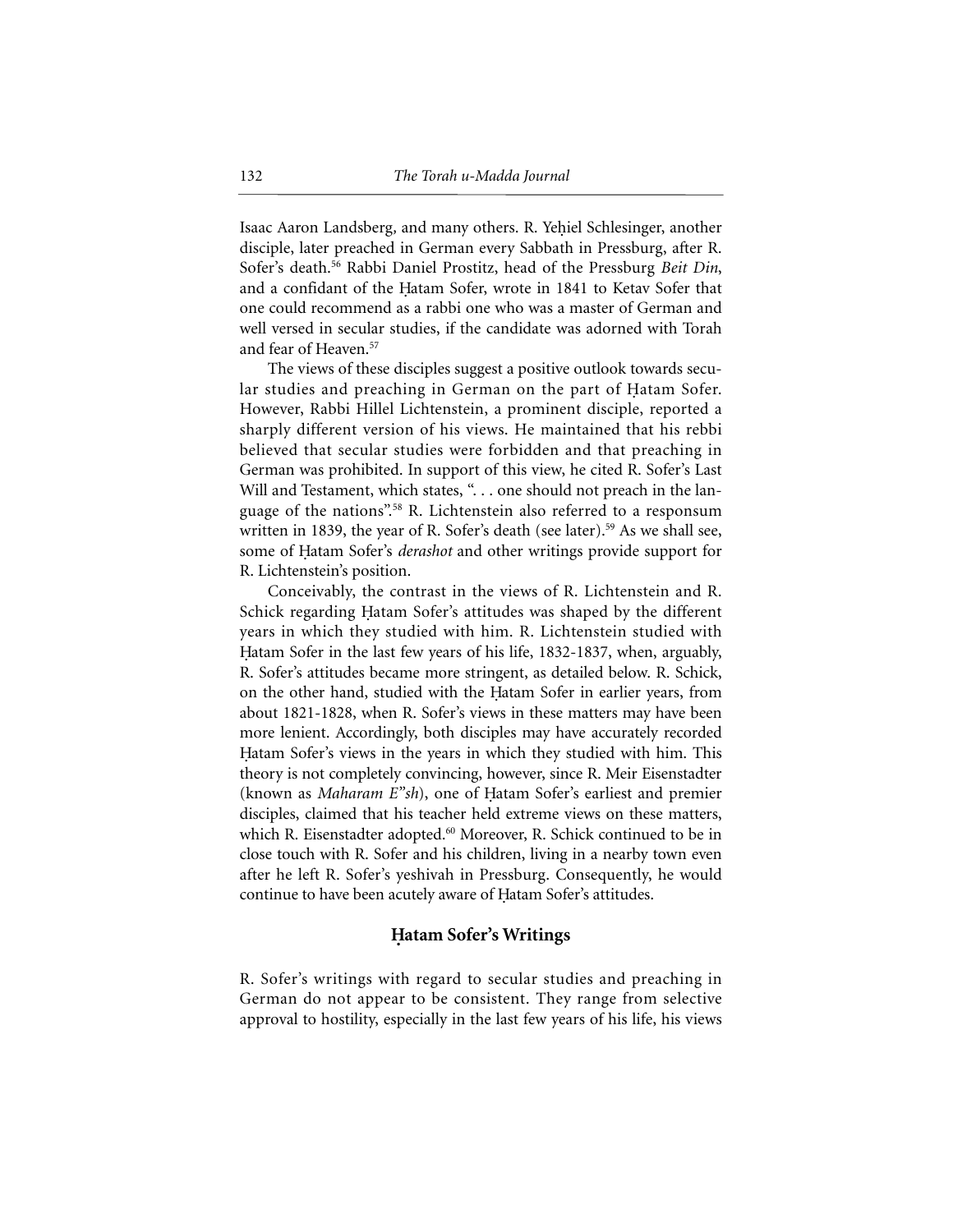appearing to have changed over time. After reviewing his principal writings on this issue, I will seek to explore and resolve his seeming fluctuations in this matter.

In his early years in Pressburg, R. Sofer explicitly expressed his belief that children could be taught general studies in addition to Torah. Nevertheless, in their first few years in school, only Torah was to be taught.61 In a sermon delivered in Pressburg in 1811 regarding the Talmudic statement *(Berakhot*, 28b) "Keep your children from *higgayon,*" he said,

. . . Some explained the term, *higgayon*, to refer to other wisdoms. This implies that you should keep your children [from studying them] but you should not keep yourselves [from studying them], since all of the wisdoms are perfumers and cooks for the Torah and they are doorways and gates to it. He who has no knowledge of anatomy, cannot know the laws of *tereifot* well, and the wisdom of mathematics and geometry are [necessary to understand the laws of] *eruvin* and *sukkah* and for the division of the land [of Israel to the Israelite tribes], and so on.<sup>62</sup>

In 1813, R. Sofer praised R. David Zinzheimer (who had been appointed to an official position by Napoleon) for his general knowledge and linguistic abilities.<sup>63</sup> Similarly, in 1818, he wrote, "I do not say that one should not learn the languages of the nations" and "I maintain that reciting poems and praises [in German in the Synagogue] does not deserve such an uproar."64 He also expressed regret that there was no Jewish school for the training of physicians.<sup>65</sup> Consistent with these statements is his assertion that one who has learned Torah since his youth and has filled his mind with it will not easily come to sin, even if he learns secular wisdom afterwards.<sup>66</sup>

Furthermore, in 1827, he delivered a *derashah* asserting, "The commandments to teach children have two reasons: one, so that they will grow in Torah and will not become learned, Heaven forbid, in the other wisdoms when they are young. [Otherwise,] they will already have drunk the bad waters and will not accept [the Torah]...One does not have to fear this in the Holy Land [the land of Israel]...."<sup>67</sup>

Although the evidence from Hatam Sofer's actions, family and early writings suggests a somewhat benevolent outlook towards secular studies, later writings articulate a different attitude. In 1832, seven years before his death, R. Sofer delivered a *derashah* in which he quoted Ramban's Introduction to his commentary on the Torah:

King Solomon, peace be upon him, merited [to master] all of the wisdoms of the world. This was only through his study of the Torah. It is from this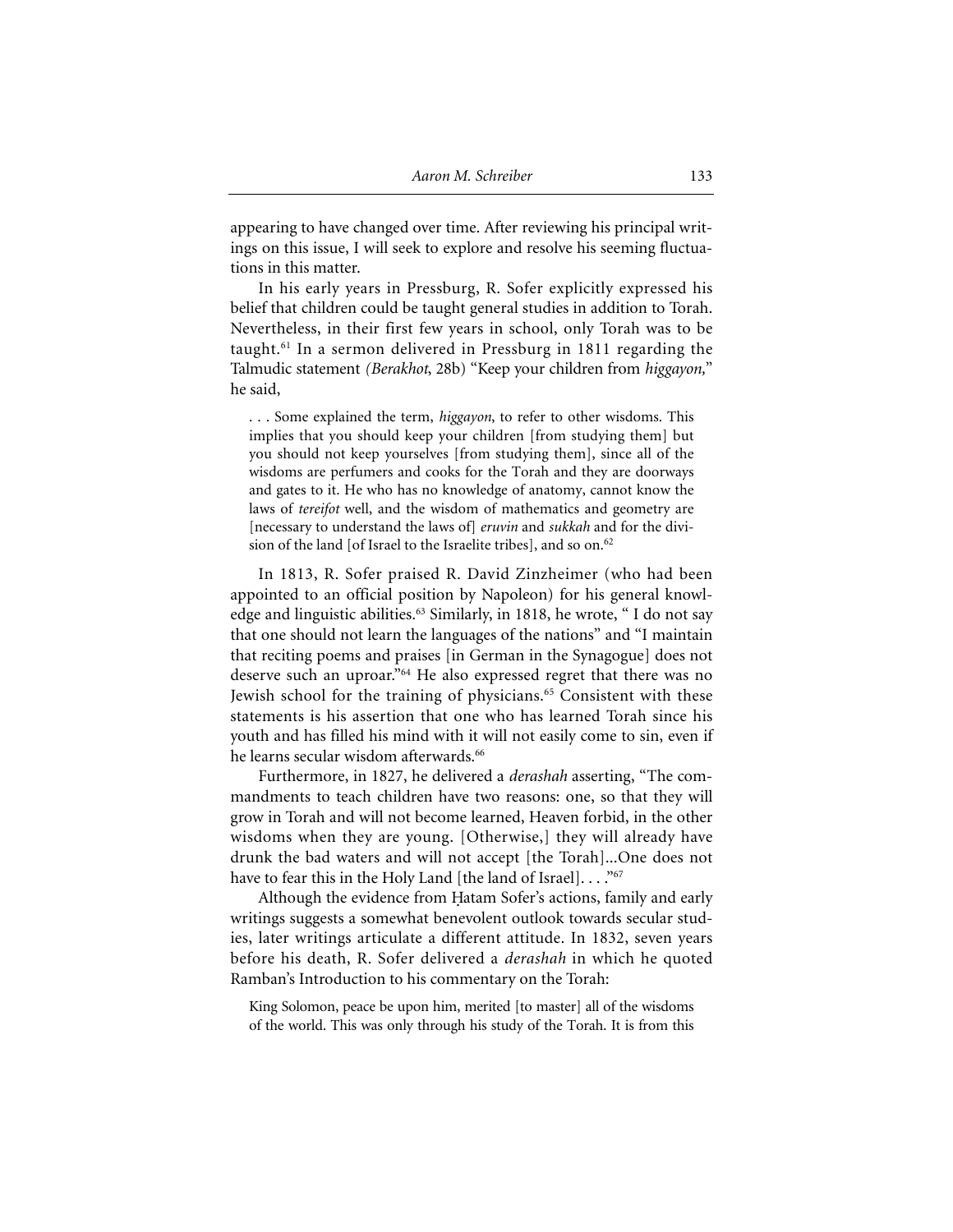that he mastered [knowledge of] all of nature and [to understand] what is above and what is below, because all of these are contained in the Torah. . . . The other [secular] wisdoms that one derives from it [the Torah] are acquired according to the principle, "God's secret is revealed to those who fear him." [So, too, they are derived from the Torah] in order to know what to respond to scoffers, and so that people will not say, "The wise men of Israel are not knowledgeable in our wisdoms and regarding nature. . . ."68

This indicates R, Sofer's belief that all wisdoms could be derived from the Torah.

However, in another *derashah* (year unknown), R. Sofer initially concedes that mastery of all of the secular wisdoms is necessary to fulfill the laws of the Torah. Still, one should study only Torah, since one can derive from it all knowledge of secular wisdoms.

In truth, our Torah is small in size, and contains a number of stories that occurred, and some laws, rules and ordinances that the Jewish nation should follow. However, this [latter] is impossible unless they know all of the other wisdoms, since it is impossible to receive witnesses [and thereby establish the new] month, unless we know all of the details of the travels of the sun and the moon and their paths. It is impossible to judge a magician if we do not know the roots of the magician and the wisdom of the people of the East, nor [to know] the laws of *tereifot* unless we know the discipline of anatomy in the greatest detail and depth, and [it is not possible to understand] the songs of the Levites unless we know the discipline of music, nor to divide the Land of Israel [among the Israelite tribes] without knowing how to measure the land, and the disciplines of geometry and geography, nor [to master the rules of] hybrid seeds and their nourishment without knowing agronomy. . . .

Yet, there is not a single mention of all the above [disciplines] in the Torah and we do not have any book which was composed about these matters. The other nations have wise men and many books on all of these, and we would be forced to study all of these from their books. But, God said, "You shall study it [the Torah] day and night," and our Sages said, "Do not move from it [the Torah]. When it was asked, "Is it permitted to study *hokhmat yevanit* [Greek wisdom]?", they replied it should be studied at a time when it was neither day nor night, since it [the Bible] says, "You shall study it [the Torah] day and night" (*Menahot* 99b) and there is no available time to study all of these [the Torah and secular subjects] . . . and it does not give Him [God] any pleasure if we occupy ourselves with their [the other nations'] books. If so, from where will we know all that is necessary for [to follow the laws of] the Torah? Accordingly, it must be [the case] that the roots of all the wisdom of the world are planted in it [the Torah] and still more, the hints of the secrets of the Torah, such as what is beyond wisdom.<sup>69</sup>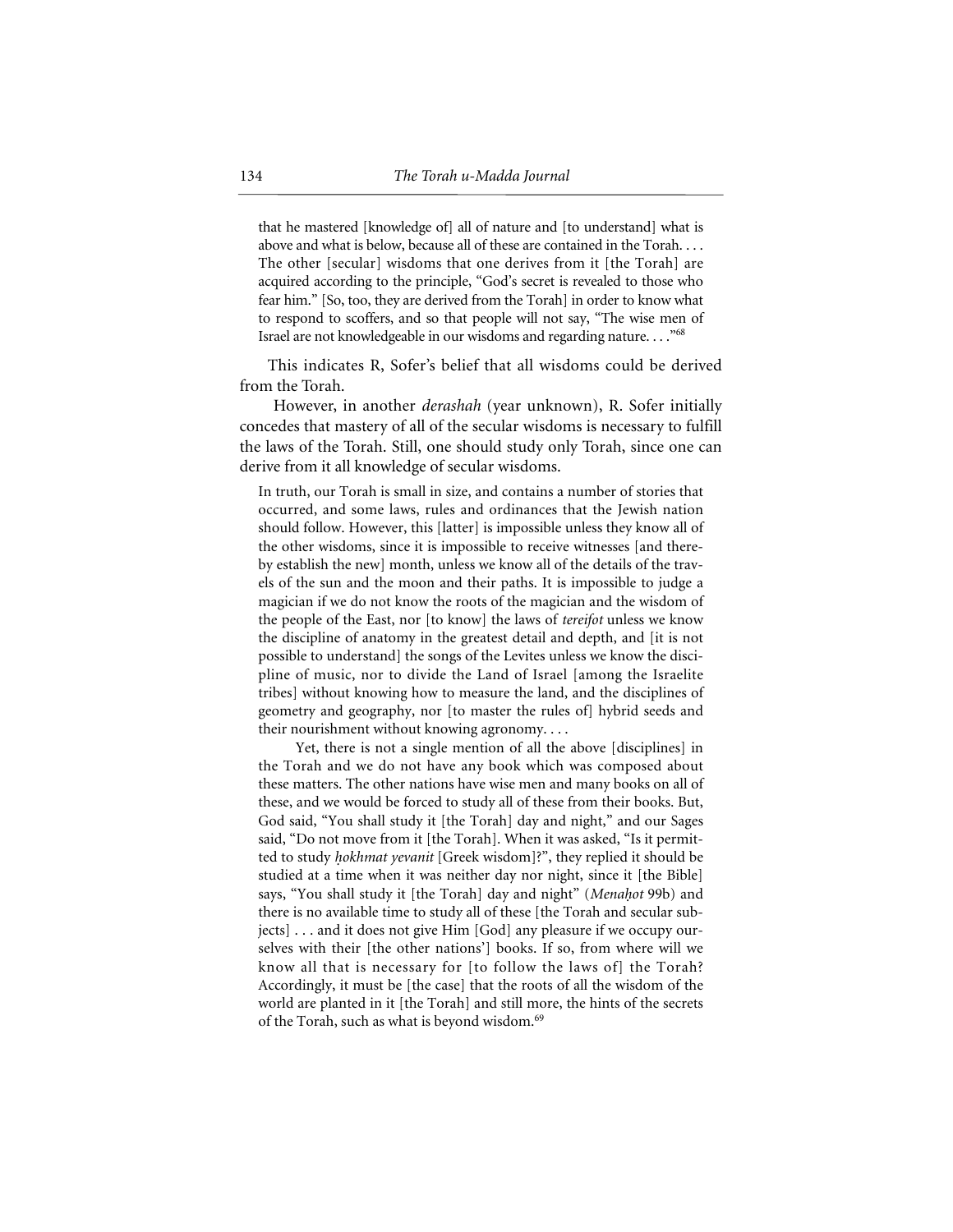R. Sofer does not state explicitly here that secular learning is forbidden. Rather, he says, "There is no free time to learn all of these," and "It does not give Him pleasure *if we occupy ourselves with their books*." He seems to be discouraging spending a great deal of time on secular subjects, to the neglect of Torah studies. He does not, however, ban secular learning outright.

The fact that the sermon was not intended as a prohibition of secular learning is indicated by its very content. The basis of Hatam Sofer's conclusion regarding secular studies is his interpretation of the talmudic phrase, *hokhmat yevanit*, as referring to secular wisdoms. Yet, he certainly would not rule that secular subjects were proscribed predicated on this understanding. After all, R. Sofer was undoubtedly aware that one view in the Talmud itself (*Sotah* 49b) makes it clear that the term does not refer to other wisdoms. Rather, the phrase alludes to a code language known to Greek Hellenist rulers and their co-workers.70

Furthermore, R. Sofer surely knew that one view in the Talmud understands the biblical injunction that he cites, "You shall study it day and night" in a very different way than he. It holds that this *mizvah* may be fulfilled simply by reading the passages of *keriat shema* in both the morning and evening, rather than requiring study of the Torah all the time.71 R. Sofer, a master halakhist, would not have relied on such weak proofs to forbid secular learning. Rather, he seems to be using the talmudic sayings for homiletic purposes in his sermon, knowing that the public was aware of the principle, e*in meshivim al ha-derush*. One does not refute a homily, since the sermonizer is permitted to interpret liberally—the preacher's equivalent of poetic license.72 Furthermore, R. Sofer's words are unclear regarding the extent to which Jews are discouraged from "occupying ourselves" with secular learning. Does "occupying ourselves" refer to spending all of one's time, or even to spending part of one's time, with secular learning?

R. Sofer's later *derashot* come down more sharply. In a sermon in 1833, he criticized Jews who ". . . teach their sons the methods of businessmen, the language of non-Jews, and bookkeeping, so that they would have a ready source of livelihood, and additionally, in order to beautify themselves and to look well in the eyes of the nations and nobles, to be like gentiles, to know their wisdoms and languages and to grow long hair."73 This statement, though somewhat ambiguous, could be interpreted as condemning Jews who study secular subjects, rather than Torah, for the wrong reasons, including assimilation.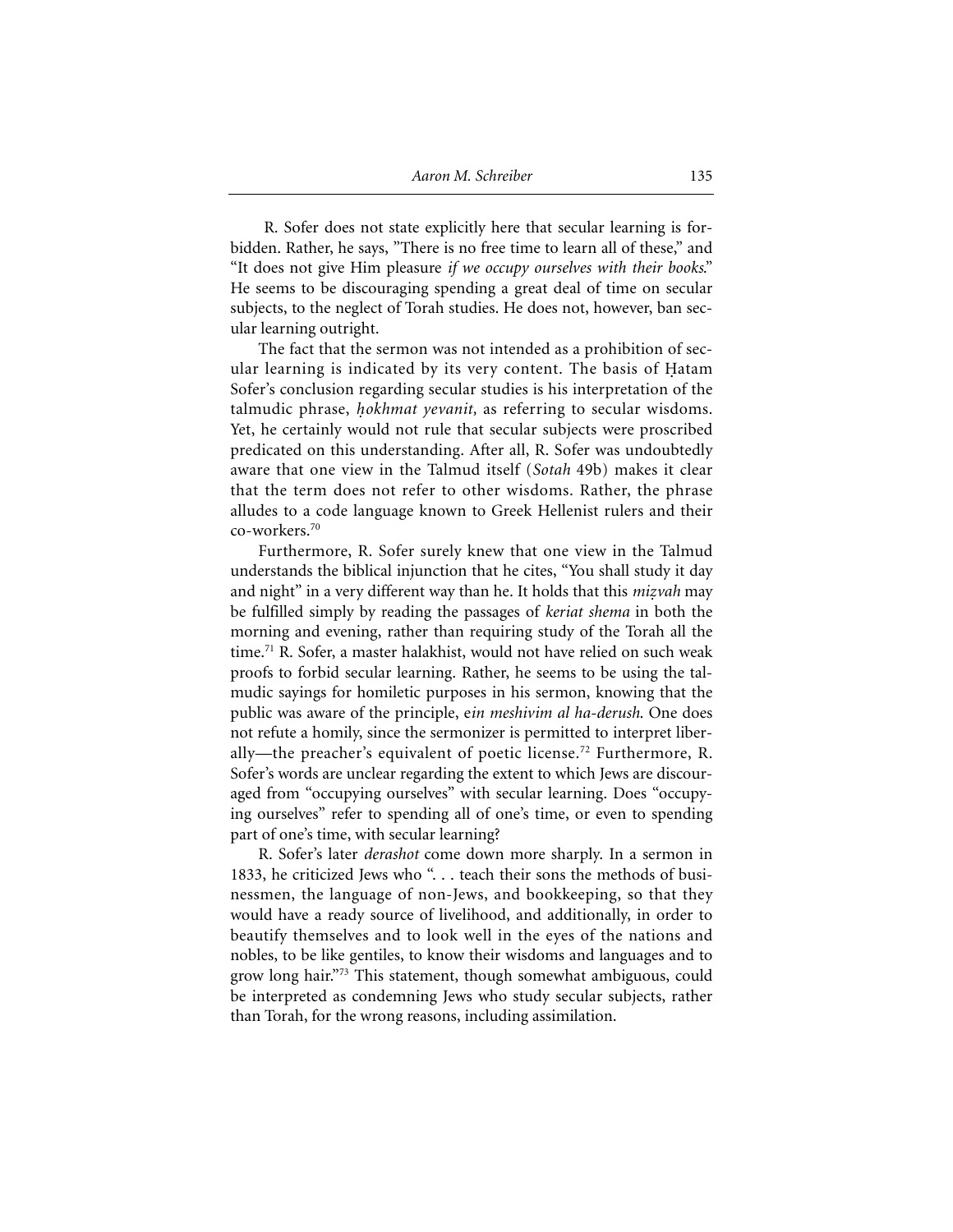The notes recorded by R. Sofer's grandson at a *derashah* delivered in 1834 reveal a still more restrictive view toward secular studies.

The nations of the world probe deeply into nature, this one in astrology [astronomy], this one in philosophy, and this one in music, and so forth. Each one is expert in one area. [For] Israel, however, it is written, "You shall study it [the Torah] day and night," and he [the Jew] does not have permission to occupy himself with other wisdoms, other than Torah, to know the laws of God and its teachings, or in prayer to the Lord, our God, [who answers] whenever we call Him.<sup>74</sup> *(Emphasis added.)*

R. Sofer's words, "he [the Jew] does not have permission," implies a prohibition on secular learning. This statement appears to contradict the evidence produced earlier. While, "does not have permission" does not carry the same weight as "forbidden by Torah law," the meaning of the passage is problematic in view of his earlier statements.

Hatam Sofer's Last Will and Testament (written in1837 and supplemented in 1839), raises further questions. R. Sofer wrote that a rabbi should not deliver sermons in the language of the nations. He also warned his children to beware of foreign literature and culture.<sup>75</sup> The will specifies at the beginning that it was written for "you, my sons and daughters, my sons-in-law, my grandchildren and their children." Nevertheless, some believed that R. Sofer meant his will to apply to all.76

In 1839 (one year before his death), R. Sofer criticized those who, in subscribing to halakhic documents, signed their names in Latin letters, instead of using Hebrew letters. He contended, furthermore, that employing foreign languages was among the "eighteen matters" which were prohibited by religious enactments.<sup>77</sup> It was in order not to run afoul of these prohibitions, according to R. Sofer, that Jews in earlier times deliberately employed corrupted versions of foreign tongues. Implied in his words is that this is why many Jews spoke Yiddish, rather than "pure" German.

In that same year, 1839, R. Sofer addressed a responsum to a community that was very lax in Torah observance. It was claimed that the shohet, who was also the cantor of the community, blatantly failed to slaughter a chicken properly, violated the Sabbath, committed adultery, and made remarks denigrating the Jewish religion. R. Sofer was unwilling to rule that the *shohet* should be discharged, since he had been cleared of the charges by a local rabbi. R. Sofer did, however, write that the *shohet* should study Torah, not secular books, and that the community (which had no rabbi) should appoint one. The rabbi "should not be one who reads secular books and [delivers sermons in] foreign lan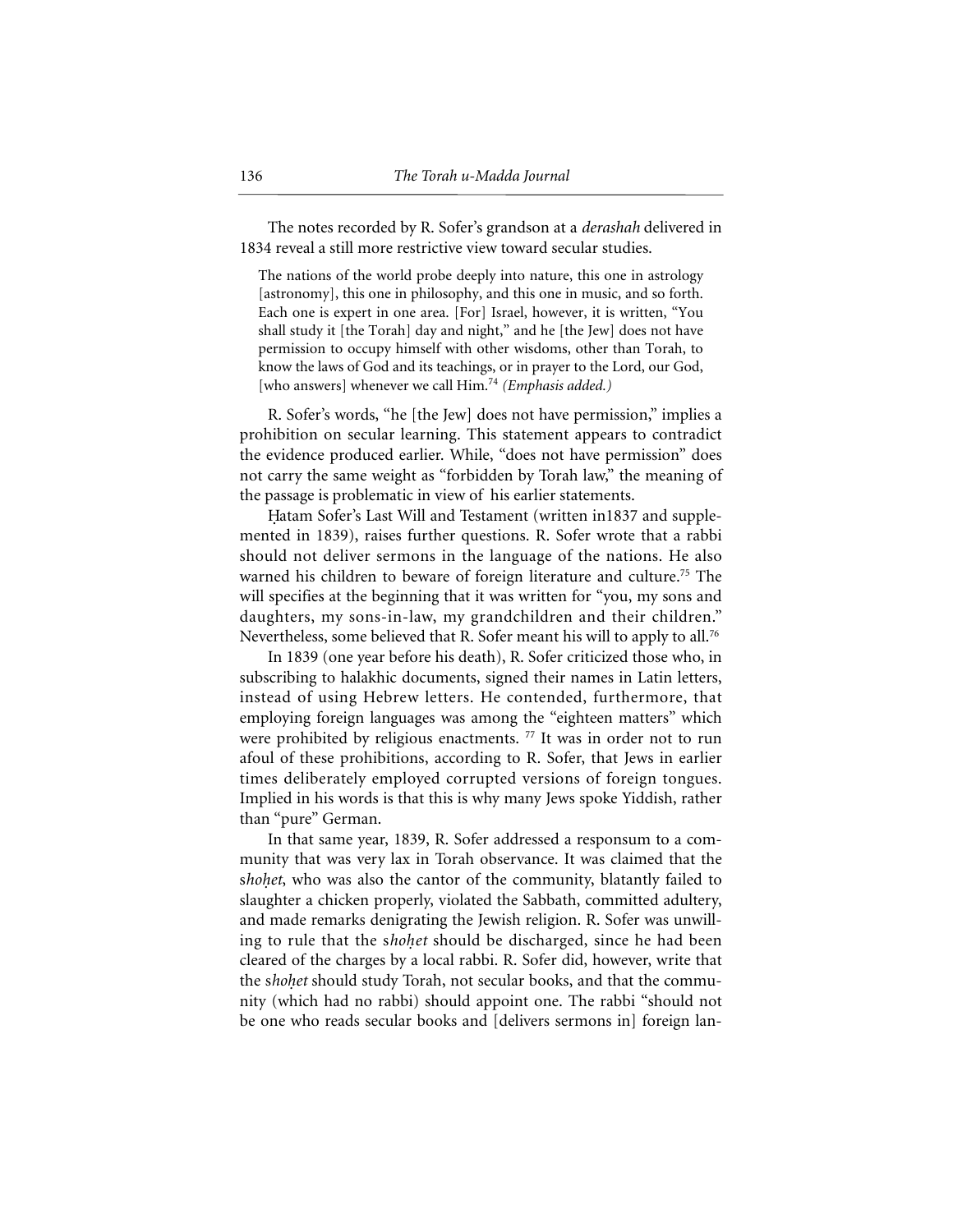guages, because it is forbidden to receive Torah from such a rabbi's mouth. [Appointing such a person as rabbi] is like setting up an *asherah* [a tree for idol worship] in the sanctuary of the Lord."78

R. Sofer did not specify whether this ruling applied only to that particular community and its rabbi, or to all communities. It is possible that he intended these harsh words only for such a community where religious unobservance was obviously prevalent. Nevertheless, his words are a powerful statement of antipathy to secular learning.

It might be argued that R. Sofer's seeming ambivalence regarding secular learning and the use of German might be explained by distinguishing between his theoretical views and his acts. Thus, philosophically, he may have opposed secular learning, unless this was derived from the study of Torah, itself. Operationally, however, he acted otherwise.

This explanation, however, is not satisfying since R. Sofer has been universally regarded as a very principled person, who acted in accordance with his deep convictions.

#### **H. atam Sofer's Attitude Towards** *Maskilim* **and Reformers**

R. Sofer's opposition to Reform and Haskalah is well known, and was widely publicized by his disciple, R. Hillel Lichtenstein and the latter's son-in-law, R. Akiva Yosef Schlesinger. They are reflected in his famous slogans, noted above, "All that is new is forbidden by the Torah" and "The children of Israel go forth with the hand of *Rama.*" R. Sofer's attitude is also evidenced by his expressed desire, noted above, to expel Reformers from the community of Jews, if he would have the power to do so.

Nevertheless, Hatam Sofer corresponded with a number of wellknown *maskilim*, such as R. Zekharya Yeshayahu Katz Joles<sup>79</sup> and even R. Shlomo Yehudah Rappaport, who published Reform-oriented views.80 Despite the furious opposition to Rappaport by many of the Orthodox Jews in his town, Tarnopol, R. Sofer, until the end of his life, continued to support him. Hatam Sofer was not deterred by the severe criticism by R. Shelomoh Kluger of Brody that caused the latter to practically stop communicating with him.<sup>81</sup> In 1839, shortly before his death, R. Sofer wrote still another letter in Rappaport's defense and attempted to quiet the opposition to him.82 R. Sofer was also on friendly terms with many other *maskilim.*<sup>83</sup> He heaped profuse praise upon R. Zvi Hersh Hayes, a rabbi-*maskil*, who was in close touch and corresponded with numerous *maskilim* and Reformers.<sup>84</sup> R. Sofer was on very friendly terms with, and spoke highly of, R. Wolf Heidenheim as late as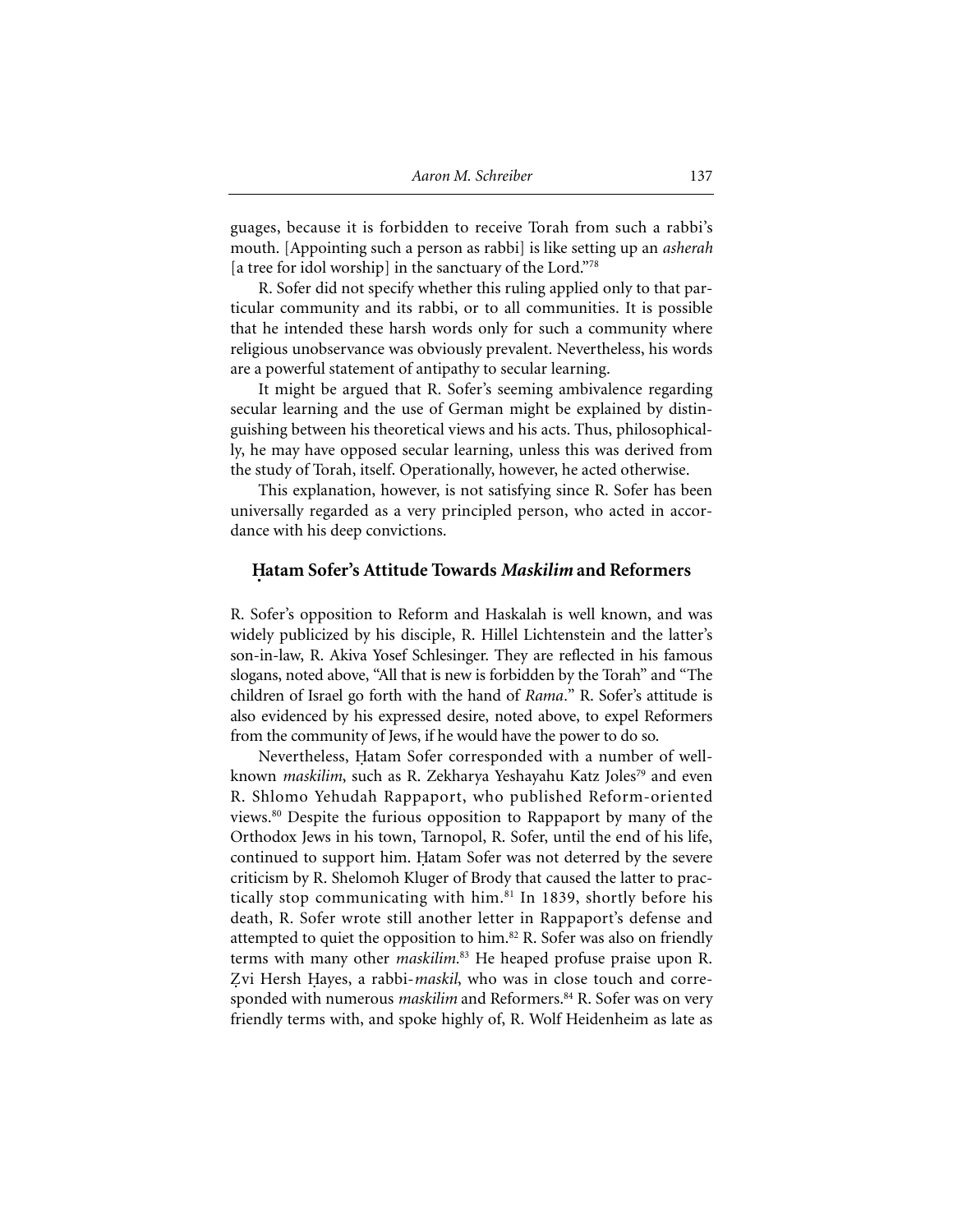1836.85 R. Sofer continued his friendship with Heidenheim although the latter had approved in writing the religious reforms instituted by the Jewish Consistory at Kassel, headed by the trailblazing radical Reformer, Israel Jacobson.86

Also, at the request of R. Yisrael Wahrmann, a rabbi in Budapest, who was close to the Reform movement, R. Sofer wrote an approbation in 1822 for a work on geography, *Shevilei Olam*, by Shimshon Halevi Bloch.87

R. Sofer was also on amicable terms with a number of other *maskilim*, in addition to the five mentioned above. One was R. Moshe Mintz, a noted rabbi who was regarded by many as also a *maskil*. <sup>88</sup> Another rabbi-*maskil* with whom R. Sofer was on amicable terms was R. Moshe Kunitz. The latter, perhaps because he was misled, contributed to a Reform book of polemics, *Nogah Zedek*. This work was attacked bitterly by R. Sofer and numerous rabbis and was in the center of the controversy regarding the establishment of a Reform Temple in Hamburg. <sup>89</sup> Another rabbi-*maskil* befriended by R. Sofer was R. Aharon Yehoshua Hertzfeld of Ravitz. R. Sofer praised him for his fluency in the German language, and recommended him for a position as rabbi of an important community.<sup>90</sup>

The aforementioned positive relationships with leading *maskilim* and Reformers appear inconsistent with the often acerbic condemnations that Hatam Sofer leveled at Haskalah and Reform during the same period of time.<sup>91</sup> Some scholars have claimed ambivalence in Hatam Sofer's actions and utterances in many different spheres of activity, not just those relating to the Reform and Haskalah movements.<sup>92</sup>

# **Cordial Relations Between Prominent Rabbis and** *Maskilim*

The existence of cordial relations between rabbis and some *maskilim* and reformers in that era is hardly surprising. One noted authority on Hungarian Jewry of that epoch has observed, "The boundaries between rabbinic and Haskalah cultures were not sharply defined in Hungary and the Bohemian provinces."<sup>93</sup> There were quite a few prominent rabbis and heads of yeshivot who were very religiously observant, particularly, in Moravia and Bohemia, but were also *maskilim,* interested and engaged in secular learning.<sup>94</sup>

R. Sofer himself did not object to the inclusion of letters from a number of noted *maskilim* in *Eleh Divrei ha-Brit.* This was a collection of letters from Orthodox rabbis all over Europe directed against the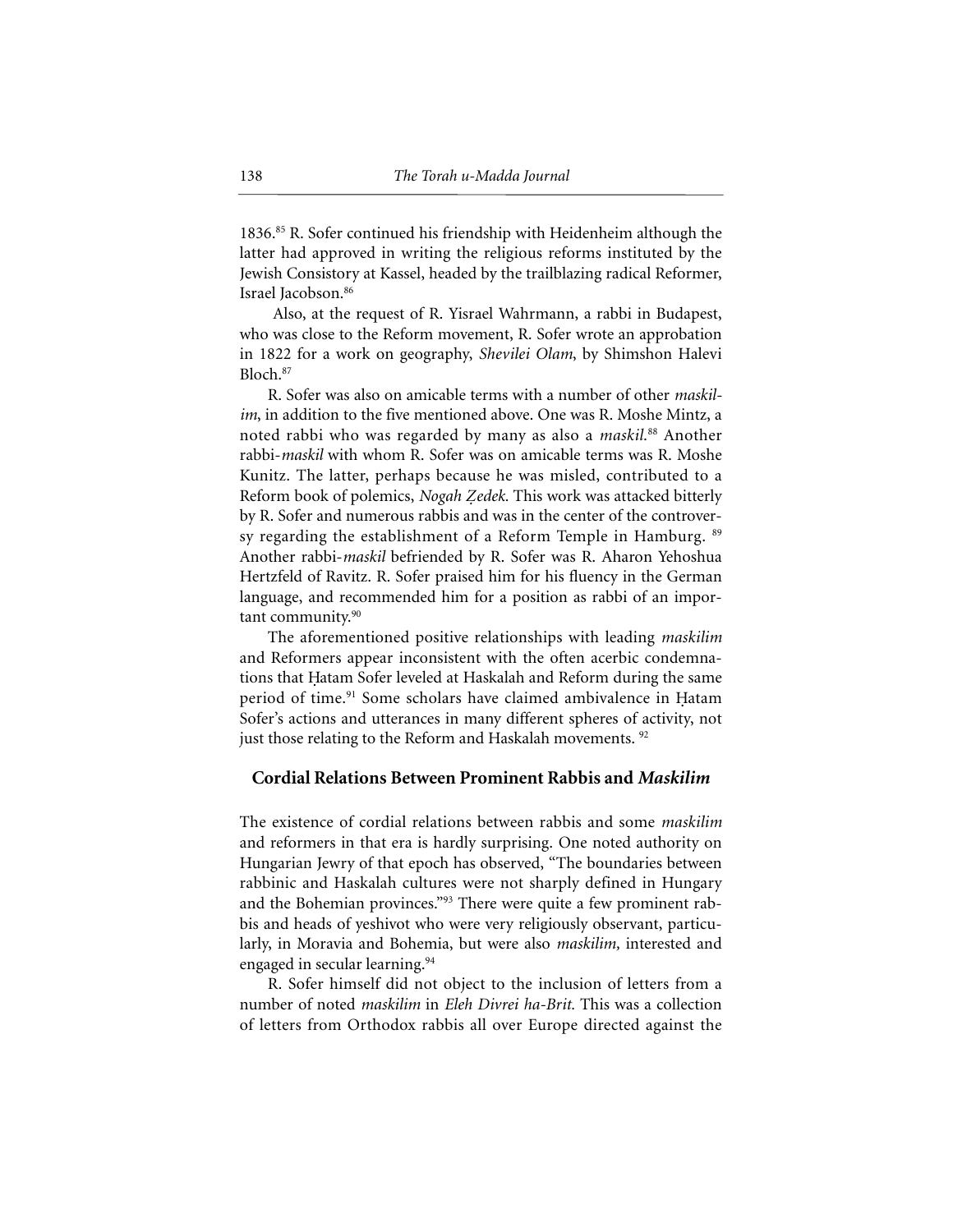Jewish reforms in Hamburg in 1818. R. Sofer was a key figure in this collection, three of his letters were included, and he was very influential in obtaining letters from prominent rabbis.<sup>95</sup> He could have protested their inclusion in the collection, but did not do so. The collection included a letter by R. Shmuel Bernstein that proclaimed reverence, in oversized, bold, print, for both Moses Mendelssohn and Naftali Hertz Wessley.96 Yet, R. Bernstein designed his above letter to battle the Reform movement. His praises of Mendelssohn and Wessely indicate that he must have felt that these two would also have opposed the Hamburg reforms. Still more arresting, R. Sofer himself addressed a responsum to R. Bernstein in 1819, one month after R. Bernstein's letter appeared in *Eleh Divrei ha-Brit*, and addressed him with extraordinarily laudatory titles.<sup>97</sup> By that time, R. Sofer, presumably, had seen R. Bernstein's letter in R. Sofer's copy of *Eleh Divrei ha-Brit*. Moreover, R. Sofer did not demur when the collected letters were edited and translated into German by Salomon Jacob Cohen, the editor of *Ha-Me'asef*, and *Bikkurei ha-Ittim*, journals of the *Haskalah* movement.98

# **The Campaign Against Reform and the Mendelssohnian Heritage**

Hatam Sofer played a leading role in a multi-faceted battle to stem the tide of Reform and Haskalah, and he galvanized the opposition to these movements. His numerous *derashot* and letters to individuals and communities all over Central Europe formed a crucial element in this campaign. In addition to his key role in the *Eleh Divrei ha-Brit project,* his yeshivah in Pressburg, the largest in Europe, graduated thousands of students during his thirty-year tenure as its *Rosh Yeshivah*. Many of them became rabbis in communities throughout Central Europe and were very active in this struggle.

In November 1865, a number of Hatam Sofer's students and followers, citing his teachings, convened a gathering of Orthodox Rabbis in Michalovce, Hungary. They issued a rabbinic decision and manifesto against Reform innovations, required maintenance of substantial dividers in the synagogue between men and women, and mandated retaining the *bimah* in the center of the synagogue. The conclave also prohibited preaching in German, wearing canonical robes by cantors, and other matters.99 This assembly and its decisions resonated throughout Central Europe and influenced many other rabbis and community leaders to vigorously oppose Reform innovations.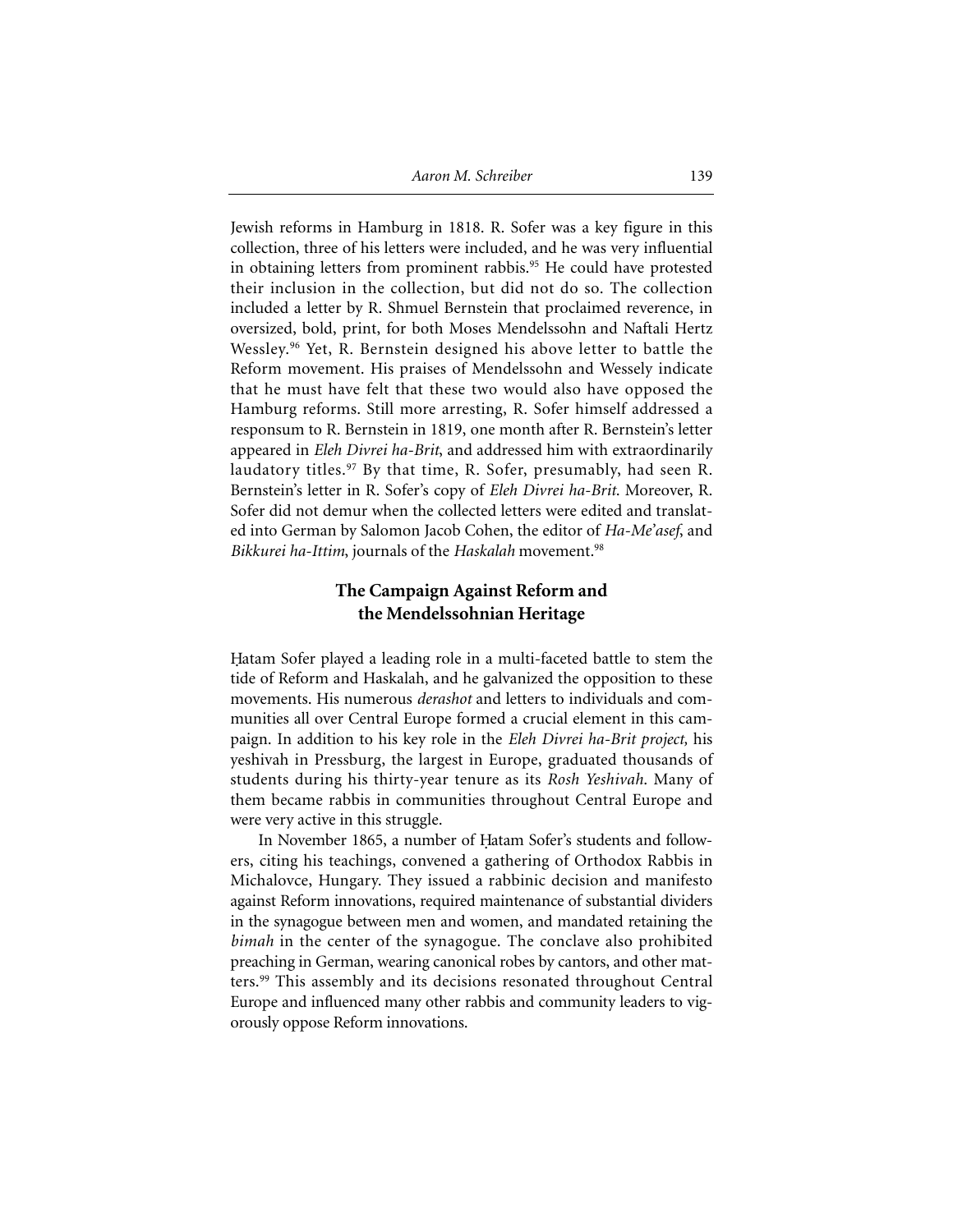The organized Orthodox opposition to Reform was further reflected in a convention of approximately two hundred Orthodox rabbis in Budapest, in November, 1868. They met to plan for elections to the forthcoming Jewish Congress mandated by State law. Hatam Sofer's spirit dominated the convention, and his influence was exemplified by the unanimous choice of his son, R. Avraham Binyamin, as chairman.100

R. Sofer perceived Moses Mendelssohn as a founder of the Reform movement and abhorred him. Accordingly, he vigorously opposed the use of Mendelssohn's biblical commentary, *Biur*, and his accompanying German translation.<sup>101</sup> Hatam Sofer's disdain for that work had the effect, in practice, of greatly limiting the use of the *Biur* in many communities. Despite R. Sofer's stand on this issue (and that of some other orthodox rabbis), however,<sup>102</sup> a number of his close disciples (including, R. Moshe Schick, his most prominent disciple) did use and cite from it.<sup>103</sup>

Remarkably, Hatam Sofer did not, as far as we know, publicly denounce Mendelssohn, nor did he preach any *derashot*, nor write any letters condemning him. On the contrary, in the one responsum in which R. Sofer mentions Mendelssohn, he refers to him respectfully as "R.M.D." (R. Moshe of Dessau, the "R." being a title of esteem). R. Sofer even utilized the same respectful title in his Last Will, in which he directs his descendants not to touch Mendelssohn's works.<sup>104</sup>

Hatam Sofer's principled disdain for Mendelssohn and his opposition to use of the *Biur* was in distinct contrast to his peers. An imposing array of leading rabbis, talmudists, and religious leaders of the time had a high regard for Mendelssohn.105 Even R. Sofer's eminent father-in-law, R. Akiva Eger, of Pozen, wrote an approbation for the *Biur*, and also noted that he was subscribing to purchase it.<sup>106</sup> R. Yehezkel Landau (author of *Noda be-Yehudah*) praised the *Biur*, and indicated that he might have issued an approbation for it, if not for the fact that it was accompanied by a German translation.<sup>107</sup> These two rabbis were widely regarded as the leading talmudic sages of their time. R. Mordekhai Benet, the Chief Rabbi of Moravia, also issued his approbation.<sup>108</sup> R. Sofer's staking out this rather lonely position is, perhaps, a testimony to his prescience, since his view of Mendelssohn became the dominant attitude among Orthodox Jews in less than a century after his death. Leading Torah sages and rabbis continued, however, to give it warm approbations, even many years after Mendelssohn's death. It was also cited as authority for halakhic rulings as late as the twentieth century.<sup>109</sup>

The foregoing approval of Mendelssohn and his associates by the most prominent Torah sage and rabbis, reflects a fact not widely appre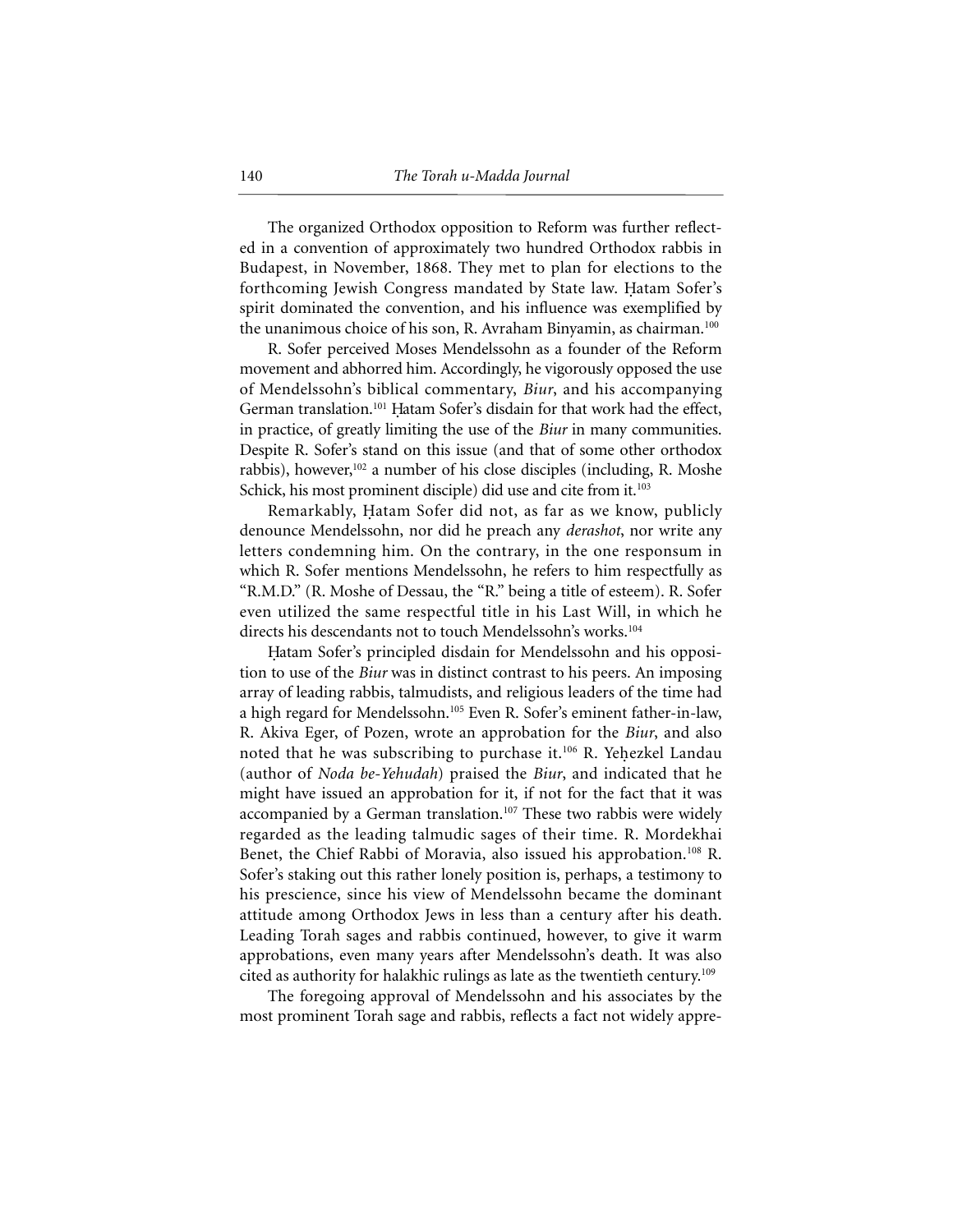ciated today. Opposition to Mendelssohn and Wessely by Orthodox rabbis spread gradually and became nearly universal only in the latter part of the nineteenth century. Until that time, many rabbis regarded these two as simply *maskilim*, who would, themselves, have opposed the Hamburg religious reforms. *Maskilim* who were religiously observant were acceptable to Orthodox rabbis who had a high regard for secular learning. Thus, both R. Samson Raphael Hirsch and R. Azriel Hildesheimer, the leading battlers against the Reform movement in mid-nineteenth century Germany, were lavish in their praise of Mendelssohn.<sup>110</sup>

# **Courteous Relations Between Hatam Sofer and Individual Moderate Reformers**

Despite their sharp objections to reforms, Hatam Sofer and other Orthodox rabbis maintained courteous relations with individual Reform rabbis and laymen. These interactions were not, however, as warm as their rapport with certain *maskilim*. The civil contacts with Reformers were carried on especially where these could result in practical benefits. Thus, both R. Sofer and R. Mordekhai Benet of Nicholsburg wrote cordial letters to Lazar Biederman, a leader of the Reform Jews in Vienna. They praised him highly in their letters, while requesting jobs for their relatives and students at the *Kultustemple*, the community synagogue.<sup>111</sup> Despite the fact that this synagogue was founded and run by Reformers,<sup>112</sup> its Rabbi, Isaac Noah Manheim, had moderated his Reform views. The *Kultustemple* did not have an organ, women sat on a balcony, and prayers were in Hebrew.113 Consequently, it came to be regarded as a suitable place of employment for Orthodox Jews. R. Sofer's candidate, R. Eliezer Horowitz, was hired for a position there as a *kashrut* supervisor, prayed in the *Kultustemple*, and taught in the religious school conducted by Rabbi Mannheim.114 When Rabbi Mannheim visited Pressburg for a particular event, leaders of the Orthodox community there set out rich furniture and expensive carpets and made other extensive arrangements to welcome him.<sup>115</sup>

Perhaps the desire for civility and the hope of obtaining benefits caused Hatam Sofer to address extremely laudatory praises to Leib Schwab, a principle ideologue and leader of the Neologist reform movement in Hungary. This movement was regarded by Orthodox Jews in Hungary as anathema and as a version of the German Reform movement.116 R. Sofer called Schwab, "*ha-ma'or ha-gadol ha-muflag, moreinu ha-rav*" (the great and outstanding light, our master and teacher).<sup>117</sup> It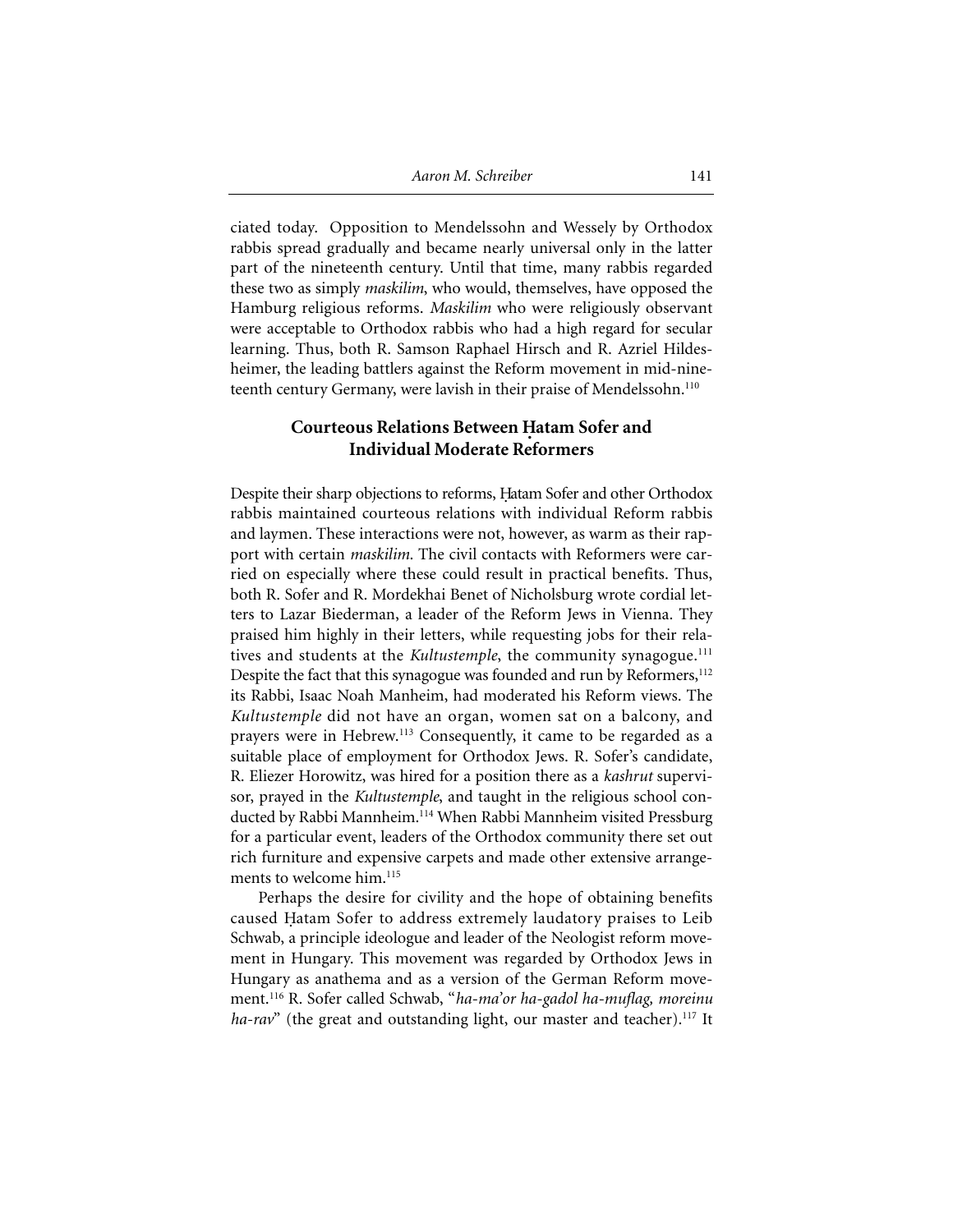should be noted that Schwab refrained from introducing radical reforms in Budapest, where he was Rabbi.

As mentioned previously, R. Sofer objected strenuously to the founding of a *primaerschule*, a school in Pressburg founded by *maskilim* and emphasizing secular studies according to the program of *Haskalah*. Nevertheless, R. Sofer hired a teacher at that school, Mendel Stern, to be a tutor for his children at home in Hebrew language and grammar.<sup>118</sup> He further approved of a Jewish school for girls, *maedenschule*, founded in Pressburg in 1829 by Lazer Horowitz. Secular subjects were taught at the school, which was housed in the same building as the *primaerschule*. The girl's school was supported by people in the Orthodox community as well as by *maskilim*. R. Sofer himself was on the Board of the girl's school,<sup>119</sup> and people in both communities aided the school.<sup>120</sup>

The civil interactions that existed between Orthodox rabbis, *maskilim*, and moderate Reformers are reflected in the activities of Ber Oppenheim and in his relationships with numerous Orthodox rabbis. A leader of the Jewish community in Pressburg, he was a leading supporter of the *primaerschule* and helped to spearhead much of the opposition to R. Sofer in Pressburg in the early 1820's. According to Shelomoh Sofer, grandson of Hatam Sofer, Oppenheim had, as a youth, been identified by R. Nathan Adler as an *apikoros.* R. Adler had warned his students not to associate with him because he was a prime source of ritual defilement.121 Yet, Oppenheim published a halakhic work, *Mei Be'er.*<sup>122</sup> Like many other prominent rabbis of that era, R. Sofer wrote a halakhic responsum to Oppenheim, published in *Mei Be'er*, and addressed him as "my friend".123 R. Sofer also tolerated and permitted a separate *minyan* of *maskilim* and moderate reformers to conduct religious services in Pressburg. This was on condition that that those who officiated at the services should not wear "priestly garments" and that *piyyutim*, liturgical poems, should not be deleted from the services.<sup>124</sup>

The foregoing occurrences indicate that the boundaries between Orthodox Jews and *maskilim* were not always clear, and that civil relations existed even between Orthodox rabbis and some moderate Reformers. R. Sofer's actions must, therefore, be understood in the context of his era. It would be anachronistic to project back to his time the concept of separation between these groups that is prevalent today.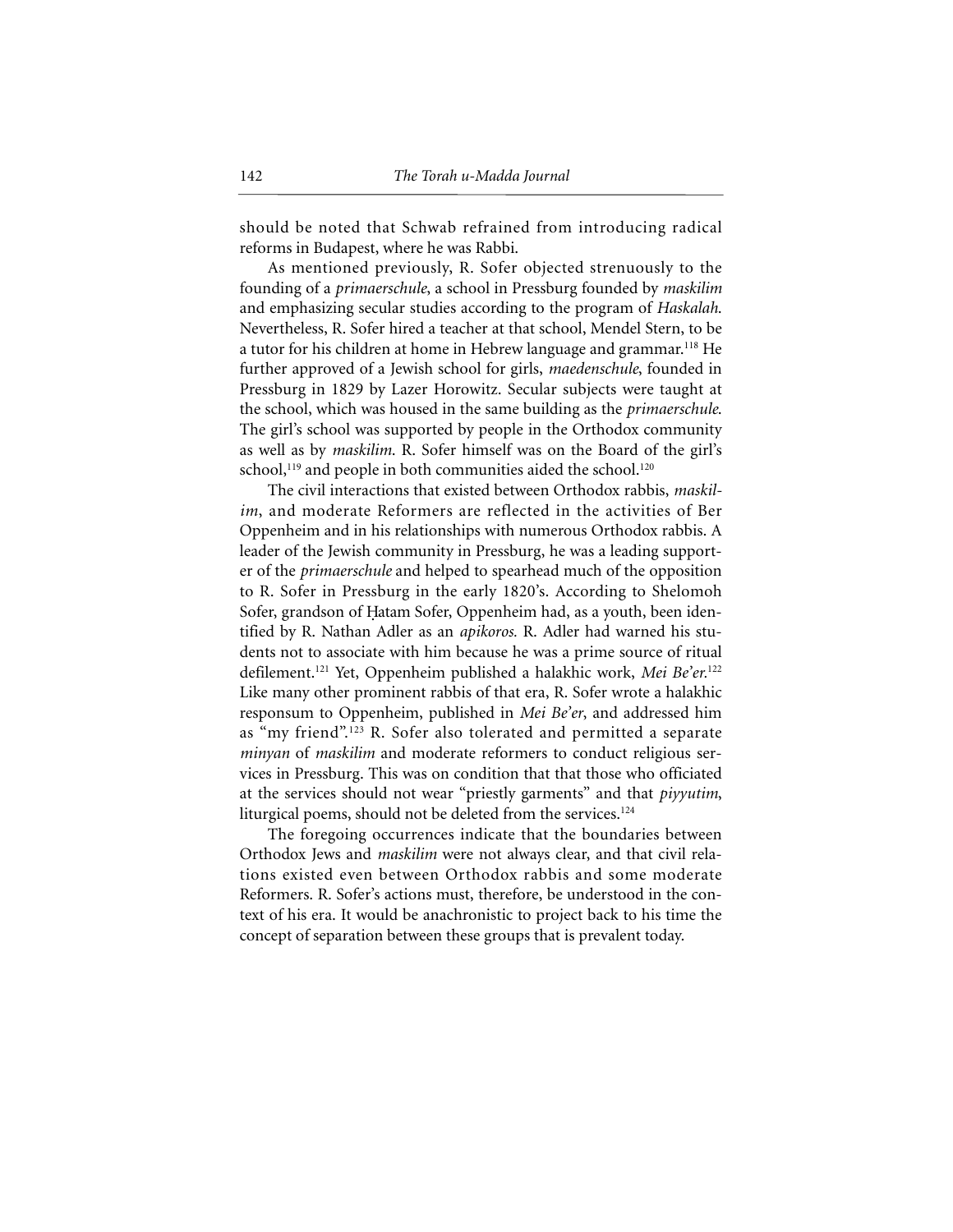#### **H. atam Sofer's Halakhic Philosophy and Principles**

Hatam Sofer's halakhic philosophy, and the principles and strategies that he employed in dealing with opponents, provide keys to resolving the apparent ambivalence in his acts, rulings and writings.

In combating Reform and Haskalah innovations, R. Sofer adopted a number of strategies. One of them was to apply a principle, "It is good to elevate a prohibition"—that is, to make a religious prohibition seem more serious than it might really be in order that people should treat it with the proper seriousness. This principle includes omitting the citations of lenient views that would downgrade the seriousness of a prohibition.

He expressed this halakhic philosophy quite explicitly in his 1836 letter to R. Zvi Hersh Hayes.<sup>125</sup> The letter deals with an attempted innovation by Reform Jews to delay the burial of a corpse for a few days. The purpose of the postponement of burial was to ensure that the presumed deceased was not really still alive. R. Sofer ruled that delaying burial beyond the day of death violated two biblical precepts: an affirmative commandment, "You shall bury him on that day", and the negative commandment "You shall not let his body hang on a tree" (*Devarim* 21:23).

R. Hayes pointed to authorities who held that only one biblical precept was involved in postponement and that the rule mandating burial on the day of death might even be rabbinic, not biblical. R. Sofer responded,

They [the Torah sages] were careful not to open the door and to search for leniencies for those of our nation who search for breaches [in the fence of the law]. This is what they desire, and if they would find an opening, be it as small as the tiny hole in a needle, they would make breach after breach. . . . I wrote that keeping a corpse [overnight] entails violation of an affirmative and negative biblical command [although you cite contrary views by authorities], since, at any rate, the Ramban wrote that. This makes no difference nowadays, and *it is good to elevate a prohibition* [to overstate it and make it appear more stringent]. You relied on the view of the *Havvot Yair*, which has been shunned [by halakhic authorities], who says that the basic prohibition was only a Rabbinic one. However, *one should not reveal this matter*, since, because of our many sins, there are many nowadays who say they are not concerned with a Rabbinic prohibition, since God did not command [it]. . . ."

R. Sofer then cites a lenient ruling in a responsum by R. Yehezkel Landau, author of *Noda be-Yehudah*)<sup>126</sup> and comments "It would have been better not to print this Responsum in order not to give assistance to deliberate sinners. . . ."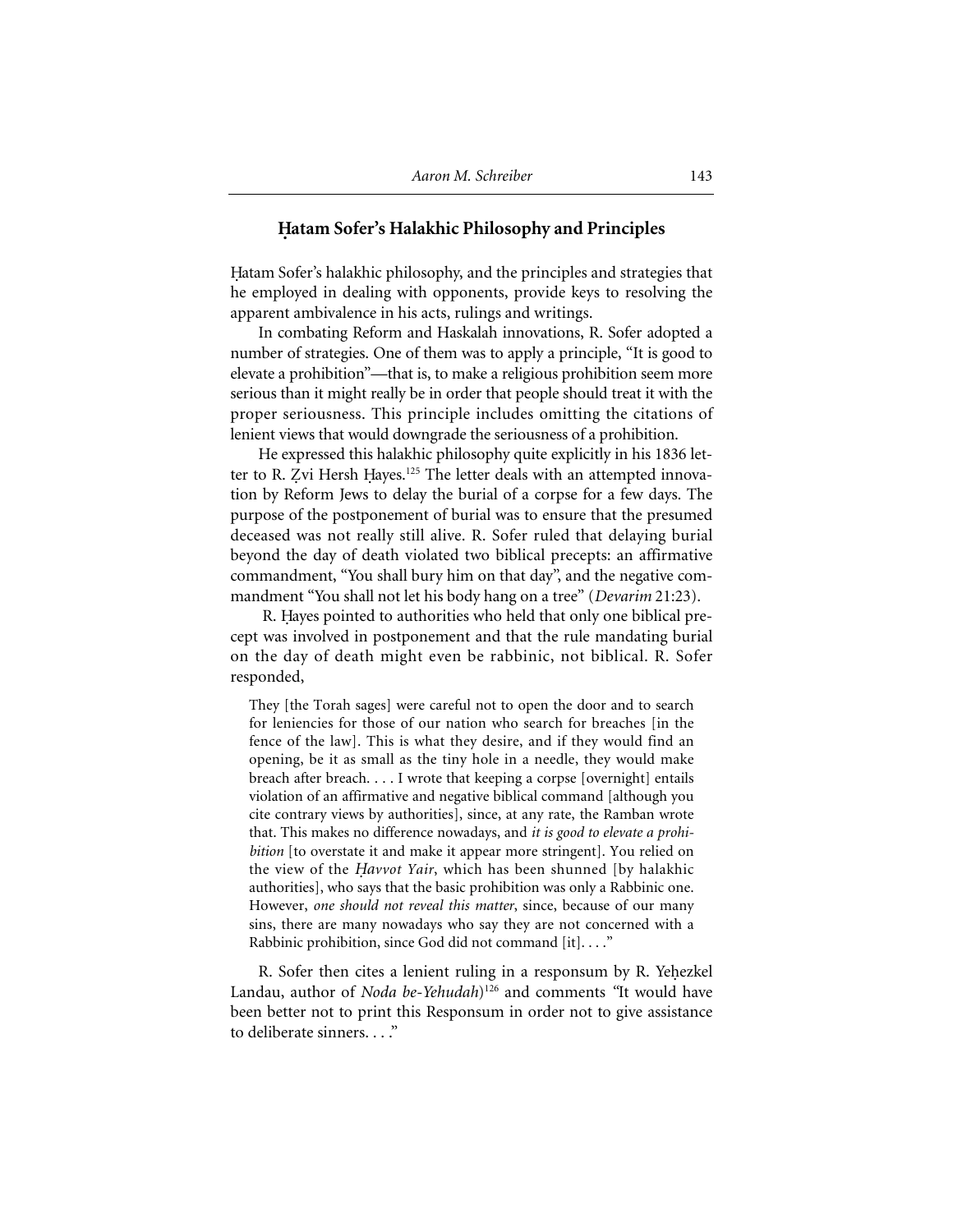Surely, R. Sofer must have been aware that adherence to his principle of "elevating a prohibition" would apparently contravene the biblical prohibition of adding *mizvot* to the Torah (*Devarim* 4:2).<sup>127</sup> This principle could also run afoul of the biblical precept, "Distance yourself from falsehood"(*Shemot 23:7*). This is precisely what R. Hayes responded to Hatam Sofer.<sup>128</sup>

How did Hatam Sofer justify the deliberate overstatement of religious prohibitions?129 It is possible that he was guided by talmudic principles that give wide discretion to specified *posekim* to violate biblical law as a temporary expedient when "the hour requires it". These authorities were empowered to issue halakhic rulings contrary to biblical law, even if this entailed taking someone's life—provided, that this is done to achieve certain overriding policy goals. The main purpose for which such a halakhic ruling is permitted is to preserve religious faith in the face of a widespread and serious threat.<sup>130</sup>

Halakhic decisions of this type have had a long history in halakhic Responsa literature for more than a millennium. They were applied by leading *posekim*, such as *Rashba, Rosh* and many others, and are recorded as applicable law in the *Shulhan Arukh*. Hatam Sofer himself commented extensively on this principle.131 Given the circumstances that prevailed in his time, R. Sofer could reasonably have considered Reform and Haskalah as serious threats that made this halakhic principle applicable. He feared that these movements could lead to the destruction of the traditional Jewish religion. Accordingly, it became his key policy goal to halt the growth of the Reform and *Haskalah* movements and to combat their ideology. This objective became particularly crucial to him after a Reform Temple was established in Hamburg in 1818 and in view of the rapid spread of the Reform movement.132

Accordingly, in Hatam Sofer's view, the threat that this talmudic principle was designed to counter was similar to the peril that existed in his times. The Talmud had applied this emergency rule to Jewish Hellenists, who were trying to persuade all Jews to abandon observance of the Sabbath and the fundamental tenets of Judaism (*Yevamot*, 89b). To R. Sofer's mind, the Reformers and *maskilim* in his time had the very same goals. They, too, advocated wholesale abandonment of *Shabbat*, *kashrut*, and other fundamentals of Judaism.

To be sure, before R. Sofer could apply this emergency principle, he had to determine that no equally effective alternative was available to him that would not entail violating religious tenets. He also had to consider the facts and circumstances of each case and to weigh the ramifica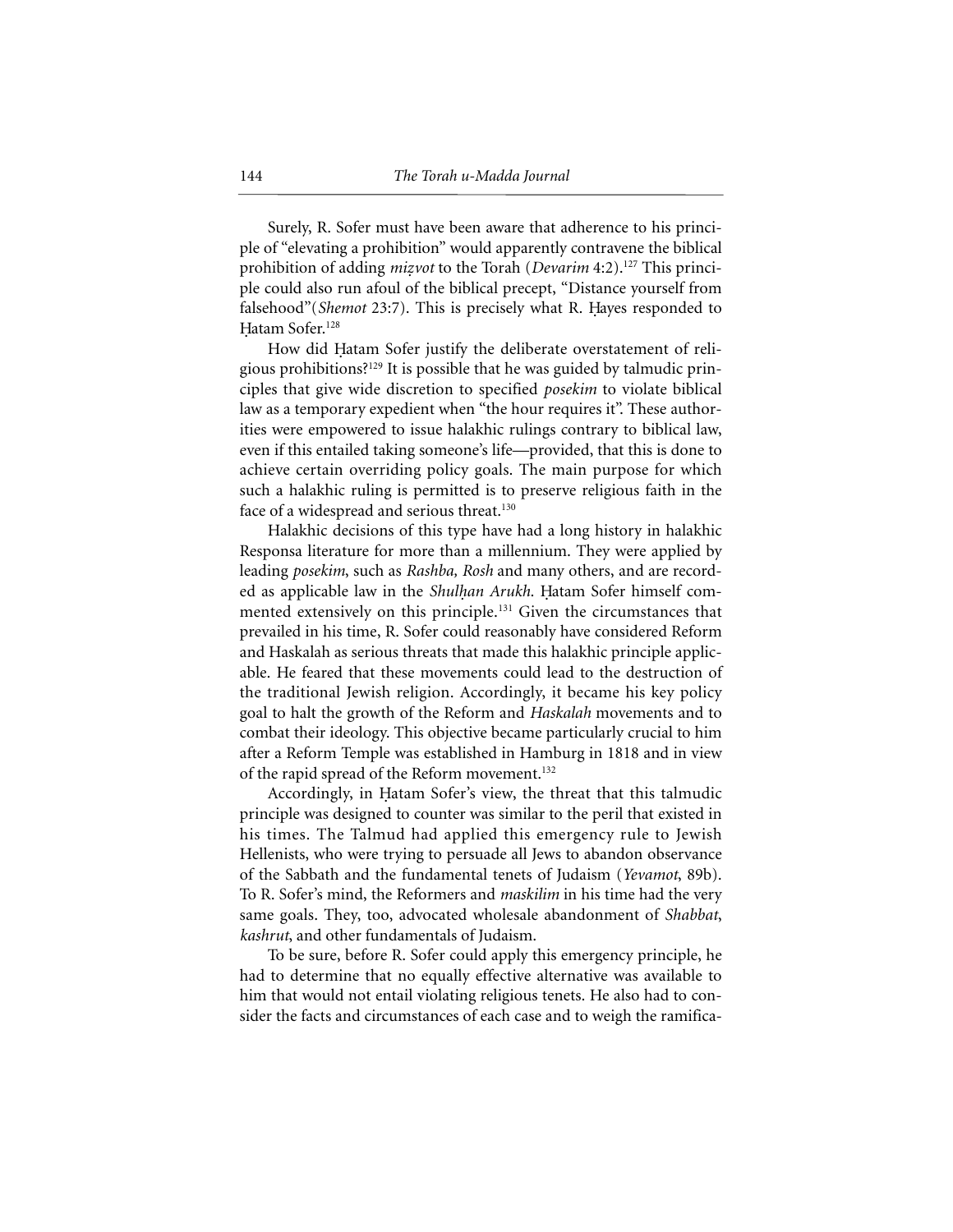tions, expected outcomes, and ultimate effects of all possible alternate rulings by him. This was especially important where, as in Hatam Sofer's case, he contemplated making halakhic rulings based on goals and halakhic policies, rather than on normal "black letter" legal doctrine.<sup>133</sup> Only if he concluded that the urgent needs of the hour demanded it, and other alternatives were not suitable, could he apply the emergency principle. Apparently, though, he did so and decided to apply the emergency principle in order to meet the needs of the hour and stem the tide of Reform and Haskalah. This rule, as noted above, could also authorize him to advocate that lenient halakhic views should not be publicized.<sup>134</sup>

Perhaps, then, R. Sofer did, in fact, follow a consistent path in his conduct regarding such matters as secular learning, use of the German language, and relations with certain *maskilim* and Reformers. In applying the emergency principle, he would act in the way that appeared to him most effective to meet the needs of the hour and to stem the spread of the Reform and Haskalah ideology.135

Consequently, R. Sofer's conduct might have been entirely consistent.136 However, it could appear discordant to one not aware that he guided his behavior by employing the emergency principle, and that he weighed the possible consequences of each case. Today, nearly two hundred years later, we cannot know the precise circumstances surrounding each of R. Sofer's actions, nor how he weighed the circumstances and possible outcomes for each action that he contemplated. We are also unaware of his exact calculus in deciding what steps, if any, were appropriate under the prevailing circumstances.

Another explanation of R. Sofer's ambivalence is that he was often faced with conflicting considerations. For example, he firmly believed that secular learning was indispensable for the understanding of Torah, and should, ideally, be obtained solely through Torah study. Yet, he also realized that the ordinary layman was unable to obtain secular skills and knowledge in this way. Similarly, he realized that the rapid spread of secular education among Jews, often mandated by state law, made secularly educated rabbis very desirable. These would have greater standing and influence in their communities, which consisted of a growing portion of secularly educated congregants. Hence, he may initially have approved of rabbinical seminaries teaching secular subjects, though he later rejected this practice because of the increasing inroads of the Reform movement.

So, too, R. Sofer was aware of the rapid spread of the German language as the vernacular in everyday use in Central Europe by Jews, who often understood no other language. He therefore realized that German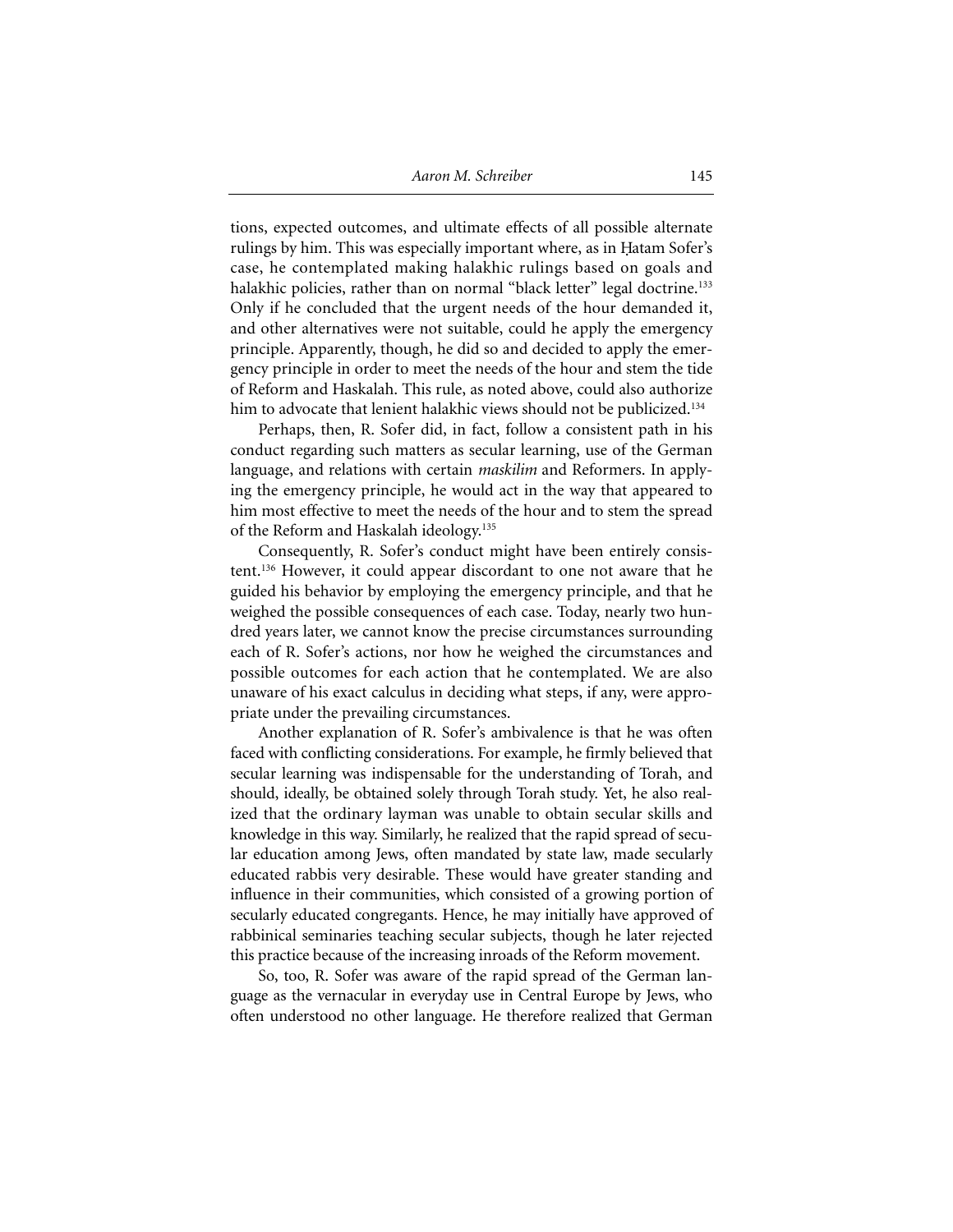translations of Torah and Talmud could be very helpful. At the same time, he also recognized that fluency in German might make Jews more receptive to the literature and ideas of German Reform and to German-speaking Reform preachers. Knowledge of German would also enable Jews to read German books and periodicals, thereby introducing them to Gentile culture and secular values. These would, almost inevitably, reduce the quality of their religious observance. Consequently, Hatam Sofer became averse to the cultivation of fluency in the German language, as well as its use in preaching.<sup>137</sup>

The conflict between these various considerations might account for his initially consenting to a German translation of the Talmud, but later changing his opinion. Likewise, R. Sofer's hired tutors to teach his children the rudiments of arithmetic, and to read and write in German, including communications with State officials. Similar considerations apply to his recommendation of German speaking rabbis for important communal positions, because they would be able to deal more effectively with governmental authorities.<sup>138</sup>

Also helpful in understanding Hatam Sofer's conduct is that special considerations may have motivated him to maintain friendly relations with leading *maskilim*. As a student of R. Nathan Adler, just as Hatam Sofer was, R. Heidenheim was a peer of R. Sofer, and thus on friendly terms with him since their youth. Furthermore, unlike other Reformers, R. Heidenheim was a scholar, highly regarded as a masoretic expert and an authority on grammar and liturgical texts.<sup>139</sup> He published numerous prayer texts for Jewish Holidays that received wide approbations from prominent rabbis, including R. Sofer's revered teacher, R. Pinhas Hurwitz (author of *Hafla'ah*).<sup>140</sup> Hatam Sofer felt that many *piyyutim*, would have been lost, if not for R. Heidenheim's work.<sup>141</sup> For that matter, each of the other *maskilim* mentioned above was a noted talmudic scholar, and each wrote well-regarded talmudic treatises. Their talmudic scholarship, alone, may have earned them R. Sofer's respect. In the case of R. Rappaport, R. Sofer's favorable letters were written at the request of Shelomoh Rosenthal, a *maskil* who had assisted R. Sofer in many ways over the years. R. Sofer may have found it difficult to refuse to return the favors.

There may have been other factors as well. By maintaining amicable relations with certain *maskilim* and moderate reformers, Hatam Sofer might be able to prevent their moving further way from strict religious observance; in turn, they could be helpful in influencing their more radical fellows to moderate their conduct. Sometimes, R. Sofer's conduct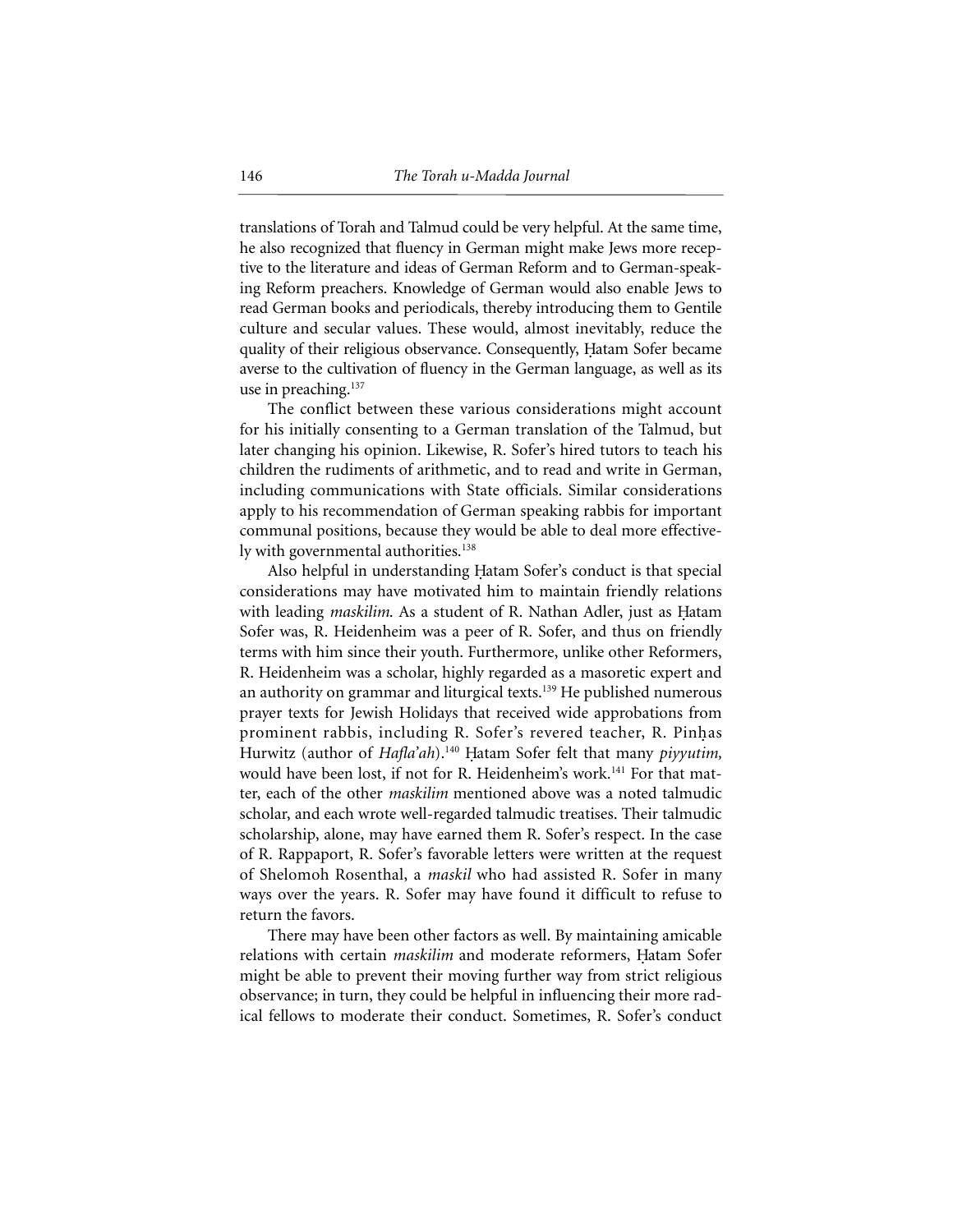may have reflected temporary concessions that he felt compelled to make in order not to lose the war against Haskalah and Reform. This was true even in his own community of Pressburg, where the community leaders were often *maskilim* or Reformers, who fought many bitter battles with him.<sup>142</sup>

## **R. Sofer's Principle To Act Cordially to All**

Hatam Sofer utilized another principle in his personal conduct that may have affected his conduct toward *maskilim* and Reformers. He made it a point not to attack any person *ad hominem*, and to act civilly in all disputes. In a responsum in 1819, he wrote, "I have been very careful not to quarrel with any person. No one at all is ever named in any of my letters and they do not disclose any personal quarrels, only truth battling with falsehood."<sup>143</sup> In response to a request by his colleagues to write a sharp letter of rebuke, he wrote in the same responsum, ". . . to write him words of reprimand and conciliation, without shouts, screams and quarrels, is not contrary to my words." R. Sofer carried out this principle faithfully in practice, as testified to by students. One of them wrote, "One never heard him speak disparagingly of any person whatsoever, even to those who were known, and whom he believed, to be deliberate sinners and *apikorsim*. On the contrary, he received such people with a friendly face."144 Moreover, people who knew him testified that as long as a person was religiously observant or, at least, did not scoff at religion, Ḥatam Sofer did not dislike him simply because he was a *maskil*.<sup>145</sup>

# **Ambivalence Toward Secular Learning in Reaction to the Spread of Reform and Haskalah**

R. Sofer's changing positions with regard to teaching secular subjects in schools appear to have been due to his concern over the spread of the German Reform and Haskalah movements.<sup>146</sup> The rapid growth of these movements, emphasizing secular culture, made R. Sofer leery of secular learning by Jews, especially by children. It kindled a fear that it would cause them to forsake Torah observance. Hence, whereas in 1811 he delivered a *derashah* tolerant of some secular education for children, his subsequent *derashot* increasingly stressed that all secular knowledge should be obtained from Torah.<sup>147</sup>

It is possible that R. Sofer may have pronounced his tolerance of secular education for schoolchildren when he learned that leaders of the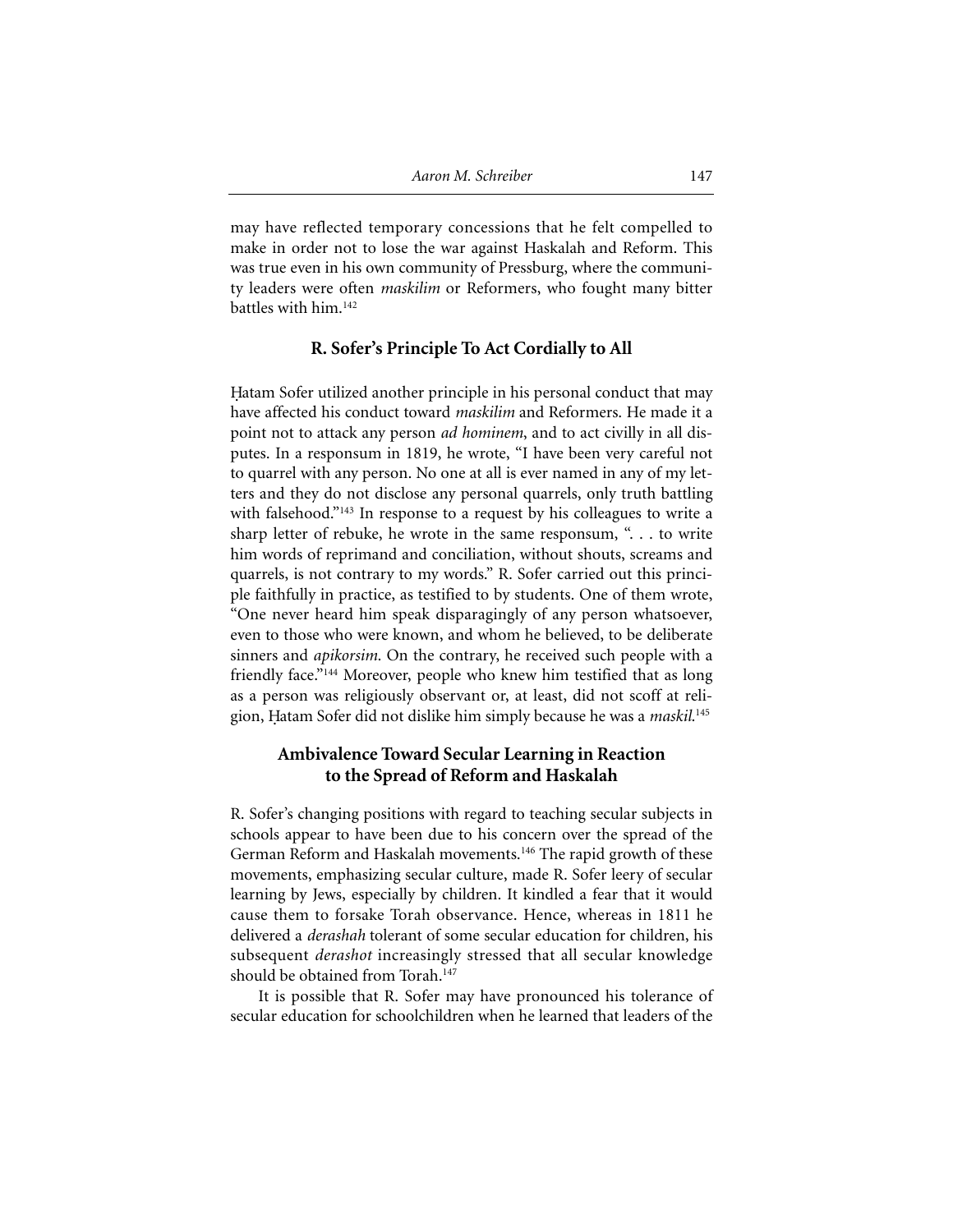Jewish community of Pressburg planned to establish a primary school emphasizing secular studies.<sup>148</sup> R. Sofer may have wished to avoid antagonizing them, hoping that he could influence them to stress Torah studies if such school were ever established. In fact, the school, with an emphasis on secular studies, was eventually opened in April, 1820.<sup>149</sup>

R. Sofer also agreed to the founding of a vocational school in 1820, and signed its by-laws.150 Perhaps R. Sofer believed that this institution, which was designed to prepare its students to earn a livelihood, might blunt the effect of the secular studies school that opened that year. It might also possibly diminish the threat that a haskalah secondary school might eventually be founded.

The spread of the Reform and *Haskalah* movements and the increasing use of the German language by the Jews of Central Europe tore R. Sofer in opposite directions with regard to the use of German. He realized that familiarity with the German language and culture would wean Jews away from religious observance. Yet, he was prepared to utilize the German language to spread Torah knowledge and was well aware that fluency in German was extremely important for community rabbis. The dilemma that this posed continued to torment him throughout his life.

Chronology bears out the hypothesis that the spread of Reform, *Haskalah* and the German language exerted a pronounced effect on R. Sofer's worldview, particularly, in his later years. Thus, it was in 1839, the last year of his life, that Hatam Sofer expressed his most extreme views on these matters. He may also have been particularly disturbed in that year when Abraham Geiger, a leading Reform theoretician, was invited to head a prominent Reform congregation in Breslau. In that year, R. Sofer wrote a responsum in which he maintained that speaking foreign languages was an ancient prohibition, one of the "eighteen matters" adopted during the second Temple era.151 In that responsum, he criticized the signing of one's name in Jewish legal or religious documents, using Latin letters, instead of Hebrew. Moreover, it was in that same year that he penned the responsum in which he directed a lax community to hire a rabbi who would not preach in German and mandated the *shohet*-cantor, who had been accused of serious religious violations, to stop reading secular books.152 In that same year, he reaffirmed the provisions of his last Will and Testament in which he asked his children to maintain a distance from secular works, and wrote against preaching in German.<sup>153</sup> In that very year, 1839, however, he wrote yet another letter in defense of Rappaport. It therefore appears that his concern with Reform was not the decisive consideration in all circumstances.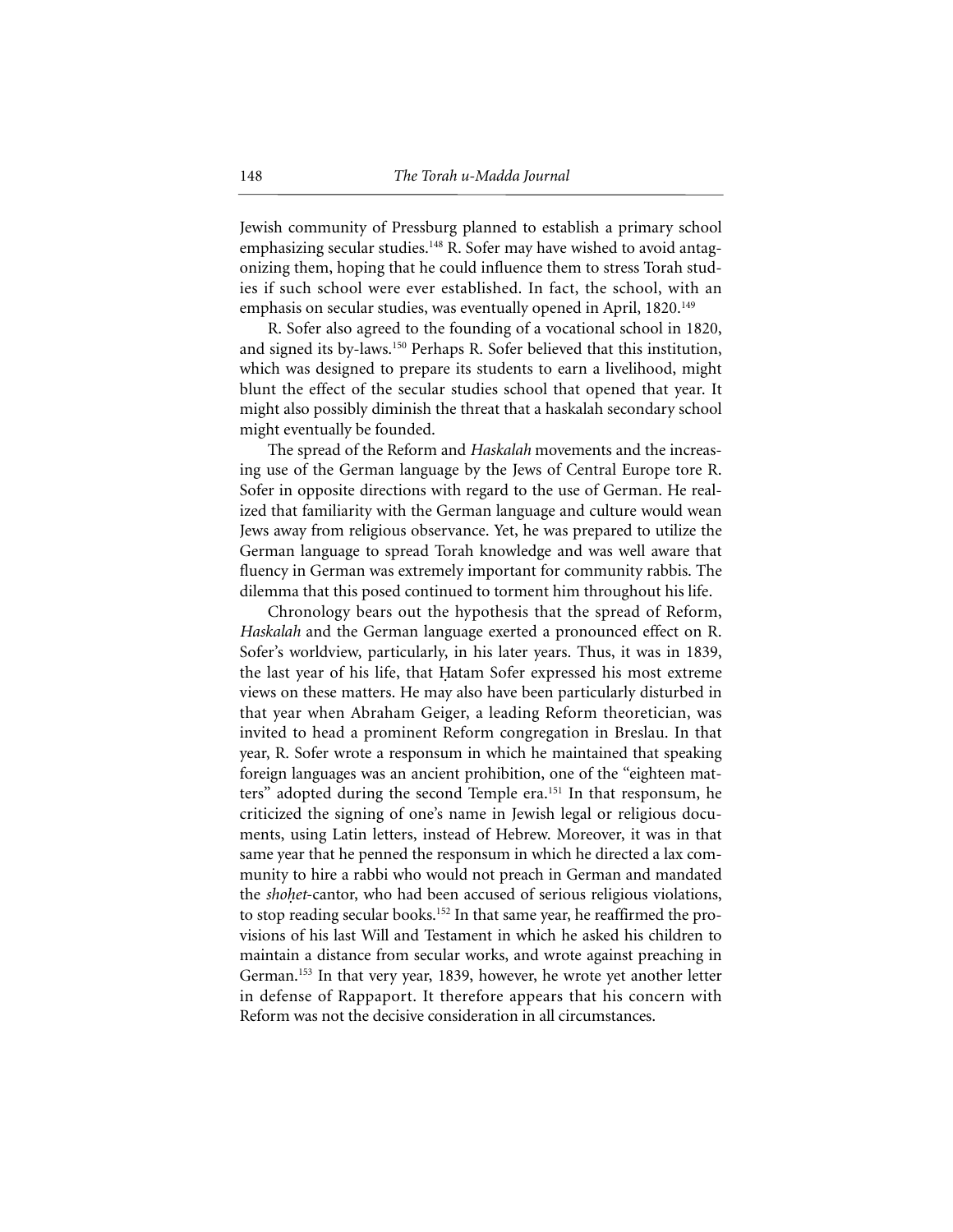Of course, all human beings manifest inconsistencies. Nevertheless, we have identified in Hatam Sofer principled reasons behind his seeming ambiguities during his very active and long life.

# **Mistaken Representation of Hatam Sofer's Views By Later Followers**

Despite the substantial evidence to the contrary adduced above, it is commonly believed by the heirs to R. Sofer's tradition that he saw absolutely no use for secular learning. They also claim that he had never bothered to acquire secular knowledge.

Thus, R. Yosef Naftali Stern, publisher of R. Sofer's *derashot* and other works, wrote,154 "The opposition of our master, of blessed memory, to secular studies is so widely and well known that it is hardly necessary to cite examples for this from his numerous warnings and lectures of chastisement. . . ."

However, as detailed above, R. Sofer's son and heir to his views, R. Avraham Binyamin, was willing to have secular studies in the yeshiva of Pressburg. He expressed this view even at a time when this was not compelled by the State. Furthermore, beginning with the latter years of the nineteenth century, the *Roshei Yeshivah* of the yeshivah in Pressburg, who purported to follow in R. Sofer's ways, permitted the students to study secular subjects for a number of years. This was done to conform to state law. At the yeshivah itself they were also taught to master the German language and to orate in it, although this was not mandated by state law.<sup>155</sup> Rabbi Stern<sup>156</sup> was swayed by some of Hatam Sofer's writings, and disregarded evidence we saw earlier—his other writings and actions, and the testimony of his close family members and disciples.

Similarly, R. Shelomoh Sofer, a grandson, in a biography of his grandfather, *Hut ha-Meshulash*, described R. Sofer's secular studies in Mainz, "He also acquired knowledge of other sciences needed for the understanding of the Torah from books written by the greatest scholars of *our nation*" (emphasis mine). <sup>157</sup> But, as Hatam Sofer himself had stated in several *derashot,* there were no Jewish books from which to acquire secular learning, and Jews were compelled to acquire such learning from gentiles and their books.158 These comments of R. Shelomoh Sofer are especially surprising, given that he must have been aware of his grandfather's writings on this subject.

So too, another descendant of Hatam Sofer, R. Avraham Shmuel Binyamin Sofer-Schreiber, a great-great-grandson, quoted R. Shelomoh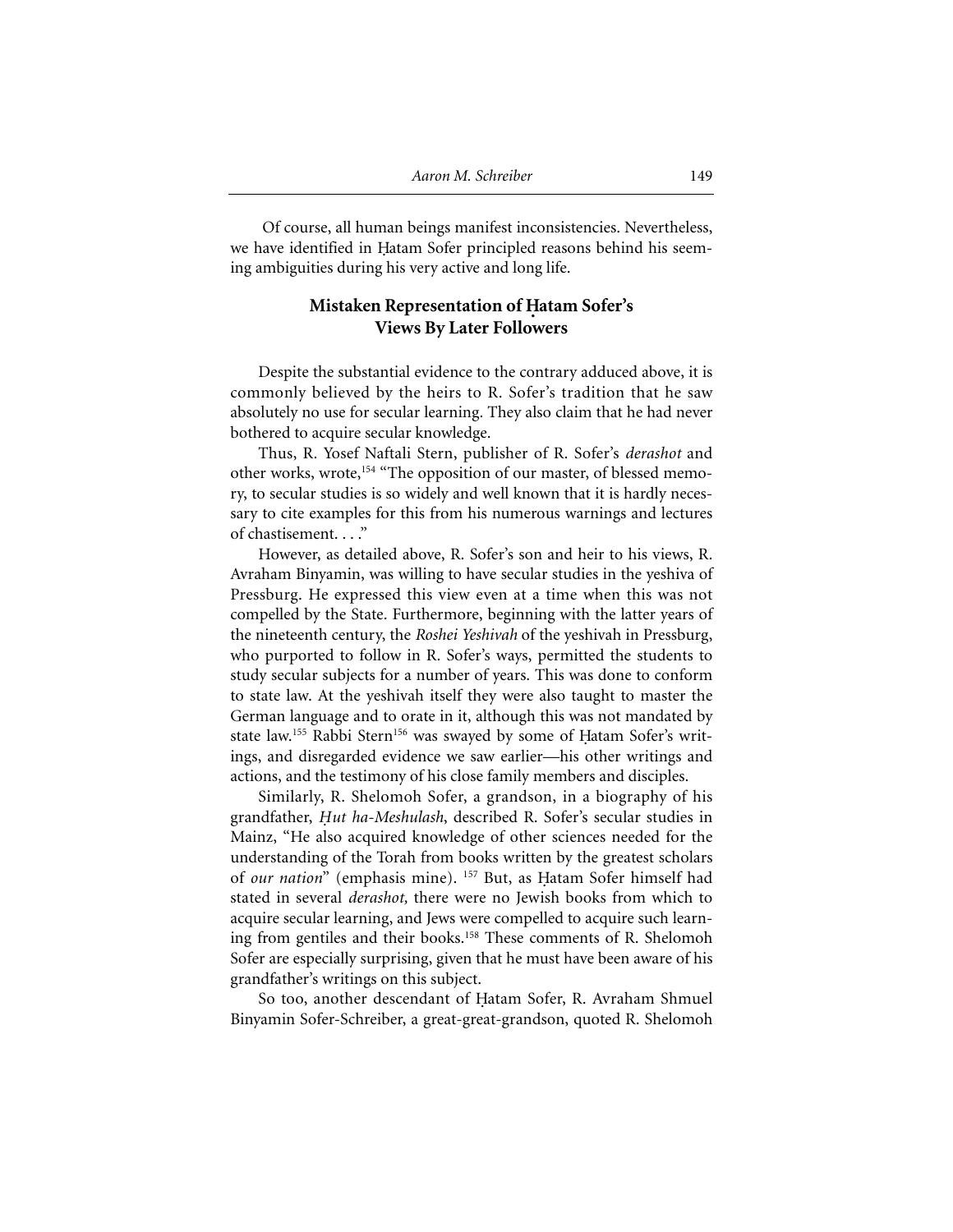Sofer's above description nearly word for word. However, he changed the language to read, "He sat there in a house full of books and devoted himself to Torah and the fear of heaven."159 All references to his forebear's secular studies were deleted.160

The fact that Hatam Sofer's views underwent such distortions is distressing. But we must confront the fact that the overall record—including his writings and actions—seems inconsistent.

#### **Conclusion**

Nearly 200 years have passed since R. Sofer's demise, and it is impossible to reach definitive, precise conclusions about the true views of this complex personage. His conduct appears to have been affected by many factors. These included his apprehensions concerning the growth of the Reform and Haskalah movements, and his halakhic philosophy and principles of conduct. Moreover, the particular circumstances in which he operated in each instance could seriously impact his conduct. Further impairing our ability to ascertain his views is the apparent likelihood that they changed over time.

It is incontestable, however, that R. Sofer believed that knowledge of certain secular subjects was indispensable for understanding Torah and for halakhic rulings. Philosophically, however, he was opposed to secular studies and felt that these should be acquired by studying the Torah itself. R. Sofer did not clarify how the ordinary Jew, one who was not an outstanding Torah scholar nor endowed with *ruah. ha-kodesh*, divine inspiration, could acquire secular knowledge in this way.

R. Sofer expressed the view, perhaps under pressure, that secular subjects could be taught to boys in Jewish schools, provided that they were preceded by intensive and prolonged Torah studies. He did not, however, object to secular subjects in the girl's elementary school in Pressburg.

It deserves to be noted that R. Sofer apparently did not regard acquisition of secular learning as a value in itself, but only as a tool for the understanding of Torah. Nor, apparently, did he stress the necessity of the study and understanding of nature in order to appreciate the greatness of God. Similarly, he did not emphasize that the development of one's mind and the acquisition of secular learning were inherent religious obligations, on the basis that the mind was created by God and, therefore, should be utilized to its full extent.<sup>161</sup> Nor, did he stress appreciation of beauty. He did, however, compose many poems.162

Have we achieved a satisfactory resolution of Hatam Sofer's appar-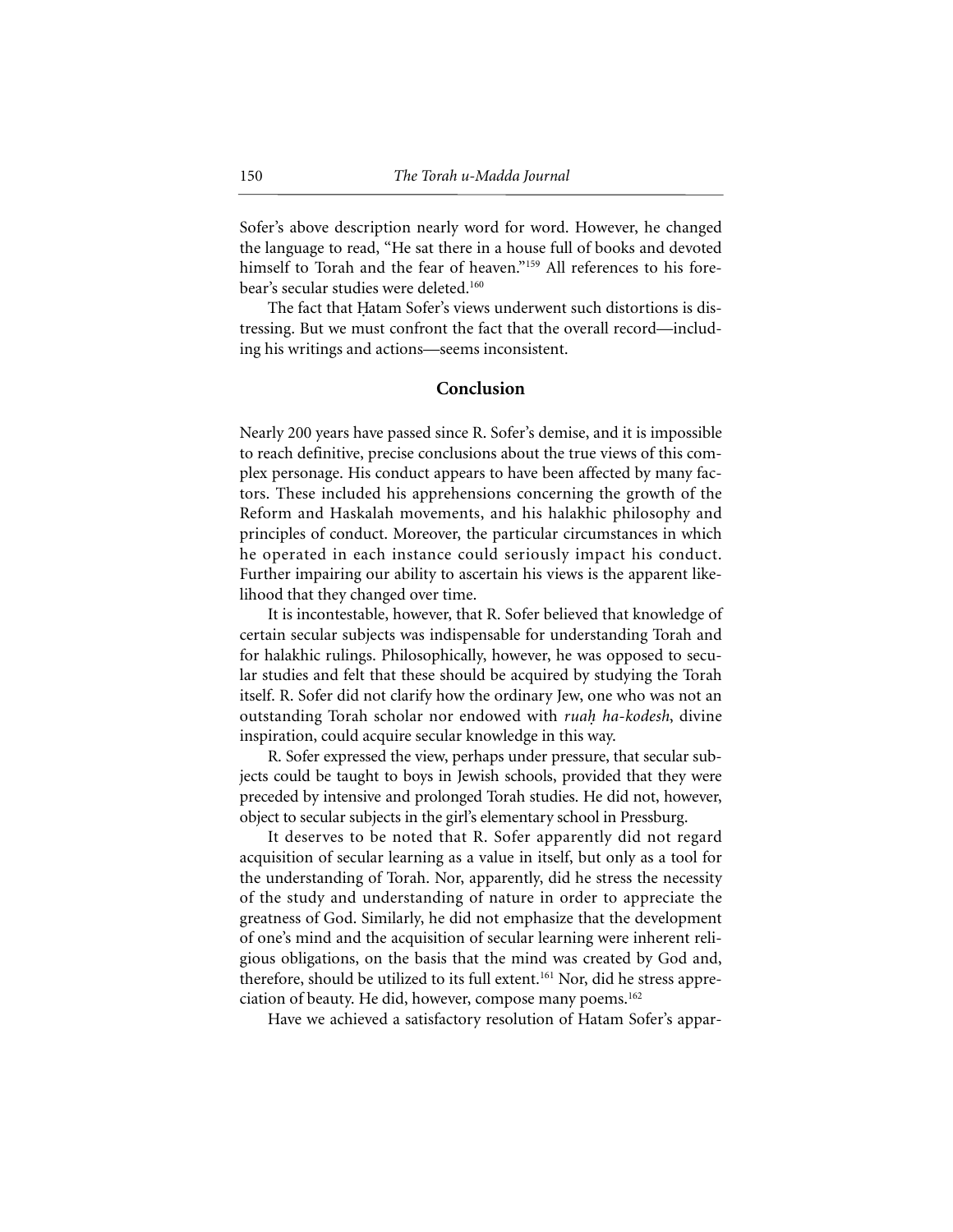ent inconsistencies—on the one hand, his acts and the views that he expressed orally to those close to him, and on the other hand, his writings, particularly the *derashot*, the two responsa of 1839, and his Last Will and Testament?

One is perhaps justified in claiming that the matter remains not fully resolved despite all of the rationales suggested above. Hopefully, this article will stimulate further exploration of this subject by others, leading to additional enlightenment.

#### **Notes**

I am indebted to the following persons (in alphabetical order) for their comments, references, and insights: Dr. Sol Cohen, my brother-in-law Rabbi Abraham Moshe Kahana, Professor Shnayer Z. Leiman, Dr. Moshe Samet, my brother-in-law Rabbi Yitzchak Sender, Professor Michael K. Silber, Rabbi Shmuel Singer, and Rabbi Dr. Walter S. Wurzburger z"l.

- 1. For details, see the exposition and footnotes in Moshe Samet, "The Beginnings of Orthodoxy," *Modern Judaism* 8:3 (October, 1988): 249, 255; idem, "*Kavvim Nosafim le-Biografiyah Shel 'ha-H. atam Sofer,"* in *Torah Im Derekh Erez. ,* ed. Mordechai Breuer (Jerusalem, 1987), 65-73; idem, "*Halanat Maitim,*" *Asufot, 3* (1989): 413-459; idem, "*Ha-Shinnuyim be-Sidrei Beit ha-Kenesset: Emdat ha-Rabbanim Keneged ha-'Meh. adshim' ha-Riformim," Asusfot* 5:3 (Jerusalem, 1991): 345-404; Michael K. Silber, "The Emergence of Ultra-Orthodoxy: The Invention of a Tradition," in *The Uses of Tradition,* ed. Jack Wertheimer (Cambridge, MA, 1992), 28-84; idem., "The Historical Experience of German Jewry and Its Impact on Haskalah and Reform in Hungary," in *Toward Modernity : The European Jewish Model,* ed. Jacob Katz (New Brunswick, New Jersey,1987), 107-157; Michael A. Meyer, *A Response to Modernity: A History of the Reform Movement in Judaism* (New York, 1988), 122, 154; Y. Ben-David, "Beginnings of Modern Jewish Society in Hungary During the First Half of the 19th Century," *Zion* 17 (1952): 101-128.
- 2. Examples of this trait are cited in Yaakov Katz, "*Kavvim Le-Biografiyah Shel ha-H. atam Sofer,*" in Katz, *Halakhah ve-Kabbalah* (Jerusalem, 1984), 370-371.
- 3. See the examples and sources cited in Yaakov Katz, Ibid., 372-373, 374, 376, and R. Sofer's own statements in his *Sefer ha-Zikkaron Me'et ha-H. atam Sofer* (Jerusalem, 1957), 2-3.1
- 4. The yeshivah started out with about forty students in 1806-7, increased to about 150 by 1809, had about 250-300 in 1821 and possibly, on occasion, had about 400. See Shelomoh Sofer, *Hut ha-Meshulash* (Drohobycz, 1908), 62, 84; Moshe Sofer, *Sefer ha-Zikkaron* (Pressburg, 1810), 50; B. Z. Hamburger, *Zikhronot u-Mesorot al ha-'H. atam Sofer'* (Benei Brak, 1996), 64; inscription on Hatam Sofer's tombstone. In contrast, the yeshivah in Volozhin, founded by R. Hayyim Volozhiner in 1802-3, had about 50-100 students by the time of his death, possibly, about 200 in the era of his son R.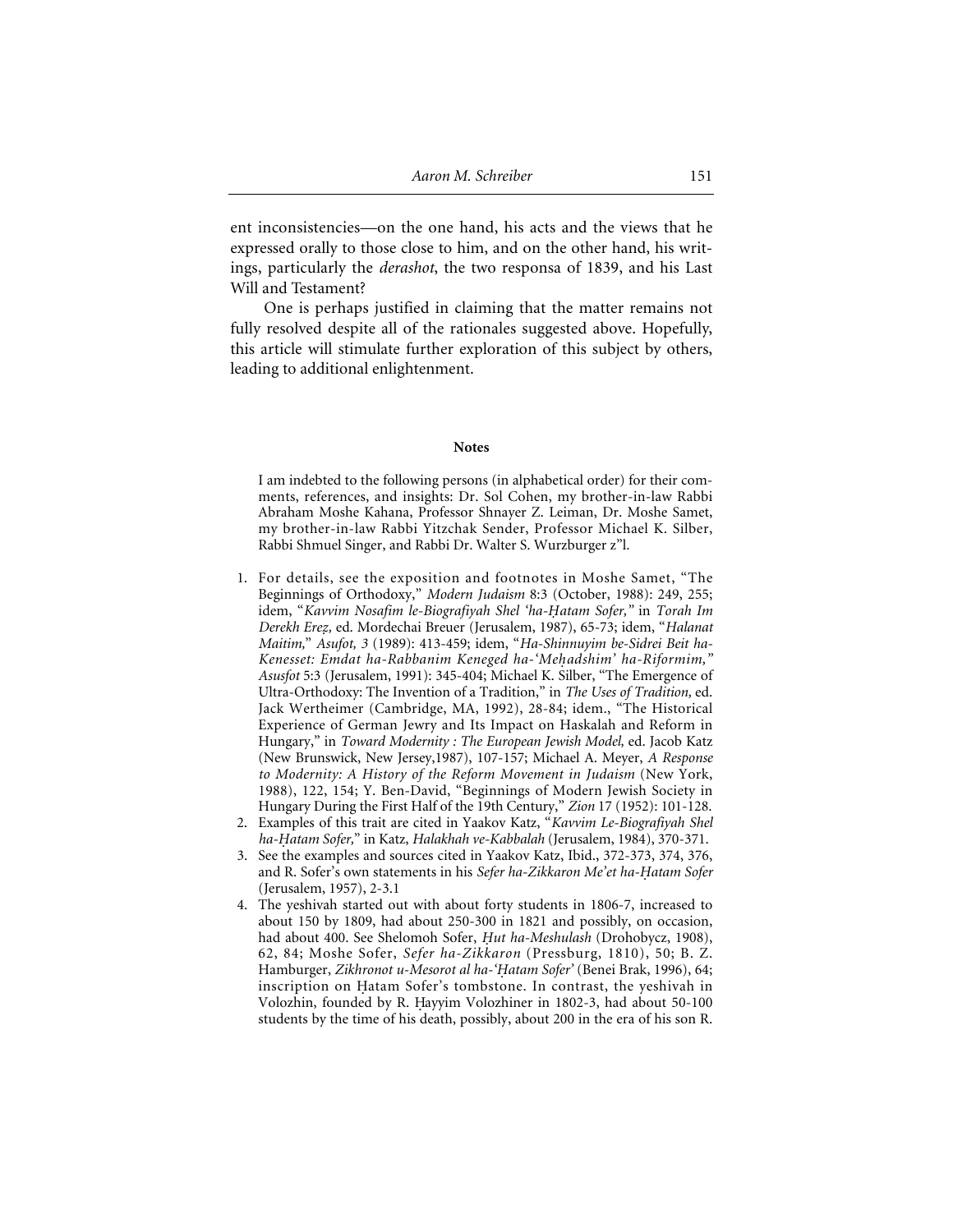Izeleh, and 250-400 towards the end of the 1800's under R. Naftali Zvi Yehuda Berlin, the *Neziv*. See Norman Lamm, *Torah Lishmah—Torah For Torah's Sake* (New York, 1989), 28.

- 5. For example, Responsa *H. atam Sofer, Y.D*.:# 19; *E.H*. 3:#130
- 6. For example, ibid., *O.H.* . 1:#103; *E.H.* 1:#98, 3:#130. In this slogan, the word, "רמ"א" (the acronym commonly used for the co-author of the Jewish Codes of Law, R. Moshe Isserles) is substituted for the word "רמה" in the Biblical verse in *Shemot* 14:8.
- 7. Responsa *Hatam Sofer* 6:#89. This group was numerous and influential in the first millennium C.E. and its members were regarded by many as no longer Jews.
- 8. The term "*maskilim*" or "*maskil*", as used herein, refers to persons who either claim, or are widely reputed, to be *maskilim*. This entails beliefs or practices of least one of the following: emphasis on Biblical studies; an antitalmudic and anti-halakhic ethos; emphasis on reason, not religious tradition, as a yardstick of conduct and beliefs; reduced observance of Jewish religious laws; a belief that secular culture, values, and philosophy are of central importance; the view that Jews should participate in the general culture of non-Jews; a desire for assimilation with non-Jews in language, dress, and manners; favoring the breakdown of barriers between Jews and gentiles; downgrading the concept of Israel as an elected people; frequent communication with, and writing to *maskilim*, or publishing materials in haskalah periodicals.

Obviously, since the guidelines are so broad and varied, determining whether or not any particular person is a *maskil* is a matter of personal judgment, and is subject to debate. Some persons, as indicated hereafter, may easily fall into more than one category, particularly, rabbis who were also *maskilim* in one respect or another.

- 9. Some examples: In 1800, he permitted shaving one's beard, and wrote, "I do not understand why there is such a tumult about this." Responsa *Hatam Sofer*, *O.H.*: #159. He also permitted wearing short jackets—a practice, which, like shaving, was the style of the general population—instead of the traditional long coats, and he permitted learning the vernacular and secular subjects. See M. Samet, *Kavvim*, note 1 above, 259. Yet, in 1809, he prohibited shaving in all forms, except with an instrument made of wood or bone. See Moshe Sofer, *Sefer ha-Zikkaron* (Jerusalem, 1957), 20. Moreover, in 1833, he criticized R. Yehezkel Landau, author of *Noda be-Yehudah*, for permitting shaving during the intermediate days of a festival. See Responsa, *O.H.*:#154. The tone of the last two pieces implies unhappiness with shaving the beard, in general. See M. Samet, *Kavvim*, note 1 above, 69. (Nevertheless, close associates of his, such as Ber Frank and Hirsch Levov, respectively the Secretary and the Head of the Pressburg community, were clean-shaven. Michael Silber, *Shorshei ha-Pilug be-Yahadut Hungariyah*, Ph.D thesis (Hebrew University, 1985), 259, f.n. 62
- 10. Moshe Sofer, "Rabbi Mosche Sofer," *Israelit* (1861): 496. This was published during the lifetime of Hatam Sofer's son, R. Avraham Binyamin Sofer (known as Ketav Sofer), and presumably, with his approval; Meir Hildesheimer, "The German Language and Secular Studies: Attitudes Towards Them in the Thought of The Hatam Sofer and his Disciples," (hereafter, "The German Language"), *Proceedings of the American Academy*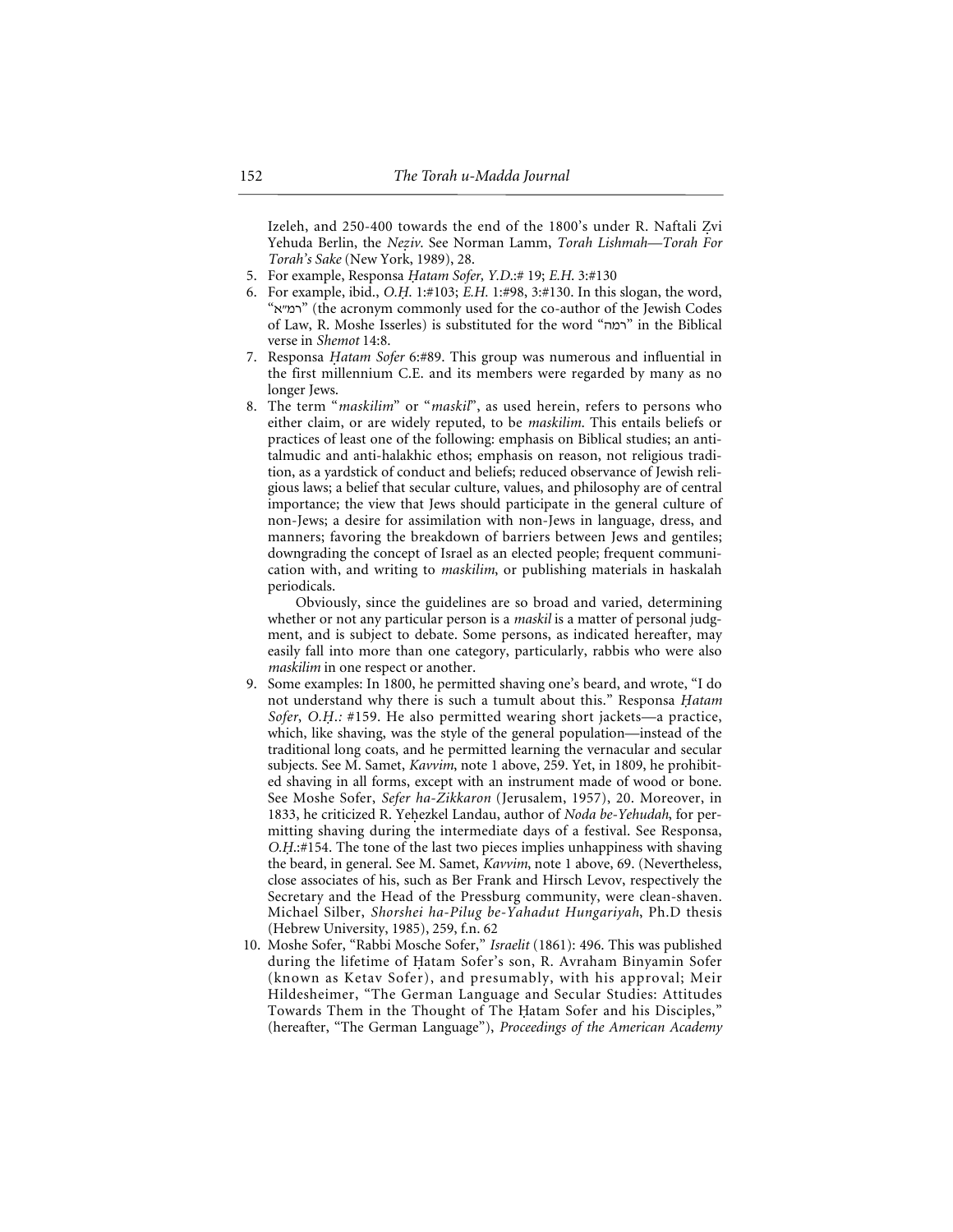*for Jewish Research* (Jerusalem and New York, 1996):160.

- 11. *Eleh Toldot* (Pressburg, 1876), 10
- 12. Shelomoh Sofer, *H. ut ha-Meshulash* (Tel Aviv, 1968), 6b. He stopped writing this encyclopedia of the sciences when such a work, *Sefer ha-Berit* (Zolkiev, 1807) was published by R. Pinhas Eliyahu Hurwitz. See also Shelomoh Sofer, Ibid., 29b, 99; Meir Hildesheimer, "The German Language," note 10 above, 153-4; A.H. Weiss, *"Zikhronotai*" *Genazim* I (1961):19; Y.H. Ya'avez. ha-Levi, *Sefer ha-Mor Deror 1* (Vienna, 1892), Introduction, 7.
- 13. Y.H. Ya'avez. ha-Levi, Introduction to *Sefer ha-Mor Deror*, note 12 above.
- 14. Responsa *Hatam Sofer, Y.D.*: # 338. See Meir Hildesheimer, "The German Language," note 10 above,153-154 for numerous citations supporting this view from the writings of Hatam Sofer.
- 15. For example, see Responsa *Hatam Sofer*, *O.H.*: #185 and *H.M.:*#90.
- 16. A.H. Weiss, note 12 above, ibid. Yet, R. Sofer expressed his opposition to the study of philosophy. *Derasho*t (Sereta, 1929; reprinted New York, 1971), 81a, 112b, and referred to the "defilement of philosophy," ibid., 304a.
- 17. Shelomoh Schick, *Mi-Moshe Ad Moshe* (Muncacs, 1903), 38b, 39 cites his teacher R. Moshe Schick as his source. This is the only source for this claim, and I have been unable to find other evidence to confirm it. Moreover, there is no mention in any of R. Moshe Schick's writings of this approval by R. Sofer. Such mention would be expected, particularly in those places in which R. Schick disputes the view put forth by some that R. Sofer had a very negative view regarding secular learning. (See *Likkutei Teshuvot Hatam Sofer*, ed. Y. Stern [London, 1965]:# 82, p. 73-75; Responsa *Maharam Schick, O.H.* .: #70, 306,307). R. Schick could have supported his contentions by citing R. Sofer's approval of the seminaries, instead of relying simply on his own understanding of R. Sofer's views. Shelomoh Schick's claim is subject to further doubt since he is known to have strongly favored secular education for Jews. Support for his views from Hatam Sofer would, therefore, have been very desirable for him. Further verification is, therefore, needed to substantiate the assertion about R. Sofer's approval of Rabbinical seminaries.

What can be verified is that R. Sofer wrote a letter recommending R. David Katz Friesenhausen as qualified to serve as rabbi or *rosh yeshiva*. See *Likkutei Teshuvot,* note 17 above, section on letters, #13, p. 83. Shelomoh Schick also makes the surprising claim that the Hasidic Rebbi and noted zealot, R. Moshe Teitelbaum (author of *Yismah. Moshe)* gave his consent for these seminaries.

If R. Sofer did, indeed, give his approval, he was more permissive than the Vilna *Gaon*. The latter had favored secular studies, but, apparently, only by individuals who would acquire such knowledge outside of the yeshivah, without formal instruction. See Aaron M. Schreiber, "*Hashkafato Shel ha-*Gra Al Hashivut ha-Haskalah ha-Kelalit ve-Al ha-Kesher le-Yemot ha-*Mashiah. ,*" (hereafter, "*Hashkafato Shel ha-Gra*"), *Bekhol Derakhekha Da'ehu* 9 (Bar-Ilan University, Summer, 1999):16.

- 18. Shelomoh Schick, *Mi-Moshe Ad Moshe*, note 17 above; Meir Hildesheimer, "The German Language," note 10 above, 130, 157; Yehudah Nahshoni, *Rabbenu Moshe Sofer, ha-"H. atam Sofer"* (Jerusalem 1986), 215.
- 19. Ber Frankel, *Bikkurei ha-Ittim* (Pressburg, 1832). Y. Nahshoni, *Rabbenu Moshe Sofer*, note 18 above, 217.
- 20. Vienna, 1814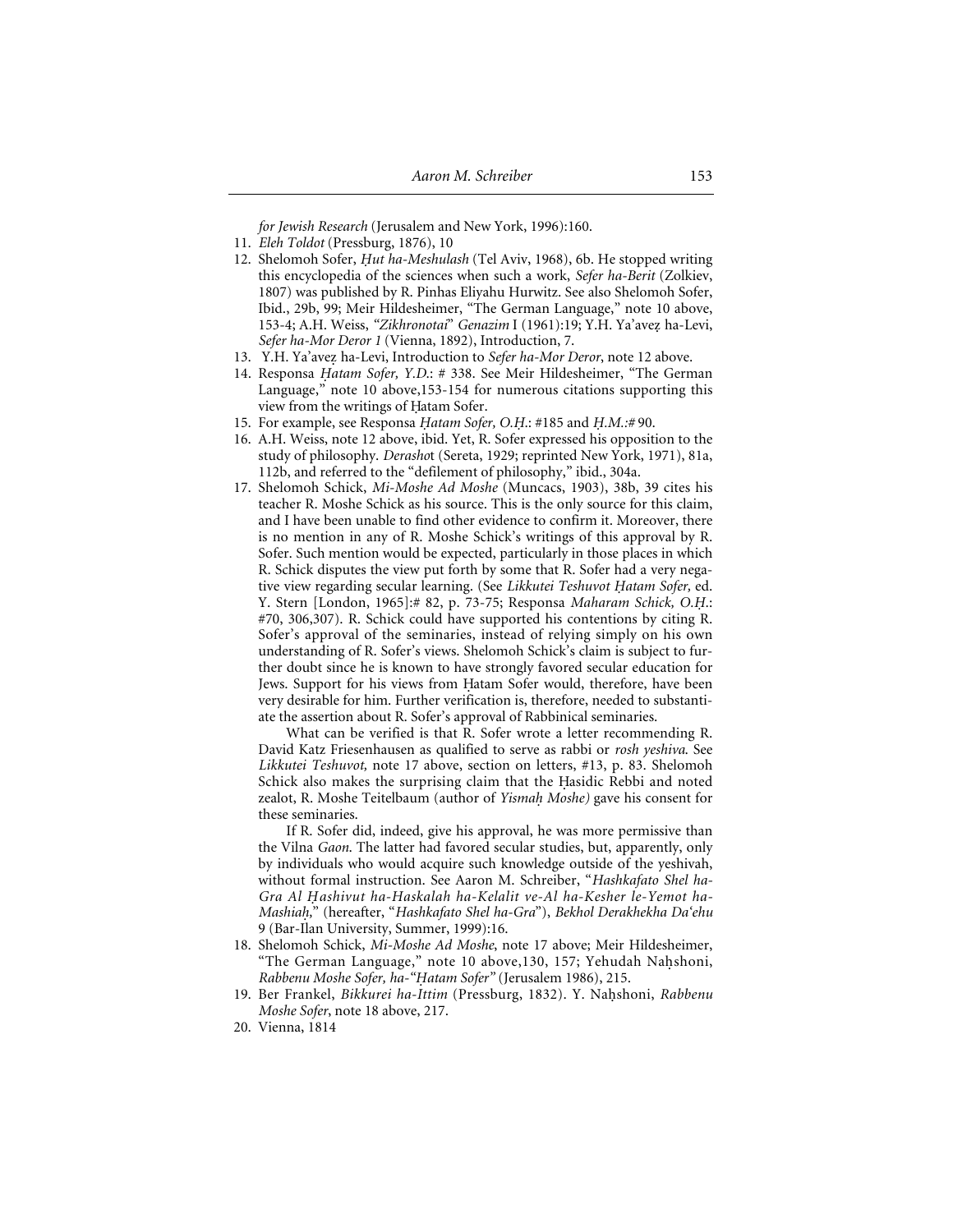- 21. Y. Nah.shoni, *Rabbenu Moshe Sofer,* note 18 above*,* 215; Meir Hildesheimer, "The German Language," note 10 above, 163. Moshe Samet, however, denies that the approbation was given for this work, and claims that the approbation was given for a work on Halakhah. (M. Samet, *Kavvim Nosafim*, note 1 above: 66). Regardless, the approbation speaks favorably of secular learning, such as mathematics.
- 22. *Likkutei Teshuvot Hatam Sofer*, note 17 above, #28, p. 8.
- 23. Ibid., letter No. 13, section on letters, 83; David Katz Friesenhausen, *Mosedot Tevel* (Vienna, 1820), 13a.
- 24. Zolkowe, 1822
- 25. *Likkutei Teshuvot Hatam Sofer*, note 17 above, section on approbations, #13; Meir Hildesheimer, "The German Language," note 10 above, 163, f.n. 139.
- 26. Yehudah Nahshoni, *Rabbenu Moshe Sofer*, note 18 above, 215; Y.Y. Greenwald, *Li-Flagot Yisrael be-Hungariyah* (Deva, 1929), 17-18.
- 27. *Likkutei Teshuvot*, note 17 above, # 56, p. 94.
- 28. R. Hezekiah Feivel Plaut, a disciple of Hatam Sofer in his *Likkutei Haver Ben H. ayim,* III (Pressburg, 1840), 4b.
- 29. *Likkutei Teshuvot Hatam Sofer*, note 17 above, section on letters, # 20, p. 84-85. Shelomoh Sofer, *Hut ha-Meshulash*, note 12 above, 27b-28a; Y.Y. Gruenwald, *Le-Toledot ha-Reformaz. ion ha-datit be-Germaniyah u-be-Hungariyah* (Jerusalem, 1972), 72; Y. Nahshoni, *Rabbenu Moshe Sofer*, note 18 above, 215.
- 30. Shelomoh Sofer, *Iggerot Soferim,* (Vienna-Budapest, 1928), section on *Kitvei ha-Ketav Sofer*, 2; Meir Hildesheimer, "The German language," note 10 above, 134-140.
- 31. *Likkutei Teshuvot*, note 17 above, section on letters, # 38, p. 90.

Hatam Sofer indicates there that he was not disclosing all of the reasons for his change of mind. Some of the reasons may be those set forth by Zevi Lehren of Amsterdam and by R. Akiva of Breslau (See S. Sofer, *Iggerot Sofrim*, note 30 above, 70-78). Hatam Sofer's views, reflected in his initial approval of such a translation, were shared by R. Eliezer Fleckeles, who saw a need for a German translation of the Talmud so that all Jews could understand the words of *Hazal*. R. Fleckeles was one of the prime disciples of the *Noda be-Yehudah*, and head of the Prague *beit din*. Meir Hildesheimer, "The German Language," note 10 above, 140.

- 32. *Likkutei Teshuvot*, note 17 above, section on approbations, #4, p. 2.
- 33. Shelomoh Sofer, *Hut ha-Meshulash*, note 12 above, 50b. Meir Hildesheimer, "The Attitude of the Hatam Sofer Toward Moses Mendelssohn," Proceedings *of the American Academy for Jewish Research* (1994):186.
- 34. Shelomoh Schick, *Mi-Moshe Ad Moshe*, note 17 above, 38b. For problems with this claim, see footnote No. 17, above.
- 35. Ibid., 39
- 36. Responsum of R. Moshe Schick in *Likkutei Teshuvot Hatam Sofer*, note 17 above*,* p*.* 74.
- 37. *Likkutei Teshuvot,* note 17 above*,* 75.
- 38. See Aaron M. Schreiber, "*Hashkafato Shel ha-Gra",* footnote 17 above, 5, 21.
- 39. *H. atan Sofer* (Ungvar, 1874), 2a.
- 40. *Ketav Yosher Divrei Emet* (Pressburg, 1865)
- 41. A.H. Weiss, "*Zikhronotai,*" *Genazim* I (1961):10.
- 42. *Sefer ha-Mor Deror* I, note 12 above, introduction, p. 7.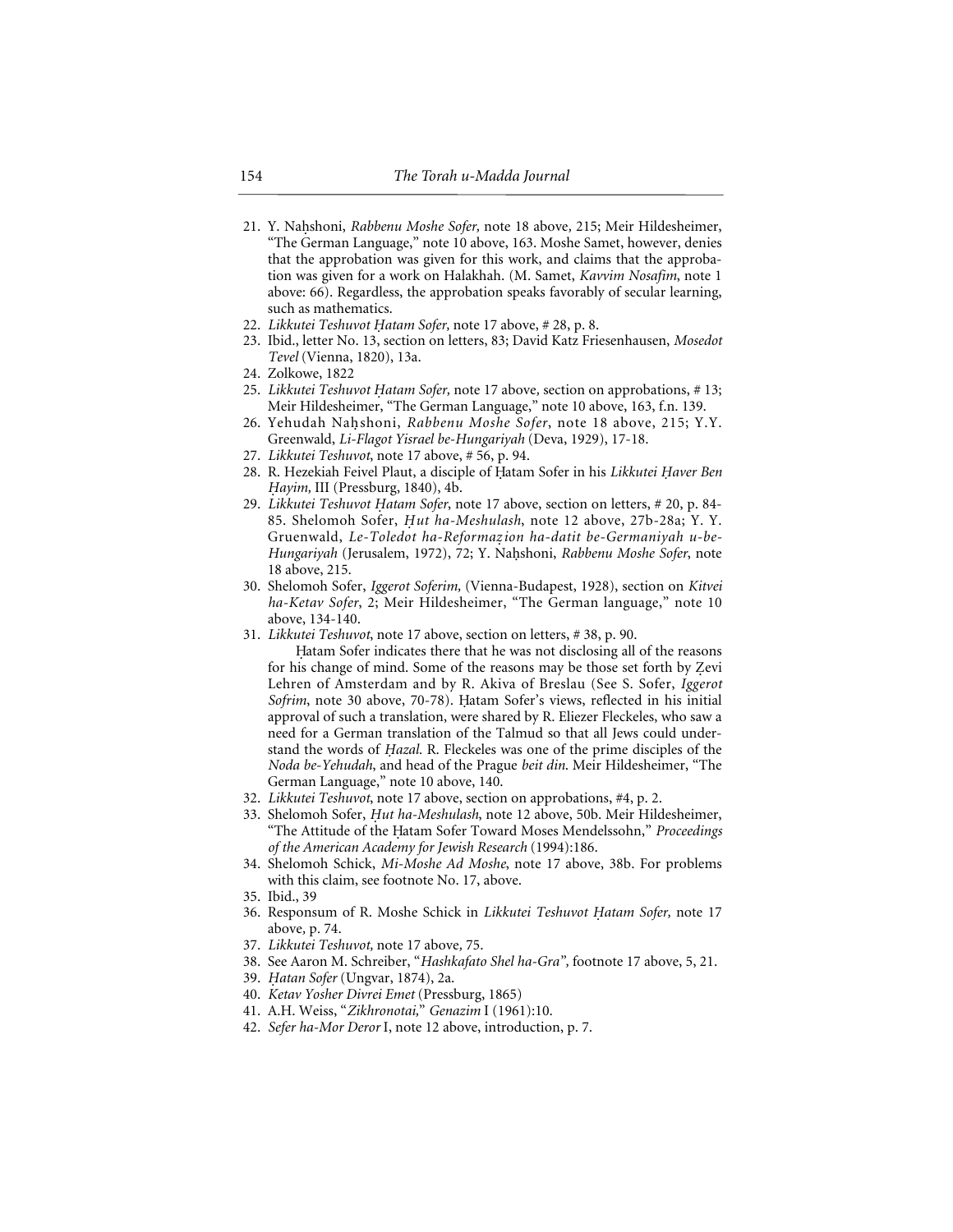43. H.F. Plaut, *Likkutei Haver Ben Hayyim*, note 28 above, ibid. See B.S. Hamburger, *Zikhrono*t, note 28 above, 216. This disciple wrote that one never heard from R. Sofer words that slandered or tarnished the reputation of any person. This included even those whom he firmly believed to be deliberate sinners and scoffers ("*apikorsim*"). On the contrary, he always received such people with a pleasant demeanor.

Another of R. Sofer's disciples reported an incident related to him by an old man. This man told him that he had asked R. Sofer, then in Mattesdorf, regarding a book that he saw in the rabbi's house. R. Sofer responded that it was a book of Euclidian geometry. Yaakov Hirsch Ya'ave*z.* ha-Levi*, Sefer ha-Mor Deror*, note 12 above, ibid. See B.S. Hamberger, *Zikhronot u-Mesorot Al ha-H. atam Sofer* (Benei Berak, 1996), 305.

- 44. *Nogah ha-Yareah*, pamphlet No. 5, published in 1872; Yehudah Nahshoni, *Rabbenu Moshe Sofer*, note 18 above, 213.
- 45. R. Yosef Naftali Stern, in his Introduction to Rabbi Shimon Sofer's *Mikhtav Sofer* 1 (Jerusalem, 1952), 56.
- 46. Meir Hildesheimer, "The German Language," note 10 above, 134-135
- 47. Mordechai Eliav, "*Mekomo Shel ha-Rav Ezriel Hildesheimer be- Ma'avak al Demutah ha-Ruh. anit Shel Yahadut Hungariyah," Zion:* 7(1962); Meir Hildesheimer, *"Rabbanei Hungariyah va-Aseifat Mikhaloviz. ," Kiryat Sefer* 63, 3(1990-1991): 948; S.Z. Leiman, "Rabbinic Openness to General Culture in the Early Modern Period in Western and Central Europe," in *Judaism's Encounter With Other Cultures,* ed*.* Jacob J. Schacter (Northvale, New Jersey and Jerusalem, 1997), 204. It was also reported that Ketav Sofer expressed his regret that he had not mastered German and secular subjects. See Meir Hildesheimer, *Rabbanei Hungariyah*, ibid., 947.
- 48. In 1867, pursuant to the orders of the Austrian Minister of Education and Religions, approximately 200 Orthodox Rabbis met to consider a course of action relating to the establishment of a General Congress of Hungarian Jews. A proposal to approve the founding of a Rabbinical Seminary was voted down and condemned. Ketav Sofer then suggested that secular studies should be introduced into the yeshivot, including his yeshivah in Pressburg, as a way to deflect demands to create a rabbinical seminary. Ketav Sofer stated that if the Austrian government would enact a law requiring secular studies, then the halakhic rule of "*dina de'malkhuta dina*" [the law of the state becomes a law of the Halakhah] would apply and must be obeyed. At this, R. Zvi Hersh Friedman, the Hasidic Rebbi of Liska, cried out, "A rabbi in Israel should have nothing to do with *bildung* [secular subjects] or the sciences. It is enough that he knows how to sign his name in German or Hungarian, and no more." At that point, many of the assembled rabbis who were opposed to this view made a demonstrative exit, followed by R. Yirmiyahu Löw and his sympathizers, who opposed the views of the Hasidim, in general. This is how the conference came to an end. Michael Silber, "The Emergence of Ultra Orthodoxy," note 1 above, 43; Yaakov Katz, *Ha-Kera Shelo Nit'aheh* (Jerusalem 1995), 143. (Katz reports a different version of which group stormed out first); Moshe Samet, "The Beginnings of Orthodoxy," *Modern Judaism* 8:3 (October, 1988): 249.
- 49. Meir Hildesheimer, "The German Language," note 10 above, 140-144, 147- 149.
- 50. R. Glassner wrote as follows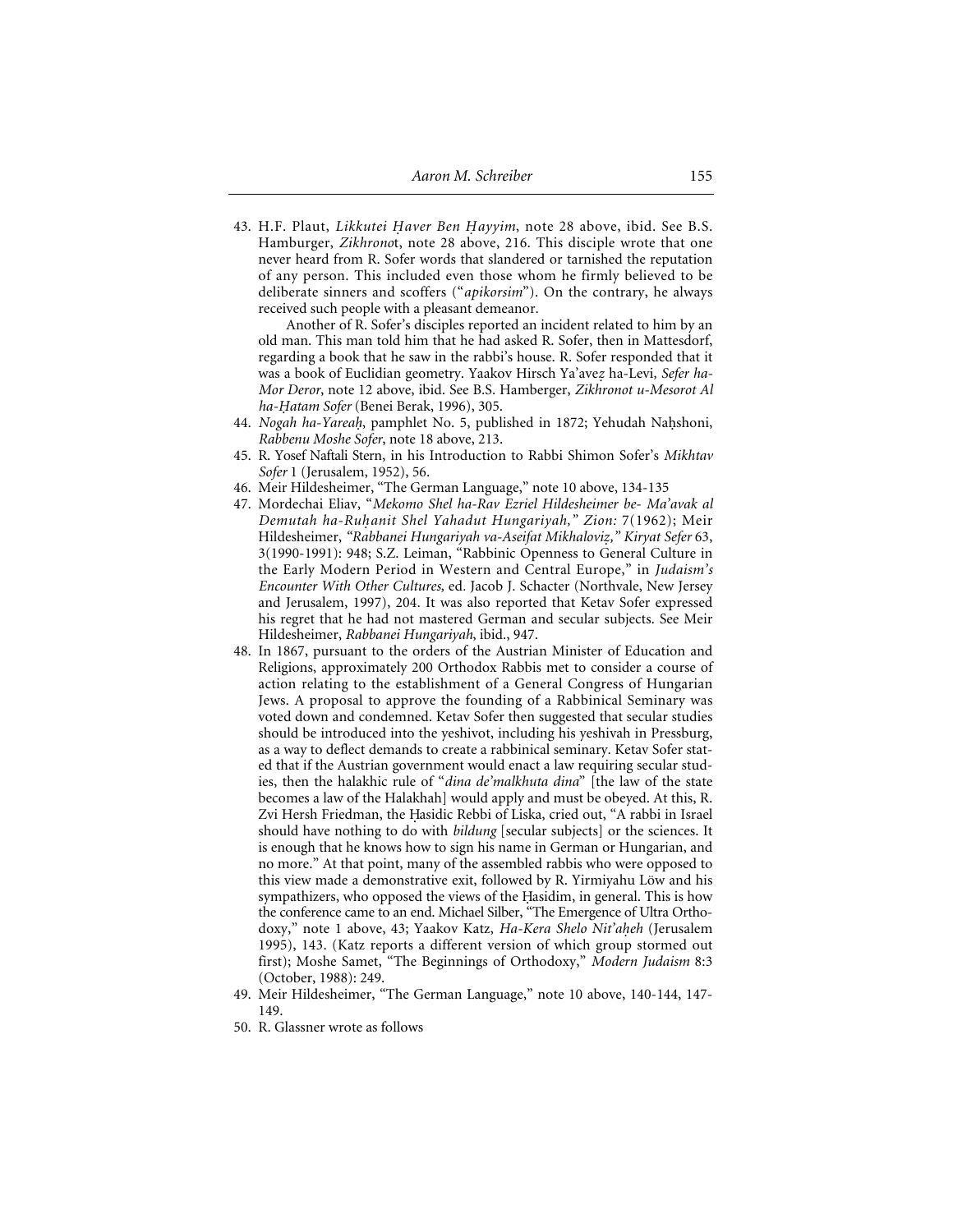זה כמו חצי שנה באה אלי חמותי הצנועה תחי׳ וגם חמי הסכים על ידה באשר שלא עסקתי כלל בספרים חצונים והציקוני באמריהם לאמר למה לא תשלח יד גם בשאר ידיעות. עכ״פ [=על כל פנים] לך ללמוד לשון הוגריה ולשון הלימודים בטוב טעם ודעת

כי זה כל האדם ומן הנמנע שתגיע לשום תכלית בלי לשונות הללו. See Yosef Cohen, *Hakhmei Transilvanyah* 11 (Jerusalem 1989), 37; Meir Hildesheimer, "The German Language," note 10 above, 149; Yaakov Katz*, Ha-Kera Shelo Nit'ah.eh*, 85.

- 51. *H. iddushei Agadot Maharam Schick Al Masekhet Avot* (Jerusalem 1985), *Mishnah* 1:11*;* Responsa *Maharam Schick, O.H.:#309 and Y.D.:#335; Maharam Schick ha-Shalem Al ha-Torah* (Jerusalem 1990), 46,128,174.
- 52. Other leading rabbis in Hungary also sent their sons to this yeshiva. These included Rabbi Yehudah Aszod, who corresponded in Halakhah with R. Sofer, and others. Meir Hildesheimer, "Toward a Portrait of Rabbi Azriel Hildesheimer," (Hebrew) *Sinai* 54 (1964), 75; Shnayer Z. Leiman, "Rabbinic Openness to General Culture in the Early Modern Period in Western and Central Europe," note 47 above, 203.
- 53. Responsa *Maharam Schick* ( Muncacs, 1881),*Y.D*.:# 232.
- 54. This writing is included in his book, *Minhah Tehorah*. This work contains an approbation by Ketav Sofer, who praised R. Hildesheimer for having formulated the text in proper German. Meir Hildesheimer, "The German Language and Secular Studies," note 10 above, 101.
- 55. See his *Zekhor le-Avraham* (Jerusalem 1972), 307; R. Leib Landsberg, *Tiferet Banim Avotom*, an unpublished manuscript, cited in Meir Hildesheimer, "The German Language," ibid., 137
- 56. Meir Hildesheimer, "The German Language," ibid., 134-140.
- 57. Shelomoh Sofer, *Iggerot Sofrim*, note 30 above, section on *Kitvei ha-Ketav Sofer*, 2.
- 58. R. Hillel Lichtenstein, Responsa *Beit Hillel* (Satu-Mare, 1908), # 34, 35, 39.

On the other hand, R. Schick and Ketav Sofer maintained that Hatam Sofer objected only to preaching in German by those who were irreligious. According to these disciples, R. Sofer had no objection to preaching in German by religious preachers, especially if use of this language would have greater appeal to congregants. Yaakov Katz, *Ha-Kera Shelo Nit'aheh*, note 48 above, 86-88.

In assessing the reliability of R. Lichtenstein's claim, we must remember that he was less than twenty-five years old when R. Sofer died. We may surmise that on these sensitive issues, R. Sofer would express his views more freely and clearly to his older students, and particularly, his son. They were on much more intimate terms with him and had known him well for a far longer time than had R. Lichtenstein. Moreover, Hatam Sofer criticized R. Lichtenstein for not attending his weekly Torah classes in which Hatam Sofer used to expound on the history and position of Jews in the Diaspora, and where the issues of secular learning and preaching in German were likely to come up. R. Lichtenstein, who, initially, absented himself noticeably from these classes, was, therefore, less likely to grasp the nuances of his master's position on these issues. R. Lichtenstein, however, took this criticism to heart, and thereafter attended all of these classes. See R. H. F.Plaut, *Likkutei H. aver Ben H. ayyim*, note 28 above, 236a; Z. H. Heller, *Beit Hillel ha-Shalem*, (Muncacs, 1893), 6.

R. Lichtenstein's son-in-law, R. Akiva Yosef Schlesinger was the main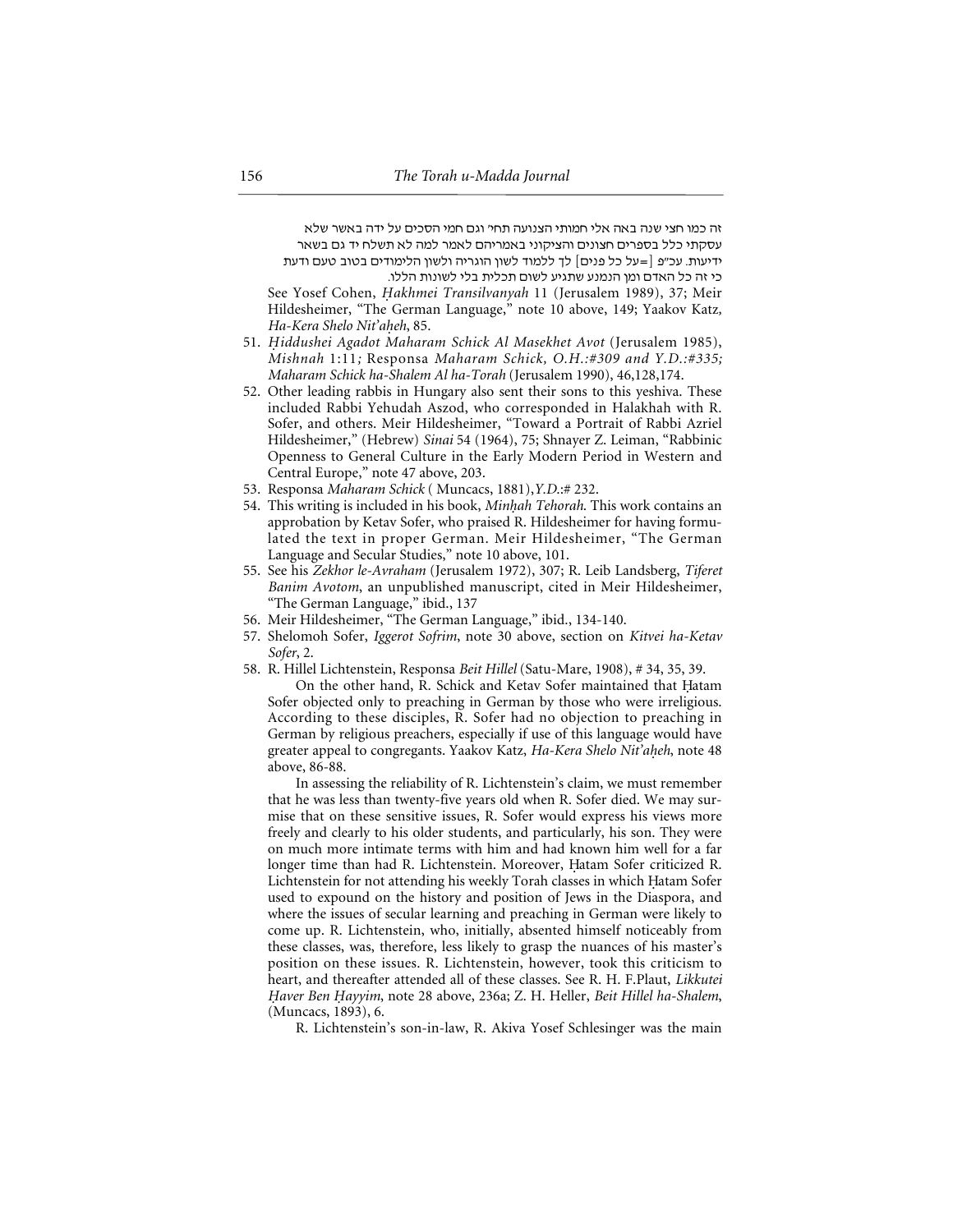propagandist who was responsible for popularizing the view that Hatam Sofer was an extreme zealot, violently opposed to secular studies and preaching in German. R. Schlesinger, however, was only two and one-half years old when Hatam Sofer died, and never heard his opinions personally. He is, therefore, not a primary source for Hatam Sofer's views.

- 59. Respons*a H. atam Sofer, H. .M.:#* 197.
- 60. Yaakov Katz, *Ha-Kera Shelo Nit'aheh*, note 48 above, 49. R. Eisenstadter studied with Hatam Sofer even before the latter became Rabbi of Pressburg and continued to study with him for many years thereafter. He and R. Schick are generally considered to be R. Sofer's two principal disciples. R. Eisenstadter is one of the main sources cited by R. Schlesinger to buttress his claims that Hatam Sofer forbade secular studies and speaking in German.
- 61. R. Yehezkel Landau (author of *Noda be-Yehudah*) held a similar view. Moshe Samet, "*M. Mendelssohn, N.H. Weisel ve-Rabbanei Dorom,*" in *Meh. karim be-Toledot Am Yisrael ve-Erez. Yisrael,* ed. E. Gilboa (Haifa, 1970), 254; Meir Hildesheimer, "The Attitude of the Hatam Sofer Toward Moses Mendelssohn," footnote 33 above, 173-174, f.n. 81. Both Samet and Hildesheimer cite numerous sources to substantiate this. R. Naftali Zvi Yehudah Berlin, *Neziv*, of Volozhin had a similar view. See Hanna Katz, *Mishnat ha-Neziv* (Jerusalem, 1990), 114.
- 62. *Derashot H. atam Sofer* 1, note 16 above, 112a in Hebrew pagination, 225 in English pagination.
- 63. *Derashot H. atam Sofer* 1, Ibid., 80b, 81b (162-164 in English pagination).
- 64. Responsa *H. atam Sofer*, 6:#86
- 65. . שבעוונותינו הרבים אין לנו מדרש חכמות הרפואה וכל רופאי ישראל לומדים בבית. *H. idushei H. atam Sofer, H. ulin* 61b. ''ohnfju ohnutk arsn
- 66. Moshe Sofer, *Torat Moshe Tlita'i* 2 (1913), 49a.
- 67. *Derashot Hatam Sofer* I, note 16 above, 23a (45 in English pagination). This conclusion resembles his view that in the Land of Israel, "not only [is it permitted to teach one's children how to] work the land, but [one may also] teach them other occupational skills, for the settlement and honor of the Land of Israel, so that people will not say that there cannot be found in all of the Land of Israel a shoemaker, builder, and so on, and they will bring them from far-away lands. Accordingly, teaching all occupations [in the Land of Israel] is a *mizvah*." See his *Torat Moshe*, *Shofetim*, 160 (36 in newer editions); Ben Zion Strasser, *Daat Hatam Sofer*, I (New York, 1996), 13.
- 68. *Derashot Hatam Sofer* I, note 16 above, 51b (102 in the English pagination). R. Sofer also indicates here that mastery of secular subjects by Jewish Torah scholars avoids profaning the Name of God, and prevents non-Jews from saying that, unlike them, Torah scholars are ignorant of secular knowledge. R. Sofer does not offer an explanation here of how secular learning would be acquired by ordinary Jews, who do not merit having God's secrets revealed to them, nor does he explain how those who are not prophets or unusually learned in Torah would learn secular wisdom. Nor does he deal with the widespread ignorance of secular learning among many Jews who have devoted time and effort to study of Torah. This phenomenon appears to contradict his view that secular knowledge may readily be obtained from Torah study.
- 69. *Derashot H. atam Sofer*, note 16 above, *Derashah* for the eighth day of *Teve*t, 100b; 202 in English pagination.
- 70. Talmud, *Sotah*, 49b; see also the commentary of *Rashi* and *Me'iri* ad loc. See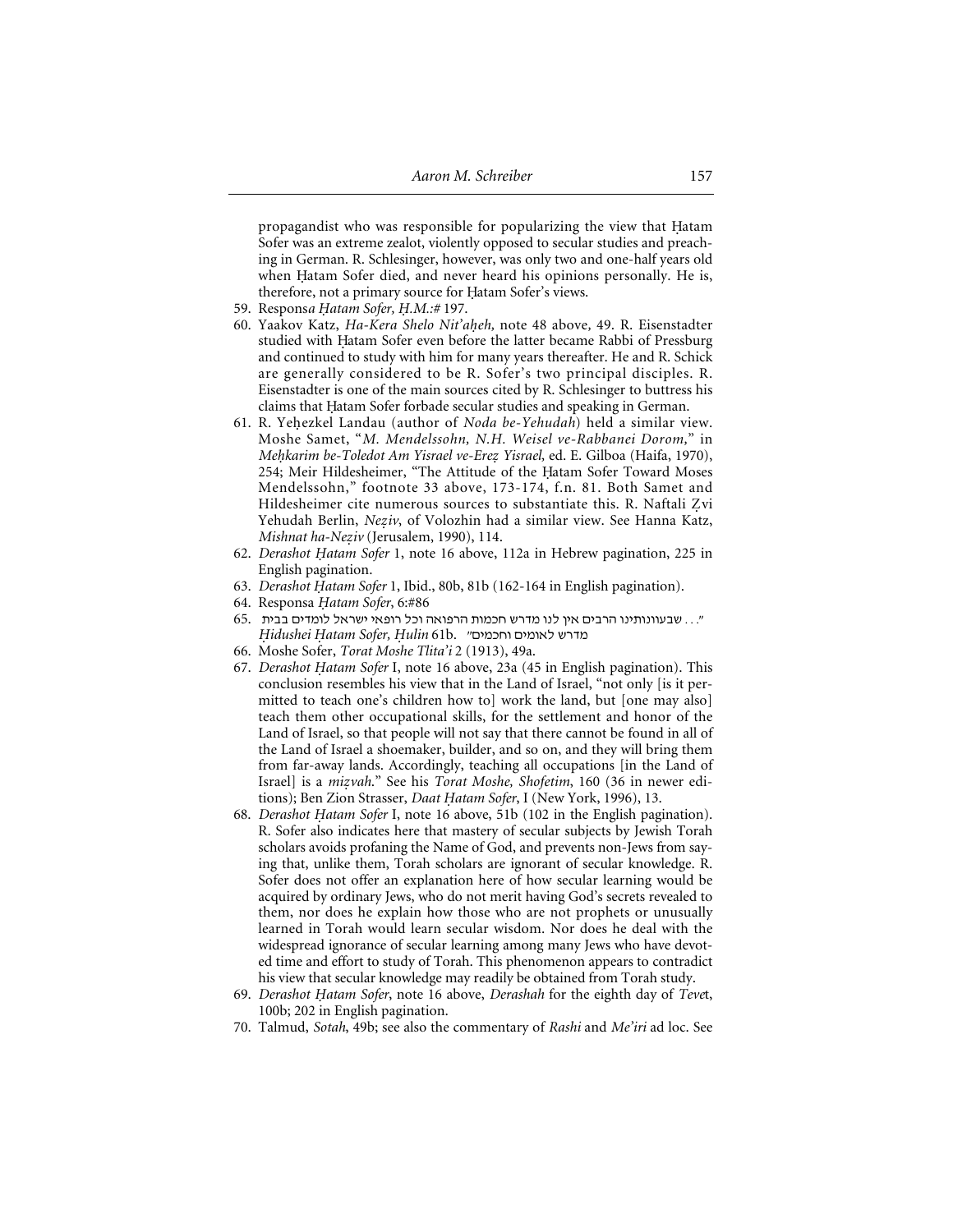*Ramban*, who was much admired by Hatam Sofer, and who lauds the acquisition of other wisdoms in R. Yizhak de-Min Aku in his *Me'irat Eynayim (*Jerusalem, 1993*),* 53-54*, Parshat Noah. .*

- 71. *Menahot* 99b; See also Talmud *Berakhot* 35b to a similar effect.
- 72. אין משיבים על הדרוש, cited in R. Yizhak b. Yehuda ha-Levi, (13th century), *Pa'ane'ah. Raza* (Amsterdam, 1757), 7a
- 73. *Derashot Hatam Sofer 1*, note 16 above, 27a (53 in English pagination).
- 74. *Derashot Hatam Sofer 1*, Ibid., footnote, 100b, 101a (202-203 in English pagination). This d*erashah* was printed from lecture notes by a student, and as such, it is not as authoritative as R. Sofer's own words would have been. This is especially true here where the student's lecture notes are not consistent with words penned by the lecturer himself in other sermons. Additionally, a class lecture does not constitute a halakhic ruling given for public consumption. Lectures to a close circle of students are sometimes more exploratory in the views expressed, than halakhic rulings. Additionally, students might be held to a stricter code of conduct than is required or expected from members of the general public.
- 75. Moshe Sofer, *Sefer ha-Zikkaron*, note 3 above, 119; B.S. Hamburger, *Zikhronot u-Mesorot*, note 43 above, 280.
- 76. R. Akiva Yosef Schlesisnger, *Lev ha-Ivri* (Levov, 1869), Second Introduction, 5-6; Idem, *Na'ar Ivri* (Vienna 1903), 16b; see Hillel Lichtenstein, Responsa *Beit Hillel, note 58 above: #34,* 35, 39.
- 77. Responsa *Hatam Sofer, 2 E.H.:#* 11. The "eighteen matters" are discussed in the Talmud, *Shabbat*, 13b and thereafter. These had been issued during the Second Temple era, nearly two thousand years earlier, and included prohibitions designed to discourage assimilation
- 78. Responsa *Hatam Sofer*, *H.M.*:# 197
- 79. Joles subsequently supported the Russian government's educational program in 1842, drafted by Max Lilienthal, to compel all Jewish children to study secular subjects. Hatam Sofer, as late as 1831, highly praised Joles. R. Sofer called him, "a great man, who is fit to be a *kohen gadol*" (Joles was a *kohen*). Responsa *H. atam Sofer, H.M*. #205; See also *Kovez. Teshuvot H. atam Sofer* (Jerusalem, 1973):# 44, 64; *Teshuvot ha-H. adashot H. atam Sofer* (Jerusalem, 1949):# 33; M.A.Z. Kinstilicher, *Ha-H. atam Sofer u-Benei Doro (* Benai Brak, 1993), 132. See also R. Sofer's letter to Joles, in which R. Sofer describes some of his (R. Sofer's) personal predilections. Shmuel ha-Kohen Weingarten, *Ha-H. atam Sofer ve-Talmidav* (Jerusalem, 1945), 45; Yaakov Katz, "Kavvim le-Biografia Shel ha-Hatam Sofer," in Katz, Halakhah ve-*Kabbalah* (Jerusalem, 1984), 366, f.n. 85.
- 80. Rappaport wrote works of biblical criticism, published articles in Reform publications, and was called a heretic by the sage R. Yosef Shaul Natanson. In 1816, he was placed under a ban in Lemberg, with the approval of the sage, R. Yaakov Orenstein. Bruria David, *The Dual Role of Rabbi Zvi Hirsch Chayes: Traditionalist and Maskil*, unpublished doctoral thesis (Columbia University, 1971), 387, 396, 398, 405, 445, 446. Hatam Sofer's letters on behalf of Rappaport were written at the request of R. Sofer's friend, Shelomoh Rosenthal. The latter, a noted *maskil*, had studied with R. Mordechai Benet of Nicholsburg, and was on friendly terms and corresponded with Eliezer Lieberman, a prominent Reformer. Lieberman was the author of *Or Nogah*, essays in defense of religious reforms, published in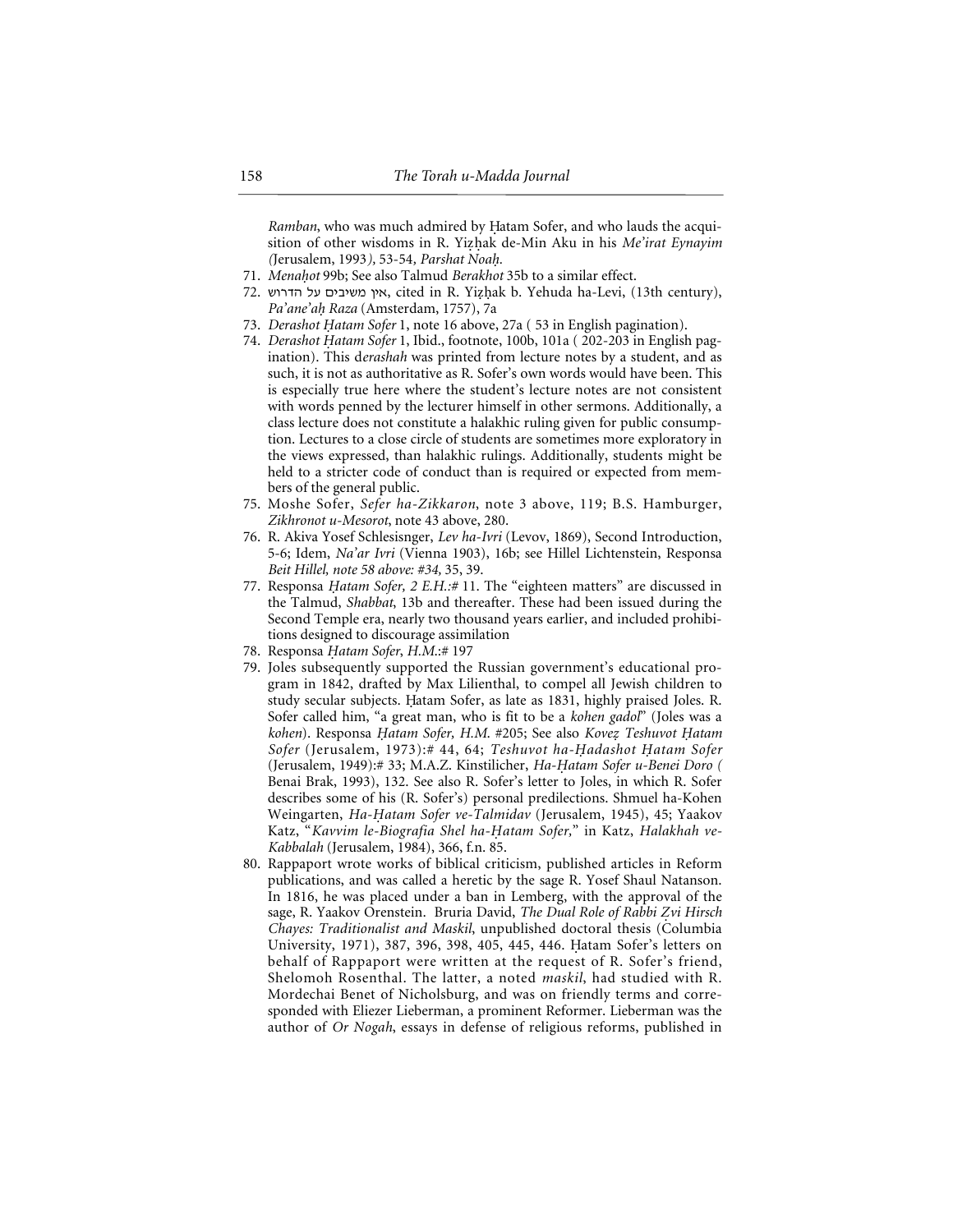1818. This work was at the center of the polemics regarding the establishment of a Reform Temple in Hamburg. Lieberman and his works were the focus of many attacks by R. Sofer. Rosenthal also supported Aharon Horiner, a radical Reformer, until Horiner came out in favor of moving the Sabbath to Sunday. R. Sofer attacked Horiner bitterly and repeatedly. M.A.Z. Kinstlicher, *Ha-H. atam Sofer*, note 79 above, 370; M. Samet, *Ha*-*Shinuyim*, note 1 above: 58, 361.

- 81. *Likkutei Teshuvot*, note 17 above, # 56. A lay scholar in Tarnopol, Mendel Mohr, wrote a sharply critical letter to R. Sofer, and threatened to publish a pamphlet attacking him. Y.Y. Greenwald, *Ozar Nehmad* (New York, 1942), 86; B. David, *The Dual Role*, note 80 above, 405, citing Shimon Bichler, *Shay le-Moreh* (Budapest, 1895), 46.
- 82. *Likkutei Teshuvot*, note 17 above, section on letters, # 56; M. Samet, *Kavvim Nosafim*, note 1 above, 67.
- 83. Moshe Samet, *Kavvim Nosafim*, note 1 above, 55-73. His amicable relations and even friendships with *maskilim* are also detailed in Moshe Samet, "*Ha-Shinuyim be-Sidrei Beth ha-Kenesset,*" note 1 above, 373-377, 390-394.
- 84. See Responsa *Hatam Sofer*, O.H.:# 54,79,208. R. Hayes was very close with Nahman Krochmal, a leading *maskil*. He also corresponded with numerous Galician *maskilim*, including, Shimshon Bloch, Hirsh Pinelis, and Jacob Reifman, let alone, S.Y. Rappaport, with whom he later quarreled. Although he rejected and wrote strongly against Reform, R. Hayes corresponded with Abraham Geiger, a champion of Reform, and with Leopold Zunz. The latter was a *maskil* who sympathized with the spirit of Reform (but not with all of its acts), and was the founder of "Jewish Science" (*Wissenschaft des Judentums*). R. Hayes also tried to establish continuing contact with Zehariah Frankel and Julius Fuerst. He kept in close touch with, and had the highest regard for, Isaac Marcus Jost, a leading Reformer and a noted bible critic. As late as 1848, R. Hayes published lavish praise (which he had written a number of years earlier) of Israel Jacobson, who founded the first Reform congregations in Germany. R. Hayes called him "a prince in Israel", "perfect man", and "honored sage." This appears to be going much further than called for by his principle (see his *Kol Sifrei* II, 976) not to attack, personally, those with whom he disagreed. For citations to all of the above, see B. David, *The Dual Role*, note 80 above, particularly, 50-54, 421, 424.

R. Hayes was referred to as a *maskil* by R. Yosef Shaul Natanson, and as one of the Reformers by R. Mordekhai Yaffe. See Y.S. Natanson, Responsa *Shoel u-Meshiv*, (5th edition, New York, 1953):#26; Mordechai G. Yaffe, *Tekheilet Mordekhai* (Jerusalem), 111. See B. David, *The Dual Role*, note 80 above, 442. R. Natanson did, however, refer respectfully to R. Hayes in a number of places. See Meir Hershkowitz, *Mahara"z. H. ayut*, (Jerusalem, 1972), 448, note 515.

- 85. R. Sofer referred to Heidenheim as " the glorious wise man," "our master and teacher" etc. see *Kovez. Teshsuvot* (Jerusalem, 1973), #12, 48; Responsa *H. atam Sofer, H. .M*.:#77; *O.H. .*#9; Meir Hildesheimer, "The Attitude of The Hatam Sofer Toward Moses Mendelssohn," footnote 33 above, 171; M.A.Z. Kinstlicher *Ha-Hatam Sofer*, note 79 above, 90-91.
- 86. Jacobson subsequently became the first one to conduct Reform prayer services in Zessen and then in Berlin, and was one of the foremost champions of Reform. See Michael A. Meyer, *A Response to Modernity*, note 1, above.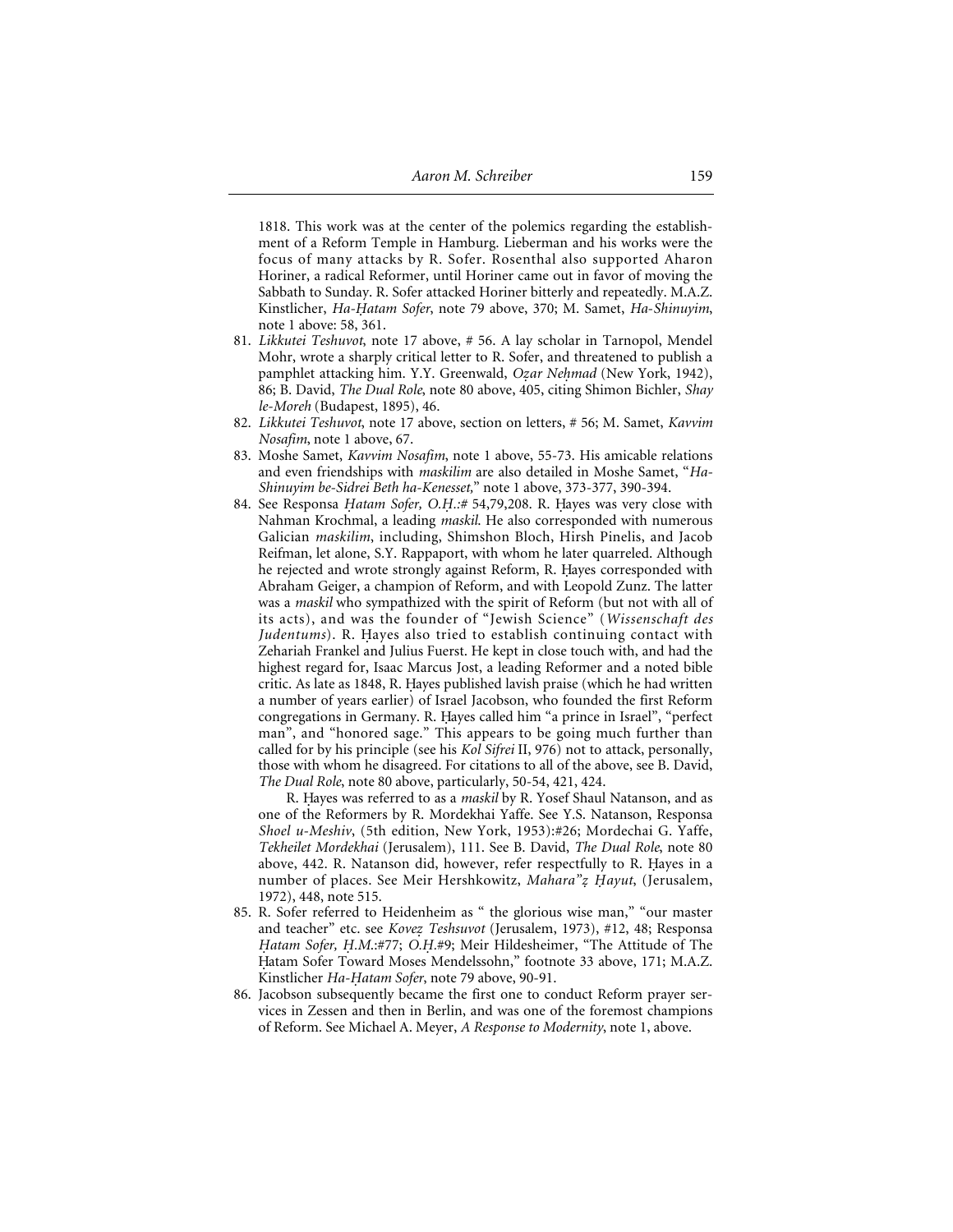R. Heidenheim also included a preface by a noted Reformer, Michael Creisenach, in *Siddur le-Benei Yisrael* (Roedelheim, 1831), the *siddur* Heidenheim published. Creisenach founded a boy's school in Mainz that was conducted according to Reform principles. He later became a teacher in Frankfort, where he conducted Reform services, which were widely emulated elsewhere. Heidenheim's approval of the reforms of Kassel are set forth in his foreword to Menahem Mendel Steinhardt's *Divrei Iggeret* (Roedelheim, 1812). Steinhardt was one of the three principal directors of the Consistory of Westphalia that promulgated the first Jewish reforms. See M. Samet, *Kavvim Nosafim,* 67, and id., *Ha-Shinuyim*, 349. Heidenheim also published the Pentateuch with Moses Mendelssohn's German translation. Meir Hildesheimer, "The Attitude of the Hatam Sofer," note 33 above, 171, footnote 77.

- 87. *Likkutei Teshsuvot*, note 17 above*, haskamot* section, #13, p.4. The second edition of Bloch's book carried an approbation by R. Moshe Kunitz, a wellknown rabbi-*maskil*. Perhaps, not realizing the true extent of the proposed reforms, Kunitz contributed to the Reform book of essays, *Nogah Zedek*, in defense of the Reform Temple in Hamburg. His co-author was the radical Reformer, Aharon Horiner. Eliezer Lieberman was the editor, and author of a companion volume, *Or Nogah*. Moshe Samet, "*Ha-Shinuyim,*" 355; Meyer Waxman, *History of Jewish Literature,* III (New York, 1960), 409. Consequently, Bloch's book had the unusual distinction of carrying approbations by both Hatam Sofer and by a contributor to a leading Reform polemical work bitterly attacked by R. Sofer.
- 88. See Moshe Samet, *Ha-Shinuyim,* 358, 360, 361, 390. R. Mintz initially supported Aharon Horin, who became a zealous Reformer, and he wrote an approbation for one of Horin's books. R. Sofer, who was aware of R. Mintz' relations with Horin, requested R. Mintz to prevail upon Horin to recant. R. Mintz complied. M. Samet, ibid.
- 89. See Bruria David, *The Dual Role*, note 80 above, 445 and M. Samet, *Ha-Shinuyim,* 355.
- 90. *Likkutei Teshuvot*, note 17 above, section on letters, #20, p. 84-85; M. Samet, *Ha-Shinuyim,* note 1 above, 375. Rabbi Hertzfeld gave his approbation to the 1831-1833 edition of Moses Mendelssohn's "*Biu*r."
- 91. R. Sofer's children and disciples also reflect his ambivalence in their vividly contrasting versions of his views. On the one hand, his son, *Ketav Sofer*, and his chief disciple, R. Moshe Schick, who studied with Hatam Sofer in earlier years, report a more liberal attitude. On the other hand, his disciple R. Hillel Lichtenstein and other respected disciples who studied with Hatam Sofer in his last years, detail an extremely stringent view. It is possible that Hatam Sofer's views changed over time. Both groups may, therefore, have a basis for their contrasting claims regarding Hatam Sofer's attitudes, and this may possibly explain his seemingly ambivalent conduct.

The ambivalence in Hatam Sofer's approach may explain why he is regarded as a revered role model by German Jews, adherents of R. Samson Raphael Hirsch, who value secular studies. At the same time, R. Sofer is venerated by pious Hungarian and Polish *Hasidim* for whom secular learning is anathema. I am indebted to Rabbi Shmuel Singer for this insight. It is also possible that neither group is aware of the full range of Hatam Sofer's expressions on this subject.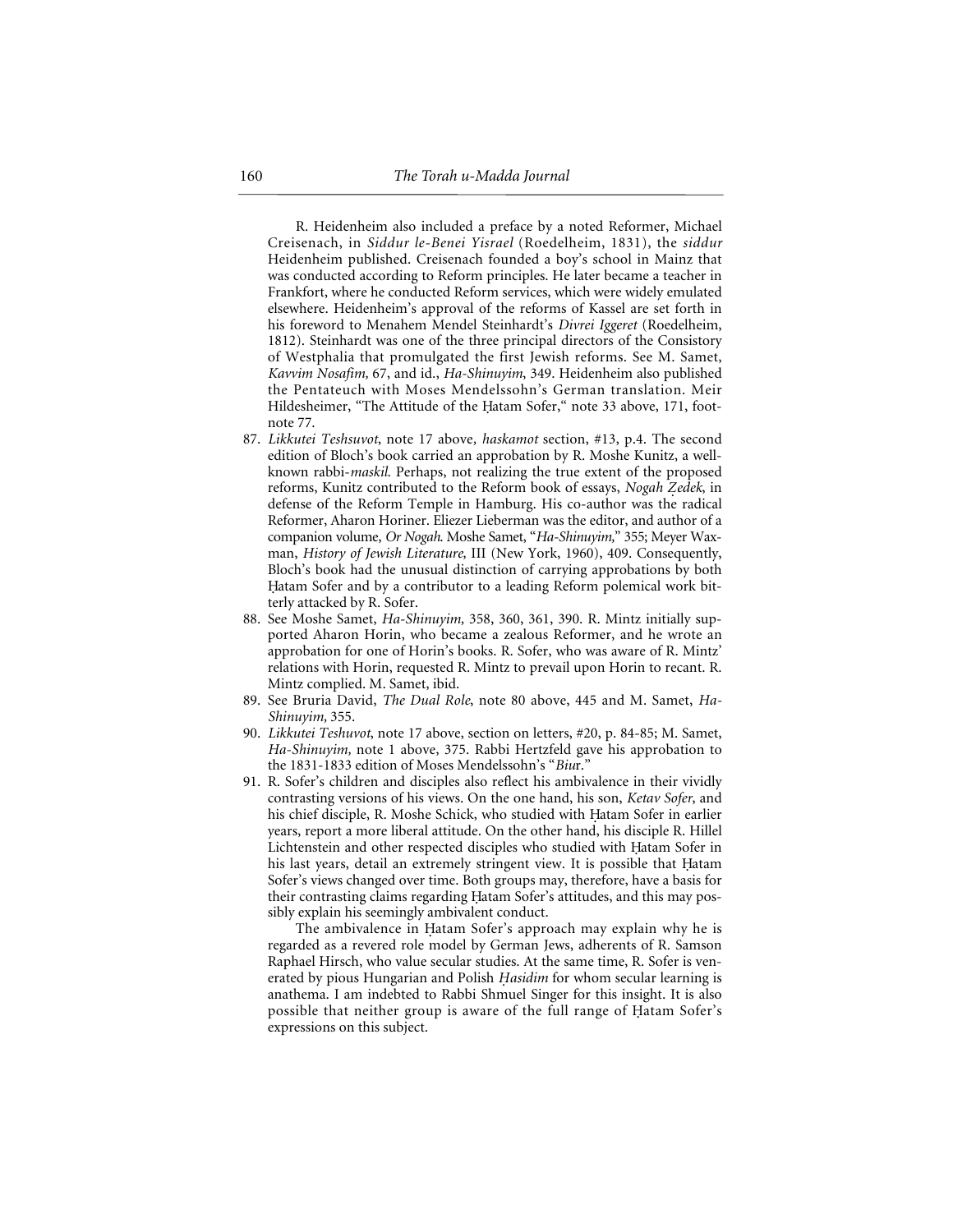92. One scholar, Dr. Moshe Samet, who has devoted many years to studying Hatam Sofer's acts and works, concluded, "There is no doubt that one can discern in the personality of Rabbi Moshe Sofer internal struggles, hesitations, doubts and even internal contradictions. These were possibly caused by the time, that is, whether earlier or later in his life; possibly caused by place, that is, the city or the events. . . . Nevertheless, even the perspectives which he expressed in his later years, when the spread of Reform became more troubling to him, do not seem to be consistent and show considerable ambivalence." Moshe Samet, *Kavvim Nosafim*, note 1: 66 ff. For a similar opinion, see Michael K. Silber, "The Emergence of Ultra- Orthodoxy," note 1 above, 29-30.

Some of the examples citied by Samet are: in 1810, Hatam Sofer rejected the notion of placing a ban on Reform Jews (Responsa *Hatam Sofer O.H.*:# 122). In or about 1819, however, R. Sofer said that if he could, he would separate the Reformers from the Jewish community and forbid intermarriage with them. Responsa 6:# 89. This was the same stand that he took with regard to followers of Shabbetai Zevi. See Responsa *Y.D*.:# 322. But in 1838, one year before his death, he turned down the idea of separating Orthodox Jews from others. Responsa 6:#83. He also tolerated the existence of a separate *minyan* in Pressburg by Reformers and maskilim, provided that they did not deviate from traditional halakhic norms regarding prayer. Shelomoh Sofer, *H. ut ha-Meshulash*, note 12 above; Michael Silber, *Shorshei ha-Pilug*, note 9 above, 42).

Samet also cites Hatam Sofer's seemingly ambivalent attitudes toward *Hasidut* and Hasidim. While friendly in some respects, he criticized them for a number of practices, including a stinging criticism of a noted Hasidic rebbi in Hungary, R. Yitzchak Taub of Kalev. See S. Sofer, *Iggerot Sofrim*, note 30 above, 38-39. He also wrote in a letter to the effect that the *talmid hakham* was trapped between Hasidim on his right who profaned, and *apikorsut* (scoffing) on his left. Similarly, Samet claims that R. Sofer appears to have had ambivalent attitudes with regard to the Land of Israel. More strikingly, despite Hatam Sofer's famous slogan, "The children of Israel go forth with the hand of *Rama*" (Responsa *O.H. .* 1:#103, *E.H*. 1:#98, 130), he did not rule in accordance with the Rama in a number of instances. Also, R. Sofer disagreed with those who felt that a decisor (*posek*) may tilt the Halakhah whichever way he wishes. On the other hand, he felt that "We do not have even one clear rule." *Derashot ha-H. atam Sofer 3,* note 16 above*,* (*Derashah le-Rosh ha-Shanah* for the year 1790), and M. Samet, *Kavvim,* note 1 above, 72. Samet also claims that although R. Sofer was against leniencies for his generation, he issued a number of notably lenient rulings.

It has even been claimed that many of R. Sofer's halakhic rulings seem inconsistent. However, the claimed halakhic inconsistencies can usually be resolved by resort to purely halakhic principles. See, e.g., Yisakhar Dov Goldstein, *Likkutei He'arot Al ha-Hatam Sofer*, (Jerusalem and Brooklyn, 1969). Goldstein adduces resolutions for numerous problems raised with regard to R. Sofer's halakhic rulings, including those that seem to be inconsistent. Also relevant, I would argue, is Hatam Sofer's halakhic philosophy, as well as the time, circumstances, place and the particulars involved in each halakhic ruling, as discussed in the text below. This is true of every great *posek*. Accordingly, his statements and actions may have been affected by the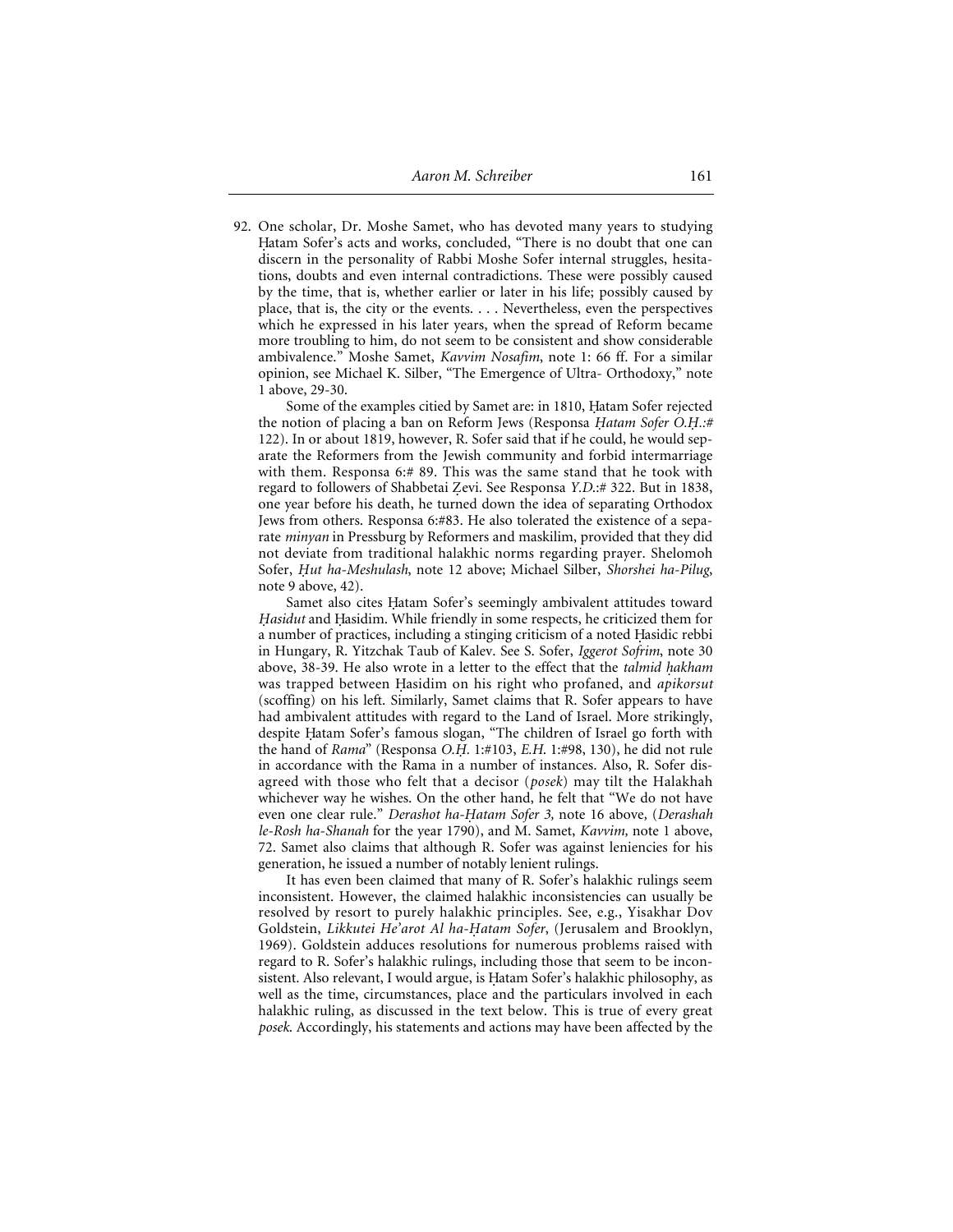context, and by the goals he sought to accomplish with each ruling. So, too, he had to take into account the ill effects that he sought to avoid in each instance, given the particular circumstances of each case.

- 93. Michael K. Silber, "The Historical Experience," note 1 above, 113.
- 94. Examples are R. Wolf Boskowitz, one of the leading talmudists of that time, author of *Seder Mishneh*, R. Shimon Oppenheimer (a member of the Pest *beit din*), R. Azriel Brill, a member of the Pest *beit din*, R. Moshe Perls, head of a yeshiva, and R. Barukh Jeitteles, the undisputed head of the Prague *Haskalah* who was the head of a yeshiva, as well. M. Silber, "The Historical Experience," note 1 above, 113-115.). R. Oppenheimer composed a book on astronomy, and R. Brill had previously served as a teacher in the state public school, the *normalschule.*

R. Yehezkel Landau (perhaps, the leading Torah sage of his era, author of *Noda be-Yehudah*), had a high regard for secular learning, as indicated by his issuance of numerous approbations to secular works on mathematics, geography, philosophy, history and grammar. Moshe Samet, "*M. Mendelssohn, N.H. Weisel ve-Rabbanei Dorom,*" note 61 above, 233, 254. In 1782, R. Landau cooperated in the founding, by *maskilim* in Prague, of a Jewish school in which the students also studied secular subjects. R. Landau insisted, however, that Torah studies should be pursued first and receive primary emphasis. Moshe Samet, "M. Mendelssohn," ibid., 254; Meir Hildesheimer, "The Attitude," footnote 33 above, 173-174, f.n. 81. Both cite numerous sources.

To the list of prominent rabbis who lauded secular learning, one should add, R. Zarakh Eidlitz, probably the most respected member of the *beit din* of R. Yehezkel Landau. Rabbi Eidlitz published works on trigonometry and related subjects, e.g. *Melekhet Makhshavah Al ha-Mispar ve-ha-Heshbon*. Leading Torah sages in that era and in immediately preceding generations pursued secular learning, (such as R. Elijah, the noted *Gaon* of Vilna, R. Avraham Abele Pasviler (who served as head of the *beit din* of Vilna for thirty years), R. Yonatan Eibschutz and many others. See A.M. Schreiber, "*Hashkafato Shel ha-Gra,*" note 17 above: 20. Strange as it may seem to current sensibilities, R. Yehezkel Landau was eulogized by Yosef Efrati, a leading *maskil* of that time, as rushing into the welcoming arms of Moshe Mendelssohn in the world to come! M. Silber, "The Historical Experience," note 1 above, 115.

Accordingly, it is understandable that a person's pursuit of secular learning did not automatically engender distrust, estrangement, and separation from him by Orthodox Jews.

- 95. See M. Samet, *Ha-Shinuyim*, note 1 above: 378. These *maskilim,* whose letters were included in the collection, were most notably, R. Shmuel Bernstein, a rabbi-*maskil* of Amsterdam, and R. Moshe Tuvia Zundheimer, a co-worker of Wolf Heidenheim.
- 96. R. Bernstein was a great *talmid hakham*, yet also a *maskil*, who contributed to *Ha-Me'asef*, a noted *Haskalah* journal. He was also, for a while, on cordial terms with Israel Jacobson, a pioneer Reformer. M. Samet, "*Ha-Shinuyim,"* note 1 above, 378. The latter had headed the Reform Consistory in Kassel, and subsequently instituted the first Reformed religious services in Zessen, and then in Berlin.
- 97. Responsa *Hatam Sofer*, *E.H.* 2:#139; M. Samet, ibid., 378, 382.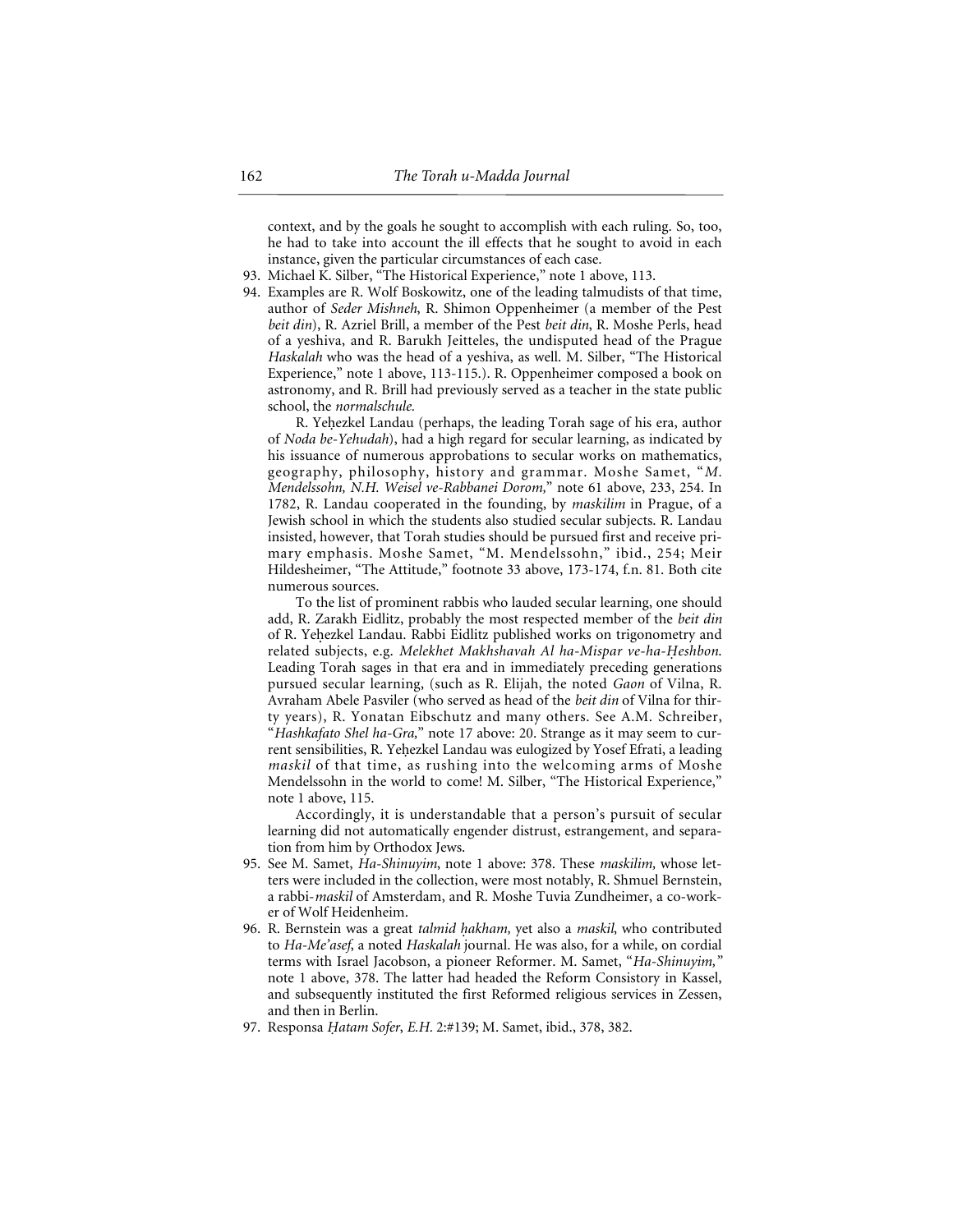- 98. See M. Samet, ibid., 373.
- 99. Yaakov Katz, *Ha-Kera Shelo Nit'aheh*, note 48 above, 92 ff.; Michael K. Silber, "The Emergence of Ultra-Orthodoxy," note 1 above, 37-40.
- 100. Yaakov Katz, ibid., 139 ff; Michael K. Silber, ibid., 43-44.
- 101. See e.g., *Likkutei Teshuvot*, note 17 above, # 82, p. 73, 75.
- 102. Meir Hildesheimer, "The Attitude of the Hatam Sofer," note 33 above:162-173. Similarly, a number of Hasidic leaders, including R. Nahman of Breslav, R. Zvi Hirsch of Dinev, R, Hayyim of Tchernowitz and R. Horowitz' brother, R. Shmuel Shmelke, of Nicholsburg, were vehemently opposed to the *Biu*r. See, e.g., Moshe Samet, "M. Mendelssohn," note 61 above, 255-256.
- 103. For details, see Meir Hildesheimer, "The Attitude," note 33 above:182-186. This casts grave doubt upon claims (e.g., in the Reform organ, *Orient* 32, 1840) that Hatam Sofer placed a ban on Mendelssohn's works. Hildesheimer, ibid., also makes the startling claim that a complete set of Mendelssohn's *Biur* was contained in the library of R. Josef Zvi Duschinsky, a Hungarian rabbi, the head of the *beit din* of the *Edah ha-Haredit* of Jerusalem for many years. He had a reputation as an extreme zealot.
- 104. In taking this approach not to attack Mendelssohn directly, Hatam Sofer seems to have followed the course taken by his forerunners, R. Pinhas Horowitz, his teacher, and the eminent R. Yehezkel Landau. The latter two refrained from publicly denouncing Mendelssohn directly, although both denounced his disciple and co-worker, Naftali Hertz Weisel. Moshe Samet, "M. Mendelssohn," note 61 above, 240-244, 246-247.
- 105. Their high regard, even esteem, for Moses Mendelssohn is evidenced by the admiring letters that the sages, R. Yaakov Emden and R. Yehonatan Eibschutz, sent to Mendelssohn. Y. Elbogen (ed.), *Ketavim Ivriyim* 3, *Kol Kitvei Moshe Mendelssohn* 16 (Berlin, 1929), letters Nos. 2, 109. Moreover, more than eighty rabbis from all over Europe subscribed to purchase Mendelssohn's work, *Netivat ha-Shalom*, commonly called the *Biur*. (In addition to Mendelssohn, parts of the *Biur* were written by Shelomoh Dubnow, Naftali Hertz Wessely (Weisel), Hertz Homberg, and Aharon Yarolslav. See Peretz Sandler, *Ha-Biur la-Torah,* Jerusalem, 1941, 180, 181, 216). The subscribers included renowned Torah sages, heads of yeshivot, heads and members of *beit din*s of prominent cities, authors of prominent Talmudic works, and community rabbis. Among them were the following: R. Nathan Adler (subscribed to Dubnow's editon), R. Zeckel Wormser (known as *Ba'al Shem* of Michelstadt), R. Shmuel Shtrashun of Vilna (*Rashash*), R. Yosef Zekharya Stern, of Shavli; R. David Zinzheim of Strassburg, France (eulogized by R. Sofer, *Derashot* 1, note 16 above,162- 167), R. Yaakov Etlinger (*Arukh le-Ner*). In addition, *Ktav Sofer* and members of his *beit din* subscribed to Mendelssohn's German translation of *Shir ha-Shirim,* with a commentary by Samuel Deutschlander, which referred to the *Biur* in a number of places. See also P. Sandler, ibid. For details of the above, see Meir Hildesheimer, "Moses Mendelssohn in Ninteenth-Century Rabbinical Literature," *Proceedings of the American Society for Jewish Research* (1988), 79, and 106. See in general, M. Samet, "M. Mendelssohn," note 61 above, 233-257.

Mendelssohn's associate and co-author of the *Biu*r, N.H. Wessley, was also highly praised by many prominent Rabbis, although he was sharply attacked by R. Yehezkel Landau and R. Eliezer Flekeles. The latter subse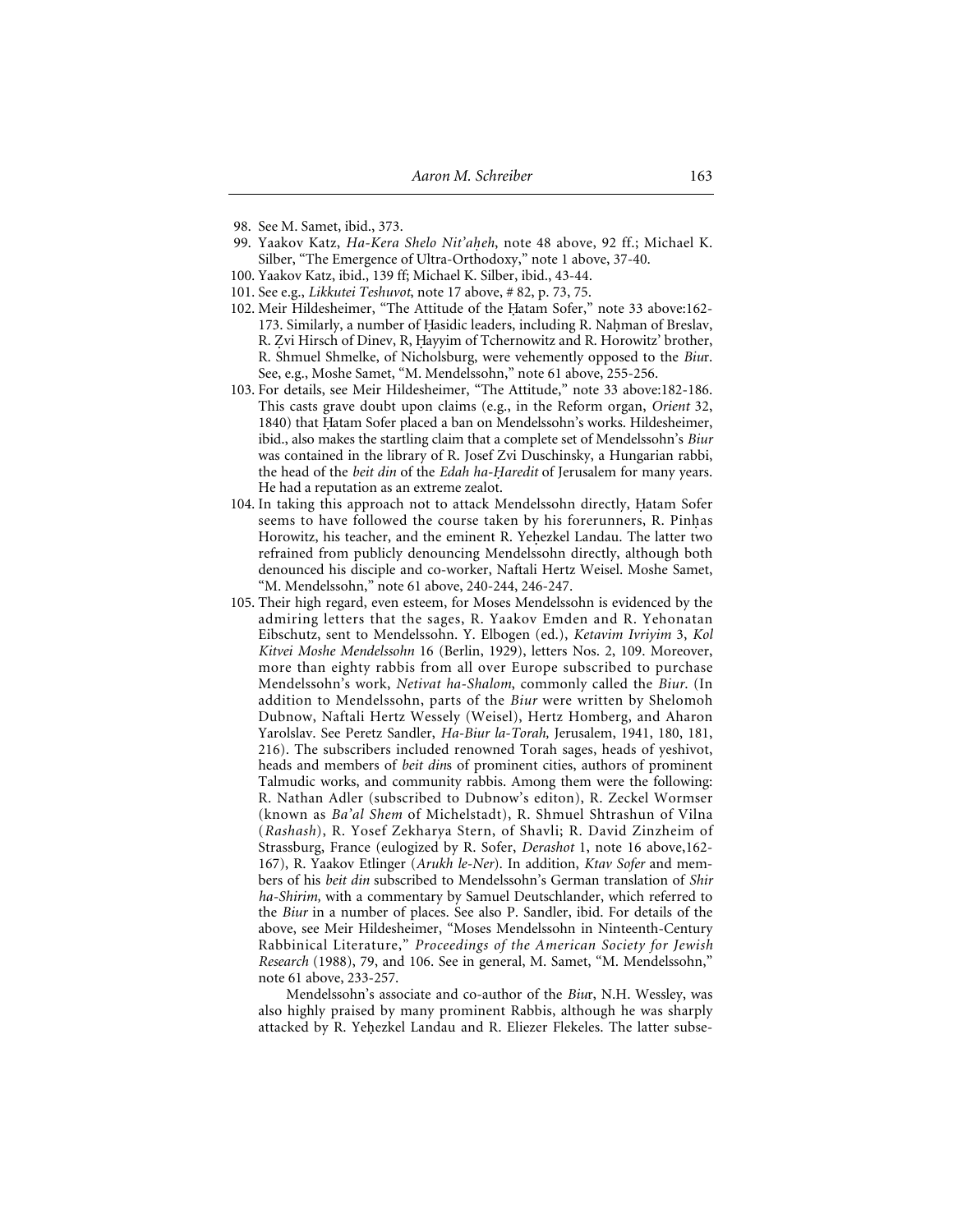quently praised him. R. Shmuel L. Bernstein, of Amsterdam, lauded him in his letter, which was included in the *Eleh Divrei Ha-Berit* collection. Also, R. Yisrael Lifshitz (in his commentary, *Tiferet Yisrael* to the *Mishnah, Avot* 3:11). M. Samet, "M. Mendelssohn," note 61 above, 246. R. Yaakov Ettlinger, (author of *Arukh le-Ner*), quotes him in his approbation to Wessely, *Ohelot Naftali* (Berlin, 1842) and R. David Zvi Hoffman cited him as authority for a halakhic ruling. Responsa *Melamed le-Ho'il*, *Y.D*.:# 64, p. 62 (Berlin, 1926). See also Meir Hildesheimer, "The Attitude of the Hatam Sofer Toward Moses Mendelssohn," note 33 above:159, footnote 59.

Additionally, Mendelssohn's *Biur* and, particularly, the third volume, *Va-Yikra* (authored by his associate, Wessely), were cited with approval and used by numerous prominent Torah sages, including those in Lithuania. There are even claims that R. Eliyahu, the *Gaon* of Vilna, regarded as the epitome of piety and religious conservatism, was extremely fond of the *Biur*, especially the volume of *Va-Yikra.* Kalman Schulman, "*Toledot R. N.H.V,"* in Wesseley's *Divrei Shalom ve-Emet,* (Warsaw, 1886), footnote on p. 15. Schulman's claim must be treated with caution since he associated with *Haskalah* groups that tried to buttress support for Mendelssohn by claiming the support of R. Eliyahu. Similarly, the historian Heinrich Graetz claimed that he, himself, had seen a letter written by R. Eliyahu, the *Gaon* of Vilna, in which he defended Mendelssohn. M. Samet, "M. Mendelssohn," note 61 above, 248. Given Graetz' well known antipathy to Orthodox Judaism, and because this letter is not extant, Graetz' claim cannot be relied upon.

Many of R. Eliyahu's closest disciples and associates, and others who were in frequent contact with him, subscribed to, and wrote praises of Shelomoh Dubnow's edition of the *Biu*r on *Bereishit* and *Shemot.* (These volumes were identical with the earlier Berlin edition, except that Mendelssohn's German translation was deleted and replaced by the Aramaic translation, *Targum Onkelos.* Dubnow states this explicitly in his introduction to his notebook of subscribers, and it emerges clearly from many of the approbations.) Dubnow's notebook and the subscriptions are reprinted in David Kamenetzky, "*Haskamateihem Shel Gedolei ha-Rabbanim la-H. umashim Shel Rebbi Shelomoh Dubnow,*" *Yeshurun* 8 (New York, 2001), 713, 716, and 726-727.

Those in Lithuania who subscribed to and wrote praises of Dubnow's edition of the *Biur* included R. Eliyahu of Vilna's closest disciples and associates: R. Hayyim Volozhiner and his brother R. Shlomo Zalman Volozhiner, R. Noah Mindis, R. Shmuel Avigdor (the Rabbi of Vilna), R. David Broida, R. Dov Ber Trivash, R. Moshe bar Yehudah Leib, R. Yisrael Rappaport (the four leading *dayyanim* of Vilna), R. Moshe Meisels, R. Binyamin Rivlin, R. Yosef Pesselis, and numerous other prominent rabbis and leaders of the Jewish community in Vilna. In addition to the foregoing, hundreds of people in Lithuania, including many prominent rabbis, subscribed to Dubnow's edition of Mendelssohn's *Biur to Bereishit* and *Shemot.* See David Kamenetzky, ibid., 711, footnotes 2 and 3, and 713-729.<br>Moreover, the *Biur* was utilized until about 1896 in the Yeshivah Ez

Hayyim in Jerusalem, founded and managed by R. Yosef Zundel of Salant's son-in-law, R. Shmuel Salant, the Chief Rabbi of Jerusalem. Meir Hildesheimer, "Moses Mendelssohn," in the first paragraph above of this note:130, note 160. R. Hayim Kanievsky, a noted contemporary talmudic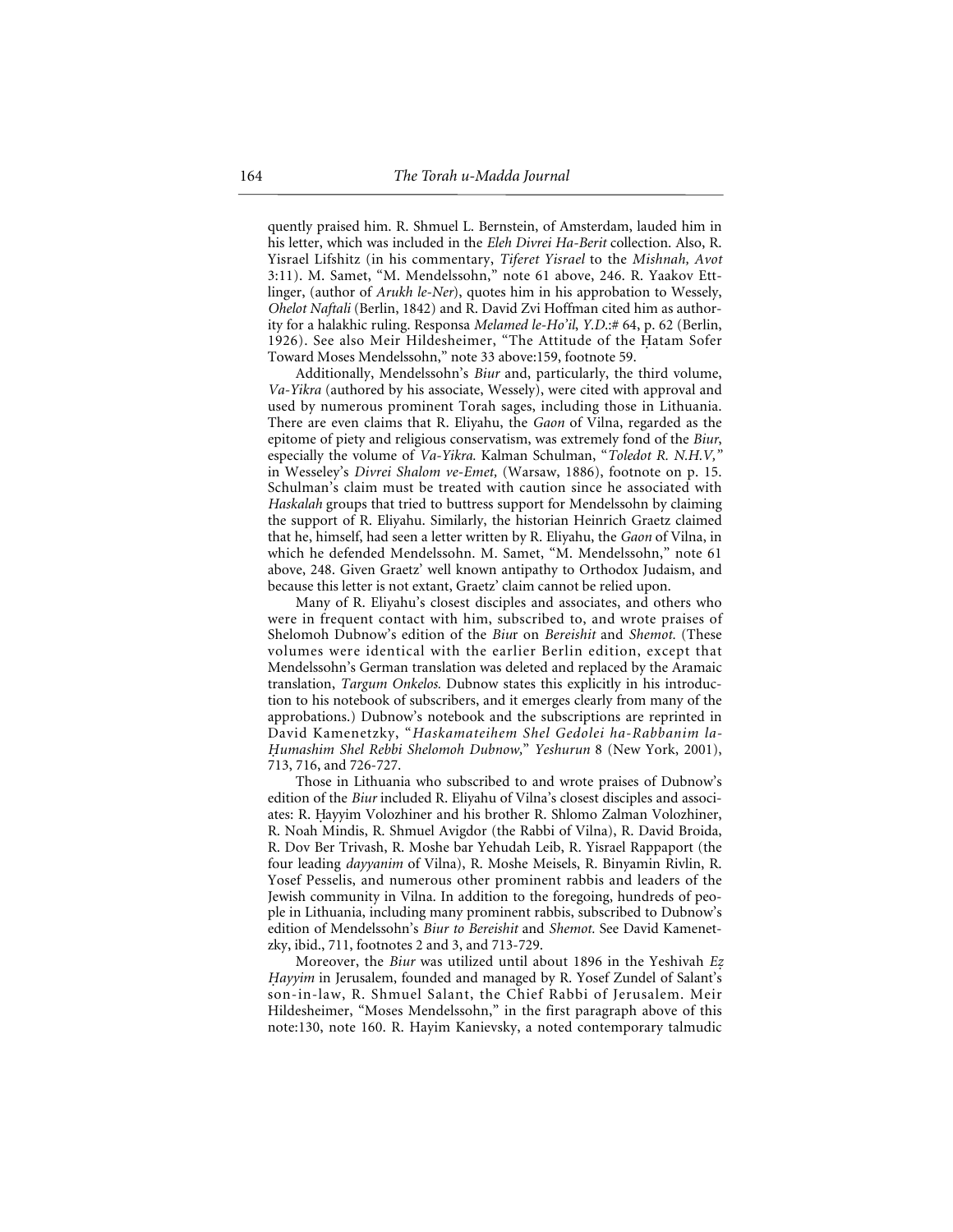scholar in Israel with a reputation for zealotry, advised me in a recent note that he had it on good authority that many prominent talmudic scholars had examined the *Biu*r on *Va-Yikra* and could find no fault whatsoever with it.

- 106. His approbation, and that of R. Yaakov Zvi Meklenberg (author of *Ha-Ketav ve-ha-Kabbalah*) were issued to the edition (Berlin 1831–1833), which bore the title *Mekor Hayyim*. R. Eger's approbation contains a formula, commonly used in rabbinical approbations, that his policy is not to grant approbations. Nevertheless, he states that he is subscribing to purchase the work, and addresses the editor, Jeremiah Heineman, with laudatory titles. Moreover, R. Eger's language seems supportive of the work. R. Eger not only subscribed to the *Biu*r, but also read it closely. This can be seen from his disagreement with Mendelssohn's translation of a biblical verse, which R. Eger cites in his *H. idushei R. Akiva Eger* to the Talmud*, Meggilah* 16a (I am indebted to Professor S. Z. Leiman for this reference) and his favorable citation of Mendelssohn in a letter (*Jahrbuch der Judisch-Literarischen Gesellschaft* 3, 1905, 76). See also, M. Samet, " *M. Mendelssohn, N.H. Weisel ve-Rabbanei Dorom*," note 61 above, 256. According to R. Akiva Yosef Schlesinger (*Lev ha-Ivri* 1, 81b-82a.), R. Eger was the well-known rabbi referred to by R. Sofer, when he expressed unhappiness with that rabbi's support of the *Biur.* This took place in R. Sofer's discussions with R. Moshe Schick. See M. Hildesheimer, "The Attitude," note 33 above, 166. Two of R. Eger's prominent disciples, R. Eliyahu Guttmacher of Greiditz and R. Zvi Hirsch Kalischer also had a high regard for Mendelssohn and cited him in their works. A third disciple, R. Yosef Zundel of Salant, owned the *Biur* and appended his handwritten notes to it. (This volume can be seen in the National Library in Jerusalem). See Meir Hildesheimer, "Moses Mendelssohn," note 105 above, 83, footnote 14 and p. 130, f.n. 160.
- 107. R. Landau wrote of Shelomoh Dubnow's edition of Mendelssohn's *Biur* to *Bereishit* and *Shemot* (large portions, and possibly all, of which were written by Dubnow), that it was "a delightful work, which he called, *Biur*, a selection of pearls, sayings from the great commentators of the Torah, and he added much in great measure of his own. . . ." R. Landau states his awareness that the Dubnow edition was a reprint of the earlier Berlin edition. The text of R. Landau's approbation appears in David Kamenetzky, "*Haskamateihem Shel Gedolei ha-Rabbanim,*" note 105 above, 719. See also Yehoshua Mondshein, "*Haskamot Shetukot mi-Volozhin* u*-mi-Vilna," Or Yisrael 4* (1999), 16. R. Landau was opposed to Mendelssohn's German translation because that translation was intended, and was being used, to teach young children. Since the translation was in a "very deep German," it was incomprehensible to children not familiar with the German language. Accordingly, much of the teaching time was spent to teach children the German language so that they could understand the translation, with little time left for Torah studies. In addition, Mendelssohn's translation "made our Torah into a maid that helped the German language to come into more widespread use." Moreover, the translation would give Jews access to German literature. This would adversely affect their religious observance. (These thoughts appear in R. Landau's approbation to the translation of the Torah into a simpler German by Zussman Geluga, Prague, 1785, and in his aforementioned approbation to Shelomoh Dubnow's edtion of the *Biur*. The same thought appears in R. Landau's *Z. lah. , Berakhot,* 28). See also Moshe Samet, "*M. Mendelssohn, N.H.*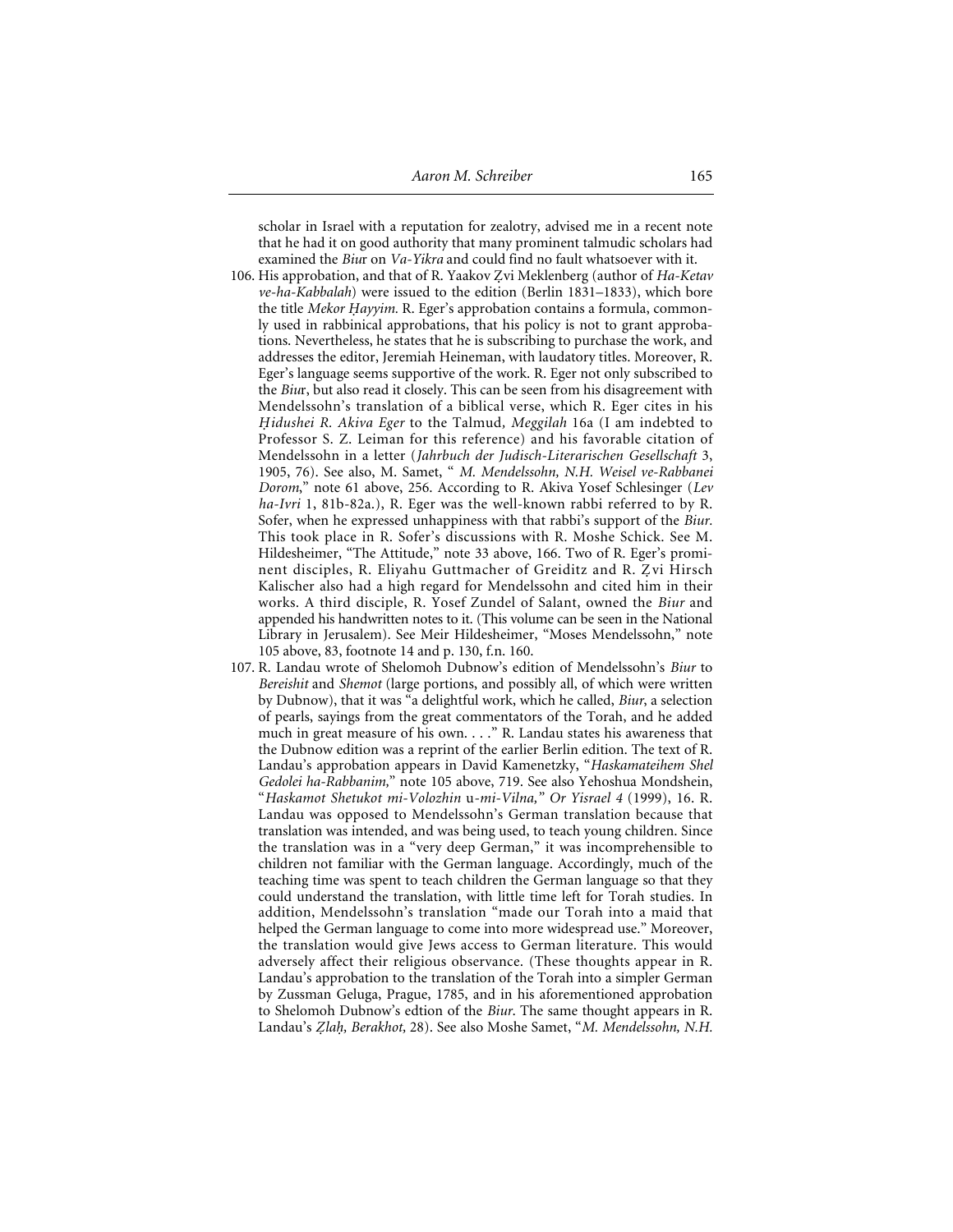*Weisel ve-Rabbanei Dorom,*" note 61 above, 242 and 254.

Followers of Mendelssohn widely believed, apparently in error, that R. Yehezkel Landau had issued a ban on the *Biur* work, and was vehemently opposed to Mendelssohn and the Biur. The various claims of a ban on the *Biur* that was placed, or threatened, by R. Yehezkel Landau, are gathered and refuted by Moshe Samet, "M. Mendelssohn," note 61 above, 240-244.

Moreover, R. Shmuel Landau, son of R. Yehezkel Landau, who succeeded his father as head of the Prague *beit din*, subscribed to the *Biur* and recommended it in a *derashah.* See *Ahavat Z. ion* (Warsaw, 1881), *derashah* No. 12; Moshe Samet, "M. Mendelssohn," note 61 above, 241. Meir Hildesheimer, "Moses Mendelssohn," note 105 above, 102. It does not seem likely that R. Shmuel would have done this if his father were strongly opposed to Mendelssohn. Similarly, R. Yehezkel Landau's other son, Yaakov, claimed that his father had defended Mendelssohn from people who expressed criticisms orally to him, and his third son, Yisrael, subscribed to the *Biur*. See R. Yaakov Landau's letter to the author, reproduced in the Introduction to Juda Jeitteles, *Mavo ha-Lashon ha-Aramit* (Prague, 1803). Meir Hildesheimer, "Moses Mendelssohn," note 61 above, 102. Yaakov's claim is confirmed by Avigdor Levi of Glogau. In a letter sent from Prague in response to Moses Mendelssohn's inquiry, Levi advised him that R. Landau had rejected all attacks on Mendelssohn. Avigdor Levi, *Iggerot RM"D* 1 (Vienna, 1794),10b; M. Samet, "*M. Mendelssohn*," note 61 above, 291. R. Yehezkel Landau's grandson, Moshe Landau, actually published the *Biur* in 1836. Meir Hildesheimer, ibid.

See, however, purported copies of three of R. Yehezkel Landau's letters published in Yisrael Natan Heschel, *"Da'atam Shel Gedolei ha-Dor be-Milh. amtam Neged ha-Maskil Naftli Hertz Weisel,*" *Beit Aharon ve-Yisrael 8:1*(Brooklyn, New York, *Tishrei-H. eshvan 1993):*162-163, and *Beit Aharon ve-Yisrael, Ibid.,* 8:3 (*Shevat-Adar 1993):* 123-125, and 126-127, 1993). These letters contain sharp criticisms that, because of their ambiguous wording, might be interpreted as directed at Mendelssohn, as well as his associate, Naftali Herz Wessely (Weisel). However, although they are claimed to be in R. Landau's handwriting, the copies are unsigned. Moreover, they contain extremely vile denunciations and name-calling that are not characteristic of R. Landau. In my opinion, the derogatory expressions in the letter seem to refer to Wessely, not to Mendelssohn. First of all, R. Landau refers to Mendelssohn respectfully in this letter, with the honorary title, "R." ("RM"D" is an acronym for R. Moshe Dessau. R. Landau never employs the title, "R", for Wessely in these letters). This honorary title is completely out of place if the vile denunciations which follow immediately apply to Mendelssohn. Secondly, the biting, derogatory language is nearly identical with the language that R. Landau utilizes with reference to Wessely in his other two letters published by Heschel. The second letter (on p. 123), which deals directly with Wessely, again refers respectfully to Moses Mendelssohn.

Nevertheless, R. Landau, in this letter, does appear to also attack Mendelssohn, albeit indirectly. R. Landau denounces requests made to governmental authorities to prosecute rabbis, and Mendelssohn is known to have approved of such action. (See, e.g., Heschel, Ibid.:123, note 19). Moreover, Wessely was a devoted disciple of Mendelssohn. The latter fully supported Wessely in his battles with the numerous rabbis who attacked him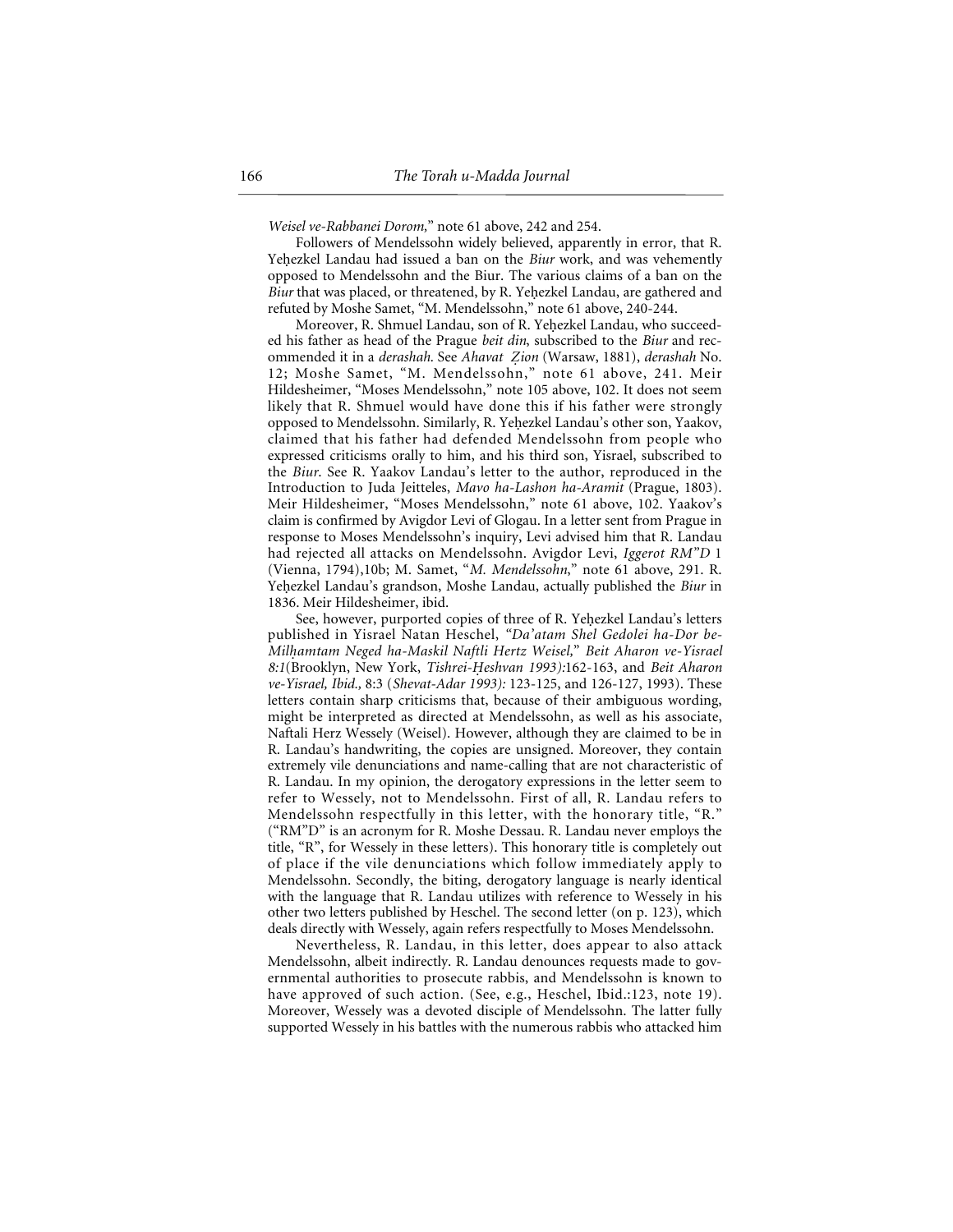after he sharply criticized rabbis in his pamphlet, *Divrei Shalom ve-Emet* (Berlin, circa, 1782). Attacks on Wessely can, therefore, be understood as also censuring Mendelssohn. See also R. Landau's *Derushei ha-Z. lah. ,* (Warsaw, 1799), No. 39. Additionally, there is also a report that R. Landau became so agitated at the mention of Mendelssohn that his hat fell off his head. "Das Rabbinat Prage Jecheskel Landau," in *Paschelas Israelitischer Illustrierter Volks Kalender* 32 (Prague, 1884), 94-96. (I am indebted to Professor Shnayer Z. Leiman for this reference.) Definitive conclusions regarding R. Yehezkel Landau's view of Mendelssohn must, therefore, await the authentication of the above letters, further investigation and, perhaps, the uncovering of additional writings of R. Landau.

- 108. Vienna edition, 1818. It is noteworthy that neither R. Eger, R. Mecklenburg, nor R. Benet mentioned the name, Mendelssohn, nor the title, *Biur*, in their approbations. R. Benet was also reported to have been very fond of this work, and knew it well. See Yaakov Avraham Benet, *Toldot Adoni Avi M'H'R' Mordechai Benet* (Offen, 1832), 22; Moshe Samet, "M. Mendelssohn," 256; A.H. Weiss, *Zikhrono*t, note 41 above, 36; Meir Hildesheimer, "Moses Mendelssohn," note 105 above, 94. R. Benet also gave approbations for a number of works of Hertz Homberg, a radical Reformer, who wrote the last volume of the *Biur* to *Devarim*. M. Hildesheimer, ibid., 90; and id., "The Attitude," note 33 above, 74, 175.
- 109. Responsa *Melamed le-Ho'il*, *Y.D*. (Berlin, 1926):# 64, p. 62. See also Meir Hildesheimer, "The Attitude of the Hatam Sofer Toward Moses Mendelssohn," note 33 above, 159, footnote 59.
- 110. R. Hirsch felt that had Mendelssohn completed his work, the Reform movement might never have come into being. R. Hirsch termed Mendelssohn, "one of the noblest sons of Israel" and "a strictly religious Jew, and yet . . . brilliant and highly esteemed as the German Plato." R. Azriel Hildesheimer, founder of the Rabbinical Seminary and head of the Adat Israel community in Berlin, termed Mendelssohn "the great worldly sage." He claimed that Mendelssohn was a loyal adherent of the Jewish religion, but that his disciples and children crudely distorted the essence of his philosophy. Mendelssohn, therefore, could not be held responsible for their actions. S. R. Hirsch, *Iggerot Z. afon (*Jerusalem, 1952) Letter 18*; Jeschurun (Frankfort,* 1885), 833-834*;* Mordechai Breuer, *Modernity Within Tradition* (New York, 1992), 58-59, 61, 71; Meir Hildesheimer, "Moses Mendelssohn," note 105 above: 111-112.
- 111. Moreover, R. Mordechai Benet wrote a very laudatory letter to Mordechai Leidesdorfer, a leader of the Reform movement in Vienna, most of whose children had already converted to Christianity. M. Silber, *Shorshei ha-Pilug*, note 9 above, 267, f.n. 129.
- 112. Its Rabbi, Isaac Noah Mannheim, had previously conducted Reform services in Copenhagen, with prayers recited in the vernacular, rather than in Hebrew, accompanied by music of Christians composers.
- 113. M. Silber, *Shorshei ha-Pilug*, note 9 above, 46- 47.
- 114. M. Silber, ibid.
- 115. M. Silber ibid., 47.
- 116. Yaakov Katz, *Ha-Kera Shelo Nit'aheh*, note 48 above, 53-55. In fact, however, the movement originally appears to have been, in general, much more moderate than the German Reform movement, and was somewhat comparable to the Jewish Conservative movement in the United States.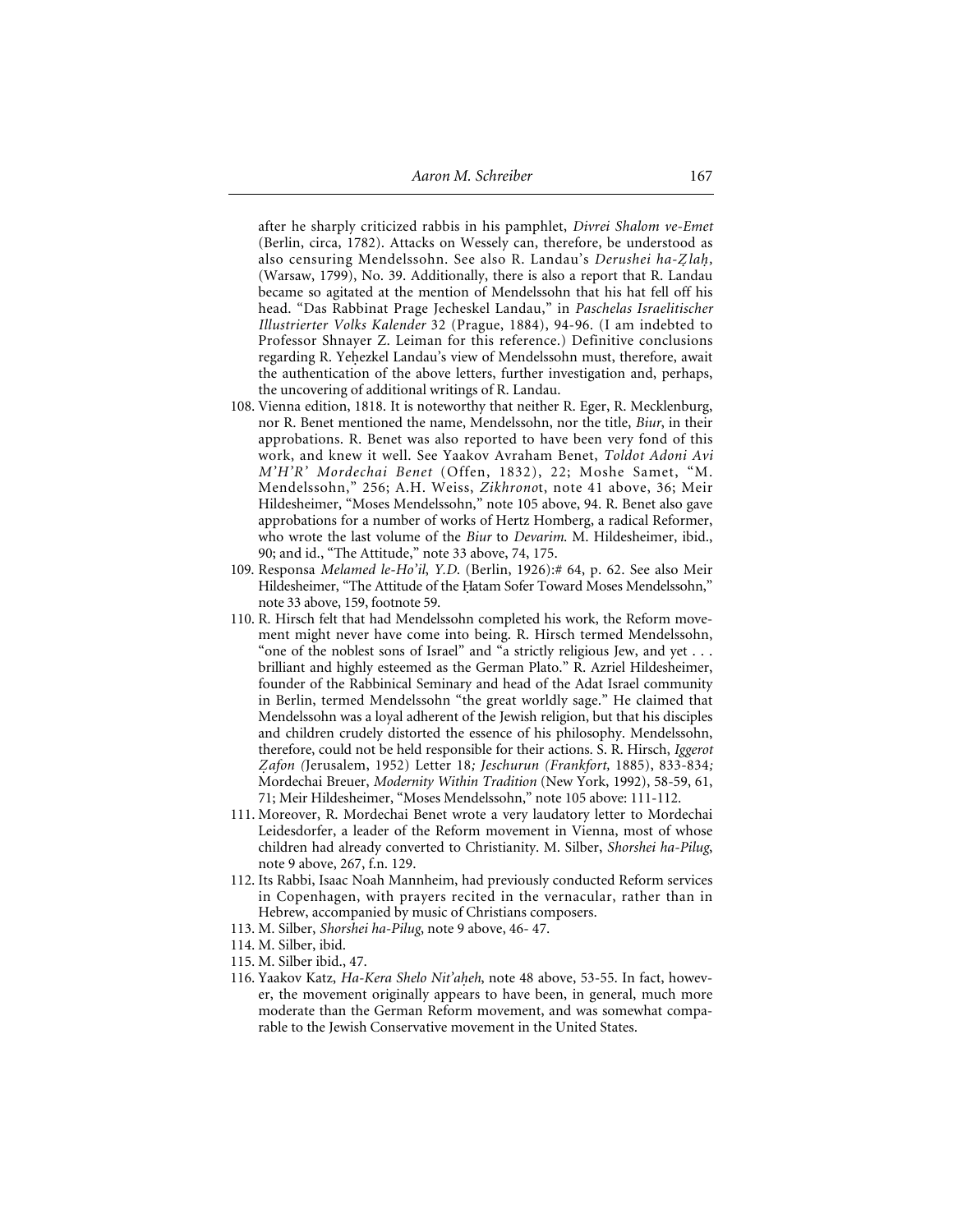- 117. Responsa *Hatam Sofer, E.H.*, # 11. Hatam Sofer also called him, "his exalted eminence, may he live long. . . . May God bless you and us with peace, blessings, and all good things, as appropriate for a respected lord [as you]." In contrast, however, Ketav Sofer, R. Sofer's son, described Schwab as one who was not inwardly, as he appeared to be outwardly, *"ein tokho ke-baro*." Shelomoh Sofer, *Iggerot Sofer*, note 30 above, section on letters of Ketav Sofer.
- 118. 102. M. Silber, *Shorshei ha-Pilug*, note 9 above, 45.
- 119. M. Silber, ibid., 44. Dr. Moshe Samet has advised me that he once possessed a photostat of a *maedenschul*e document that listed R. Sofer as a member of its Board of Trustees.
- 120. M. Silber, *Shorshei ha-Pilug*, note 9 above, 45. Moreover, R. Sofer, in 1831, issued his approbation for the book, *Benot Zion*, written by the school's head, Lazer Horowitz, which dealt with the teaching of religion and ethics to girls. Hatam Sofer stated, "I approve its publication with joy." M. Silber, ibid.
- 121. S. Sofer, *H. ut ha-Meshulash*, note 12 above, 95-96.
- 122. Vienna, 1829. See M.Silber, *Shorshei ha-Pilug*, note 9 above, 46.
- 123. After Hatam Sofer's death, his son, R. Avraham Binyamin Sofer, praised Oppenheim lavishly. He called him, "crown of the elders, the outstanding rabbi, this sage who has acquired wisdom, who draws waters from the well dug by the nobles of the Torah, who is endowed with sharpness and good sense." This praise may have been related to the fact that Oppenheim, an influential community leader, had encouraged the selection of R. Avraham Binyamin Sofer as Rabbi to succeed his father. M. Silber, ibid., 46.

The diverse friendships and activities of Shelomoh Rosenthal also exemplify the complex web of amiable relations that sometimes existed between *maskilim*, Orthodox rabbis, and Reformers in that era. Rosenthal was on extremely friendly terms with R. Sofer and in frequent correspondence with him. Yet, the same time, he was also on friendly terms and corresponded with Eliezer Lieberman, one of the most prominent Reform leaders. In 1834, Rosenthal wrote to R. Sofer and advised him, in all seriousness, to turn for help to a noted moderate Reform rabbi, Gavriel Ulllman. Rosenthal suggested that R. Sofer ask Ullman to prevent Aharon Horin, a radical Reformer, from coming to Pest to gather additional supporters for Reform. Rosenthal appeared to have no doubt that R. Sofer would seriously consider taking his advice. R. Sofer did, in fact, write to a *maskil*-rabbi, R. Moshe Mintz, and requested him to attempt to prevail on Horin to recant. R. Mintz, who was on friendly terms with R. Sofer, was also friendly with Horin, had supported him, and wrote an approbation for one of Horin's books. Moshe Samet, "*Ha-Shinuyim,*" 358, 360, 361, 390; Responsa *H. atam Sofer* 6:#93.

- 124. M. Silber, ibid, 39-40.
- 125. *Likkutei Teshuvot*, note 17 above, p.109. This letter was, in fact, not included by R. Sofer's children when they published his Responsa.
- 126. Responsa *Noda be-Yehudah*, 2nd edition, *O.H.*:# 99. R. Landau felt, that on the contrary, it was desirable to publicize leniencies at a time when many people commonly violated religious laws. Emphasizing prohibitions would drive them further away from Judaism.
- 127. For example, Rambam rules explicitly that one who claims that the prohibition of eating the meat of a fowl together with milk is biblical, rather than rabbinic, violates the aforementioned precept. *Mishneh Torah, Hilkhot Mamrim 2:5*.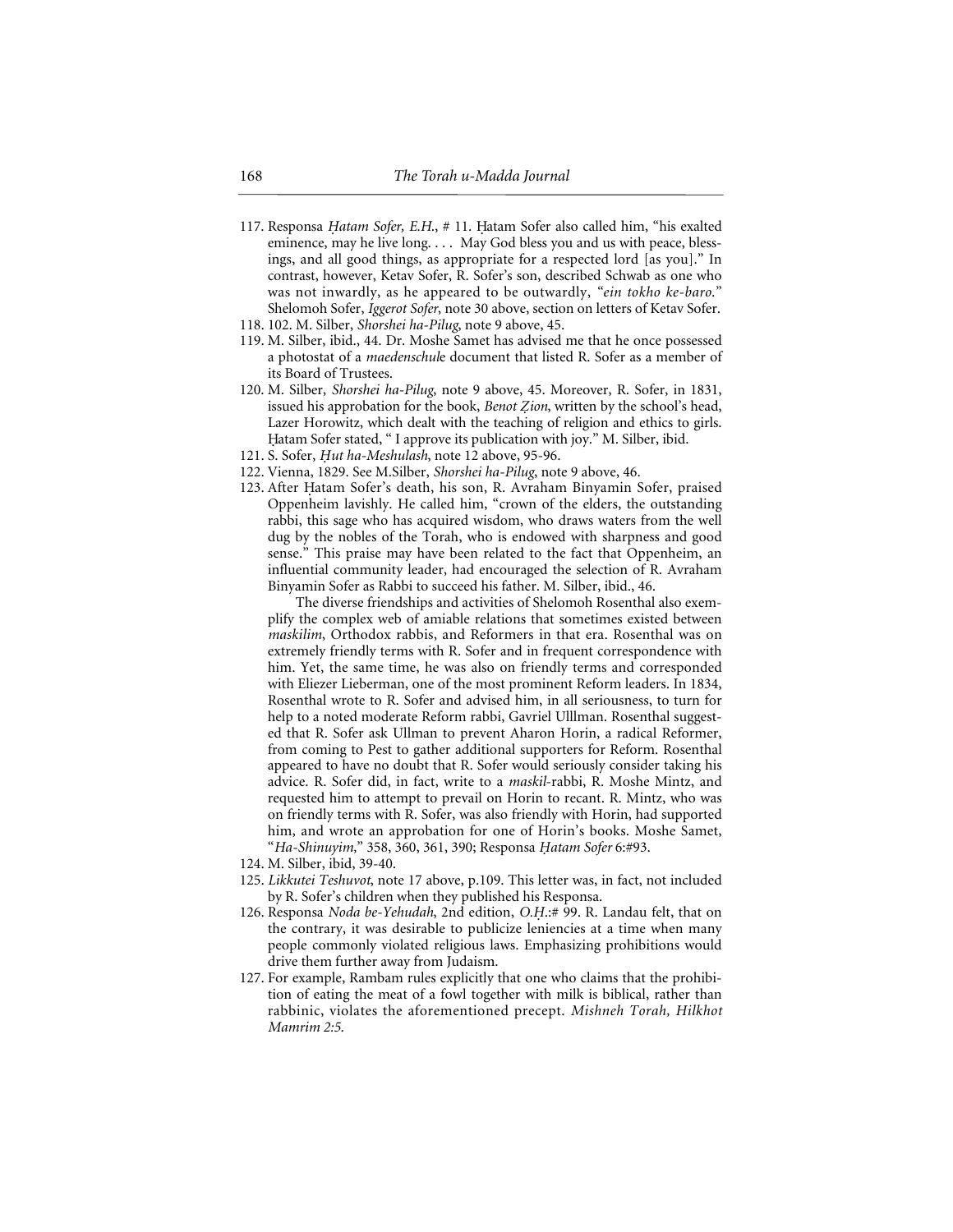- 128. R. Zvi Hersh Hayes, *Kol Sifrei Maharaz Hayes* (reprinted Jerusalem, 1958), section on *Darkei Hora'ah*, footnote on p. 270. R. Hayes did not also respond that R. Sofer's position might constitute a violation, in spirit if not in letter, of the prohibition regarding כוגלה פנים בתורה שלא כהלכה, a deliberate misstatement of the Halakhah. Possibly, such a statement would have been disrespectful, since such violation calls for the extreme sanction of losing one's portion in the world to come (*Avot* 3:15).
- 129. Possibly another example of Hatam Sofer's enlarging a prohibition is his claim in Responsa *Hatam Sofer, E.H.*, #11 that use of foreign languages and the signing of one's name in Latin letters in documents were also included in the prohibitions called, "the eighteen matters." These were enacted in the era of the Second Temple. Talmud, *Shabbat* 13b. Even R. Sofer's premier disciple, R. Moshe Schick, disputed this view. *Likkutei Teshuvot,* note 17 above*,* p*.* 74. I have not been able to find any other *posek* who adopted Hatam Sofer's position, except for one contemporary Hasidic Rebbi, R. Yekutiel Yehudah Halberstam. Responsa *Divrei Yaziv*, Y.D. (Union City, New Jersey, 1977), # 52.

Hatam Sofer claimed the existence of this prohibition in spite of the fact that the Mishnah records the view that Greek letters were used in preference to Hebrew letters in labeling containers in the second Temple. Mishnah, *Shekalim* 3:2. If Greek letters were permitted to be used in the sacred precincts of the Temple, why should use of Latin letters be prohibited in civil documents? Moreover, the use of Greek letters in the Temple is even more striking since the prohibition of the "eighteen matters" was, according to some, enacted in order to combat Greek Hellenist influences. See Hershel Schachter, *Mi-Peninei ha-Rav* (New York, 2001), 155, citing the view of R. Joseph B. Soloveitchick.

- 130. The Talmud, *Yevamot* 89b states, ". . . a *beit din* may smite and penalize [kill, even if this is] not according to the norms of the Torah; not, however, in order to violate the words of the Torah, but *in order to make a fence about the Torah*. It happened that a man rode on horseback on the Sabbath in the days of the Greeks, and he was brought before the b*eit din* and they stoned him, not because he deserved this [penalty], but *because the hour required it*" (Italics added). Similar language appears in the Talmud, *Sanhedrin* 27. These sections of the Talmud also authorized certain decision makers to rule contrary to Biblical law, in the areas of marriage and divorce. For similar rulings in other areas, see, e.g., Talmud, *Avodah Zarah* 13a and *Tosefot,* ad loc., s.v. *Amar Abaye; Berakhot* 16a, *Tosefot,* ad loc. s.v. *Ve-H. otam; Yevamot* 88a, *Tosefot,* ad loc. s.v. *Mi-Tokh; Nazir* 43b, *Tosefot,* ad loc. s.v. *Ve-Hai*; see also *Kol Kitvei Z. .H. H. ayes*, section *Torat Nevi'im, Hora'at Sha'ah*, 29.
- 131. See, for example, Responsa *Hatam Sofer*, O.H.:# 208. See also Tur and *Shulhan Arukh H.M.* section 2 and 388. For further exploration and application in practice of this principle, permitting violations of Biblical law by authorized Jewish religious decision makers in many areas and times, see Aaron M. Schreiber, "Positivism, Policy, Morality and Discretion In Jewish Law," *Dinei Israel* (Annual of Jewish Law, Tel Aviv University Faculty of Law) 19 (1997-1998):1, and Id, *Jewish Law and Decision Making: A Study Through Time* (Temple University Press, 1978).
- 132. The growth in the number of reform congregations and rabbis is suggested by the number of conferences of Reform Rabbis convened only a few years after Hatam Sofer's death: in 1844, in Brunschweig; in 1845, in Frankfort;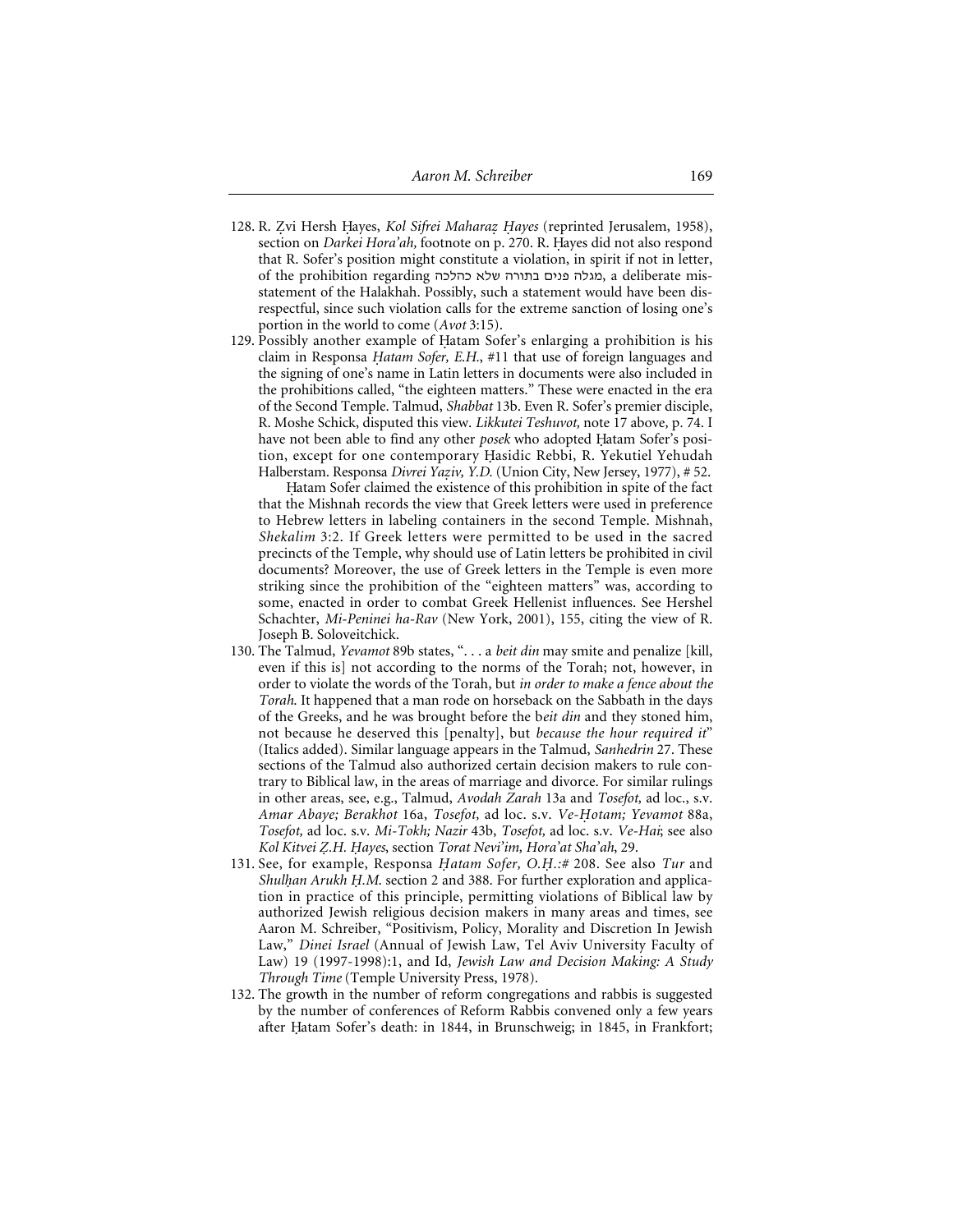and in 1846, in Breslau.

- 133. For further discussion of this topic, see Aaron M. Schreiber, "Positivism, Policy, Morality and Discretion In Jewish Law," and idem, *Jewish Law and Decision Making: A Study Through Time,* note 131 above*.*
- 134. R. Sofer was not prepared to go further and to use this principle to kill, as in the Talmudic case set forth in *Yevamot* 89. Note, however, that even without resort to this emergency talmudic principle, other talmudic precedents exist for withholding disclosure of lenient rulings, or for ruling stringently. This is so even when not required to do so by ordinary halakhic norms. Talmud, *Kiddushin* 39a, *Nedarim* 23b, and *Bava Mez. ia* 91b.
- 135. R. Sofer may also have been guided by Rambam's rationale and explanation of the aforementioned talmudic principle that permits authorized *posekim* to take drastic measures to meet the needs of the hour. Rambam wrote (*Mishneh Torah, Hilkhot Mamrim* 2:4):

Just as a physician amputates a person's hand or foot in order that the entire [person] may live, so many a *beit din* rule at all times to violate some of the laws [of the Torah] temporarily, in order that all of them may be preserved.

R. Sofer's position may well have been summarized by his disciple, R. Hillel Lichtenstein. The latter compared the Jewish community to a "weak, sick, body [that] needs more care and protection than a healthy body". Hayyim Sofer, *Kan Sofer* (London, 1962-1963), letter no. 61, p. 54-56.

136. It would be ironic if R. Sofer, indeed, battled Reform and *Haskalah* relying on a rationale that resembled their principal contention—namely, that the times required changes in the laws of the Torah.

If this view of Hatam Sofer's policy motivations is correct, he would then be a prime exemplar of a policy and goal-oriented *posek*. This would throw light on a puzzling phenomenon. On a number of occasions, Hatam Sofer remarked to his son that it did not matter that the proofs that he cited in his responsa were weak. His decisions were correct irrespective of the proofs. Y. Nah.shoni, *Rabbenu Moshe Sofer,* note 18 above*,* 147. These incidents are often understood to mean that Hatam Sofer's rulings were inspired by Divine guidance. Possibly, however, Hatam Sofer may have meant that his rulings were designed to reach goals that he thought desirable in each particular case. Accordingly, the soundness of the legal proofs that he had cited to support his rulings did not affect the correctness of his decisions. Indeed, these proofs may even have been simply window dressing designed to make the rulings seem to be in accord with traditional legal principles. I am indebted to Rabbi Shmuel Singer for this insight.

- 137. See, e.g., Responsa *Hatam Sofer E.H.* 2: #11, where he wrote against signing one's name in Latin letters in Jewish legal or religious documents, and claimed that speaking regularly in a foreign language was a violation of the "eighteen matters" that were prohibited from the time of the Second Temple era.
- 138. See his letter recommending Rabbi Herzfeld for a rabbinical position based, in part, on his mastery of German. *Likkutei Teshuvot H.S.*, note 17 above, section on letters, #20, p. 84.
- 139. For details, see Meir Hildesheimer, "The Attitude," note 33 above, 171, f.n. 77.
- 140. Moshe Samet, "*M. Mendelssohn, N.H. Weisel ve-Rabbanei Dorom,*" note 61 above, 247.
- 141. *Kovez. Teshuvot H. atam Sofer, note 79 above, #* 48.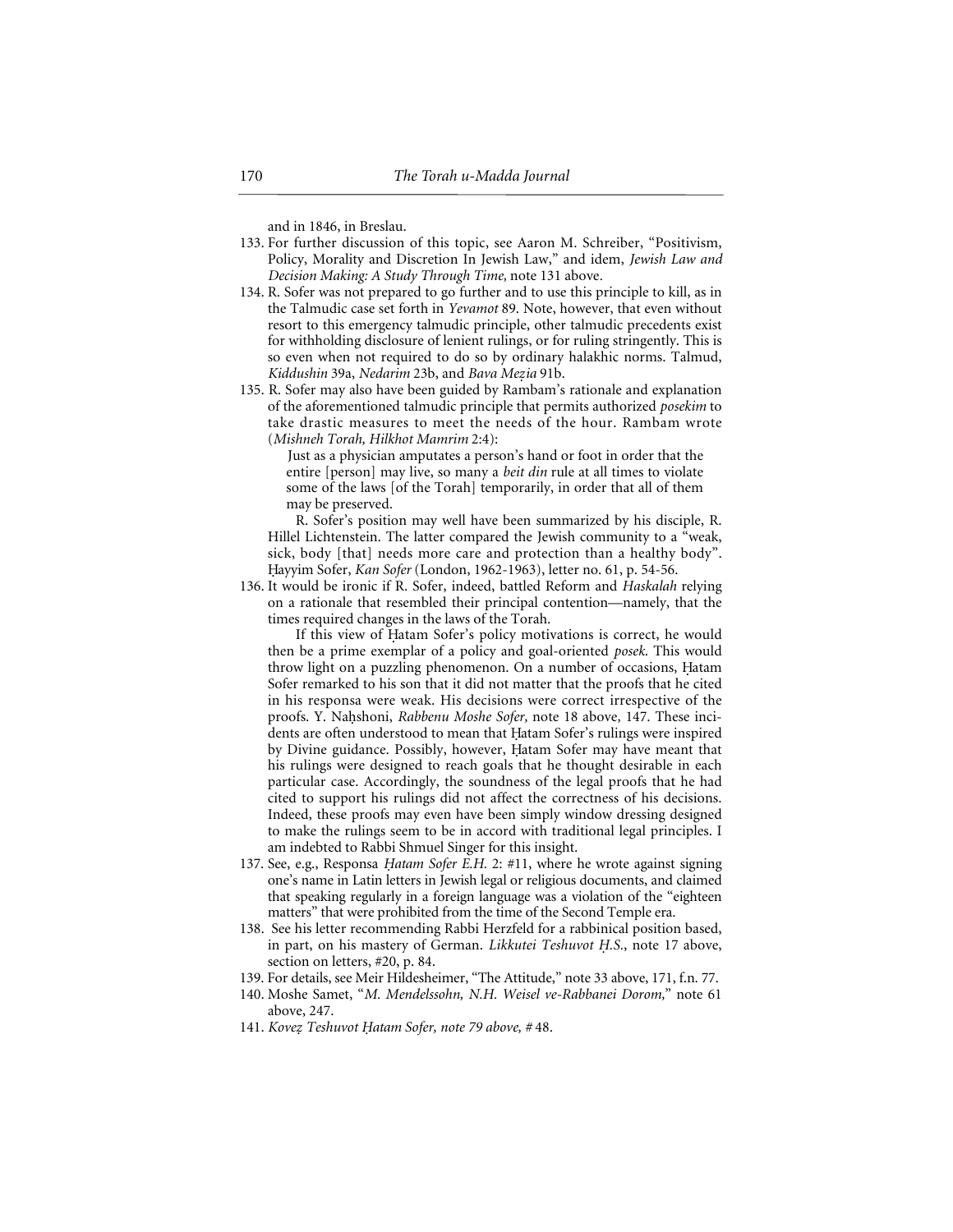- 142. For a vivid description of these battles, see M. Silber, *Shorshei ha-Pilug*, note 9 above, 17.
- 143. Responsa *H. atam Sofer* 6:# 85.
- 144. Yaakov ha-Levi Ya'avez. , *Sefer ha*-*Mor Deror*, note 12 above, 6; B.S. Hamburger, *Zikhronot*, note 4 above, 306. Once, a visitor from Poland came to R. Sofer's synagogue on a festival and sang a selection from Psalms and its translation into German by Mendelssohn. When R. Sofer's disciples began to shout at the visitor and wanted to remove him from the *bimah*, R. Sofer scolded them, encouraged him to continue, and waited patiently until he finished. He thereafter invited him to dine at his table. Yaakov ha-Levi Ya'avez, ibid.
- 145. See the comments of R. Moshe Schick in his letter to R. Hillel Lichtenstein, reprinted in *Likkutei Teshsuvot,* note 17 above, 73-75; *Ketav Yosher Divrei Emet,* note 4 above*.*

Hatam Sofer's principle of cordiality may have moved him to write approbations for secular books, when requested to do so by certain individuals. Thus, at the request of R. Yisrael Wahrmann, the rabbi of the city of Pest, he approved a book on geography by Shimshon Halevi Bloch. R. Sofer must have been aware of R. Wahrmann's Reform and *Haskalah* activities. Wahrmann played a leading role in the establishment of a school in Pest, which followed Reform and *Haskalah* programs. In founding the school, Wahrmann contacted a number of leading Reformers in Berlin and Kassel to solicit their assistance in forming the curriculum. See Michael Silber, "The Historical Experience," note 1 above, 121. Yet, R. Sofer may have felt that by maintaining cordial relations with R. Wahrmann, he might succeed in preventing him from going still further and introducing reform innovations in Pest. In fact R. Wahrmann did refrain from doing so.

- 146. R. Sofer, himself, stated that he was very concerned with the spread of the *Haskalah* and Reform movements towards the end of the eighteenth century, (Responsa 6:#86), and was moved by the appeal to him in 1810 to join other rabbis in taking drastic steps to combat the Reform in Westphalia (id., Responsa *O.H. .:#* 122) and the governmental abolition of the authority of community rabbis in the 1790's (see his *derashah* of 1811). His concerns must have been heightened by the founding of the Reform temple in Zessen in 1810, in Berlin in 1817 and in Hamburg in 1818, together with the publication of Reform prayer books and polemical works in 1818 and thereafter. The reforms in the Hamburg Temple prompted him to undertake a leading role in organizing the *Eleh Divrei ha-Berit* collection of letters and to write letters to rabbis all over Europe in this effort. See M. Samet, "*Ha-Shinuyim*," note 1 above, 374 ff; Yaakov Katz, "*Kavvim,*" note 2 above, 377-382.
- 147. One should bear in mind, however, that one cannot refute a sermon, nor grant authoritative weight to a *derashah,* as reflected in the aphorism אין משיבים על הדרוש. Rather, we assume that a *derashah* is not, necessarily, intended to be taken literally. Consequently, R. Sofer's strictures in his *derashot* against secular studies and use of German may, perhaps, be understood in this vein.

See also Talmud *Baba Batra* 130b, אין למדין מפי למוד ולא מפי מעשה "ure cannot derive a halakhah, not from what is ("One cannot derive a halakhah, not from what is said [by the Rabbi] in the midst of studying a subject [with his students], nor from a ruling made in an actual case, until they say, "[This is] the rule [to be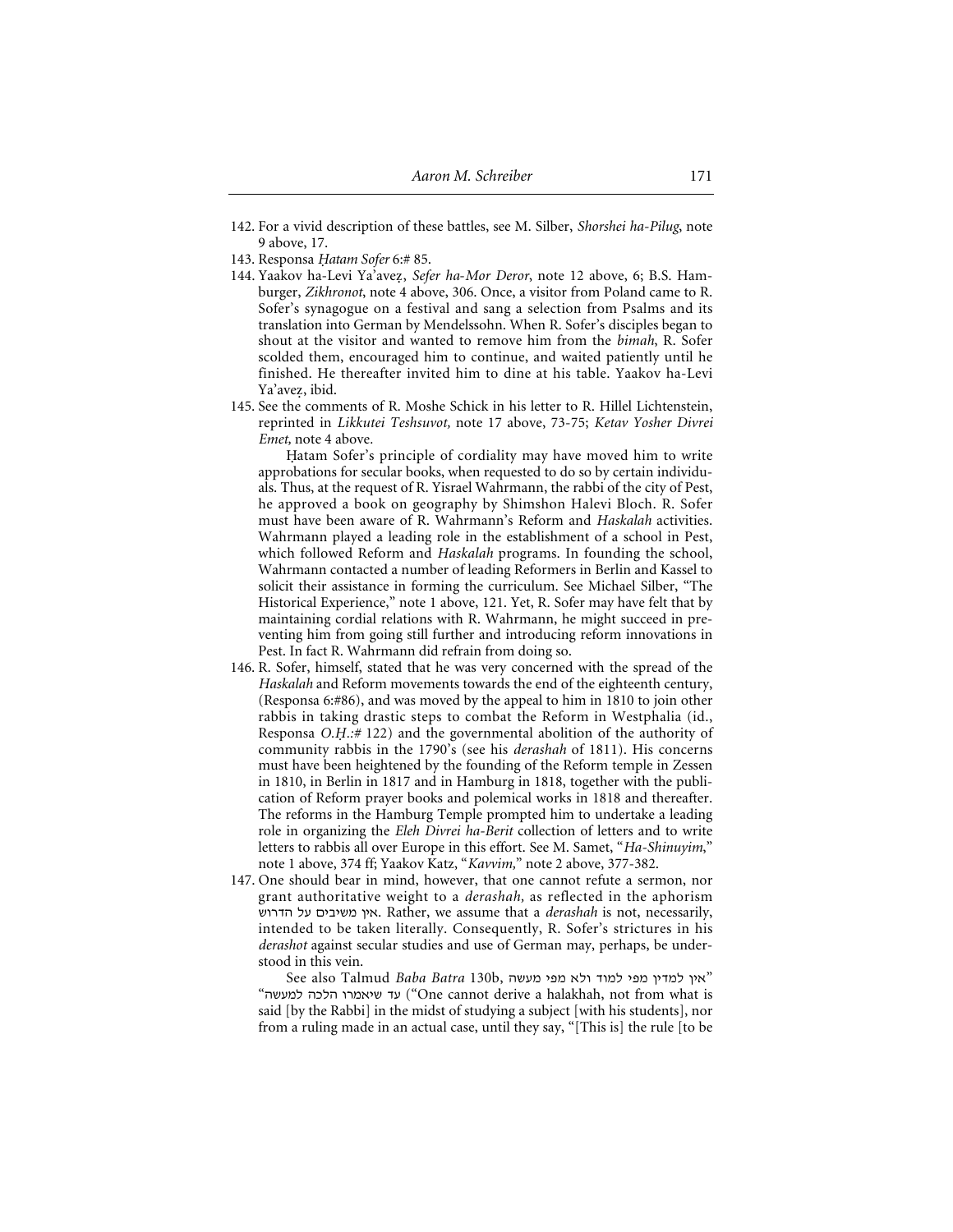applied] in an actual case.") See also Talmud *Shabbat* 12a, הלכה ואין מורים כן, "It is the *halakha*, but one does not apply the rule." For a detailed exploration of this principle, see R. Zvi Hirsh Hayes, "*Darkei Hora'ah*," in Hayes, *Kol Kitvei Maharaz. H. ayes* (Jerusalem, 1958), 217.

- 148. See note to I *Derashot Hatam Sofer*, note 16 above, *Parshat be-Shalah*, 112 in Hebrew pagination, citing H.F. Plaut, a disciple of Hatam Sofer, in section II of his *Likkutei Hever Ben Hayyim, note 28 above, Parshat be-Shalah.*
- 149. M. Silber, *Shorshei ha-Pilug,* note 9 above*,* 24.
- 150. M. Silber, ibid., 39 and f.n 83. See Y. Y. Greenwald, in his *Ozar Nehmad*, note 81 above, 73, note 1, who says that Hatam Sofer consented to this because of the "evil winds [of reform and *Haskalah*] that were blowing" [in Pressburg]. R. Sofer might also have agreed to such a school to meet the need for occupational training without resort to secular studies, especially, in view of the serious economic downturn that was impoverishing many Jewish families in Pressburg. M. Silber, ibid.
- 151. Responsa *H. atam Sofer, E.H*. 2:#11.
- 152. Responsa *H. atam Sofer, H.M*.:#197.
- 153. In the Will, R. Sofer admonished his descendants not to touch the books of "R.M.'D." This abbreviation is, generally, taken to mean R. Moshe Dessau, the name by which Moses Mendelssohn was commonly known. Others, however, disagree with this interpretation, and claim that the letters in the Will were "HMD", a word used for romantic novels. See Meir Hildesheimer, "The Attitude," note 33 above, 145-156.

These three stringent actions, all in the last year of his life, were the chief evidence adduced by R. Lichtenstein and R. Schlesinger to prove that Hatam Sofer held extremely stringent views on these subjects. See e.g., the first paragraph of R. Lichtenstein's letter proposing the conclave in Michalovce, and the subsequent ruling of that body, both of which relied on the above mentioned actions of R. Sofer. See Yaakov Katz, *Ha-Kera*, note 48 above, 94; Meir Hildesheimer, "*Rabbanei Hungariyah*," note 47 above, 942.

It may be relevant that Hatam Sofer expressed his most extreme views in the last year of his life. A little known incident may make it conceivable that R. Sofer became particularly sensitive to, and was more easily disturbed by, events in his last years. This was possibly due to his deteriorating health. His grandson, Shelomoh Sofer, records that in the last five years of his life, Hatam Sofer was agonized by the complaints against him voiced by Yonatan ha-Levi Alexanderzohn. R. Sofer ruled that he could not become a communal rabbi. R. Sofer became so inordinately distressed by Alexanderzohn's complaints that his grandson reported, "I heard from reliable sources that because of this wicked person, the holy Hatam Sofer said towards the end of his days, 'I can no longer bear [or continue with] the world. . . ." Shelomoh Sofer, *Iggerot Soferim*, note 30 above, 32.

Thus, the spread of Reform and *Haskalah* may have disturbed him in his last years even more than they might otherwise have done. These may have caused him to become even more fearful of the effects of secular learning and use of German. This does not, however, seem to be a reasonable explanation of all of Hatam Sofer's seeming ambivalence.

- 154. *Ha-H. atam Sofer Al ha-Torah, Bamidbar*, Introduction, 8-9 (Jerusalem, 1982).
- 155. Asher Anshel Miller, *Olamo Shel Abba* (Jerusalem, 1984), 55.